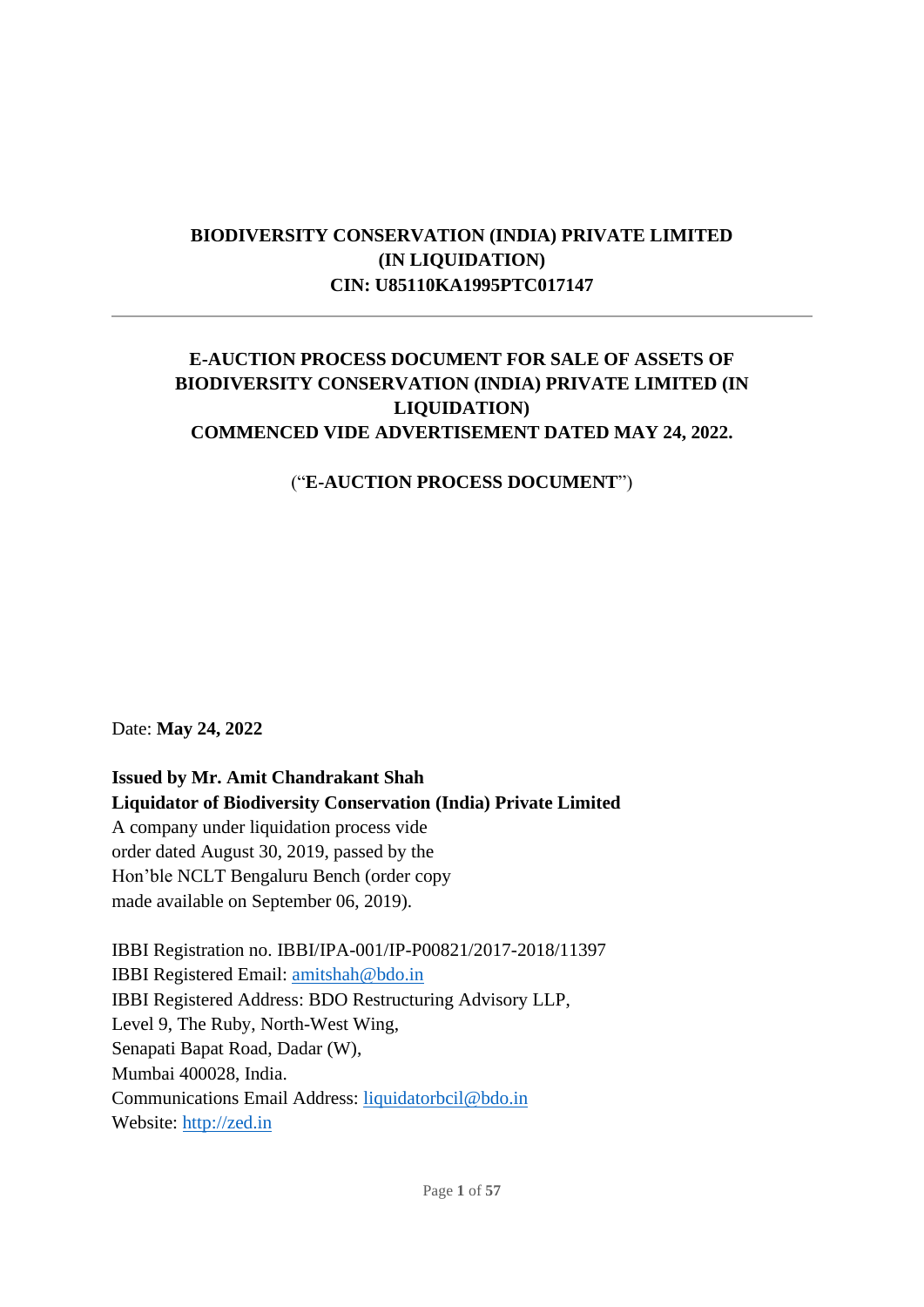#### **DISCLAIMER**

This E-Auction Process Document is for general information purposes only, without regard to specific objectives, suitability, financial situations, and the requirements of any particular person, and does not constitute any recommendation of an offer to buy, purchase or subscribe to any assets of Biodiversity Conservation (India) Private Limited. This E-Auction Process Document is to lay out the process for sale of the assets of Biodiversity Conservation (India) Private Limited specified herein. It is not a statutory document, and it has not been reviewed, approved, or registered with, and will or may not be reviewed, approved, or registered with, any regulatory or statutory authority of Government of India or any state governments. Neither this E-Auction Process Document nor anything contained herein shall form the basis of, or be relied upon in connection with any contract, agreement, undertaking, understanding or any commitment whatsoever. This E-Auction Process Document is neither an agreement nor an offer by the Liquidator to the prospective bidders or any other person. This E-Auction Process Document does not solicit any action based on the material contained herein and nothing contained herein or in the materials relating to this E-Auction Process Document, is intended to be construed as or should be construed as legal, financial, accounting, regulatory or tax advice by the Liquidator.

It is to be noted that no information being provided hereunder claims it to be comprehensive. The objective of this E-Auction Process Document is to provide interested parties with information that may be useful to them in making/ submitting their bids. It may be noted that the assumptions, assessments, statements, and information contained hereunder may not be complete, accurate, adequate, or correct. Each interested party/ bidder should, therefore, conduct its own due-diligence, investigations and analysis and should also check the accuracy, adequacy, correctness, reliability and completeness of the assumptions, assessments, statements, and information contained and should get independent advice from appropriate sources. While the data/ information provided hereunder has been prepared and provided in good faith, the Liquidator shall not accept any responsibility or liability, whatsoever, in respect of any statements or omissions herein, or the accuracy, correctness, completeness or reliability of information hereunder and shall incur no liability under any law, statute, rules or regulations as to the accuracy, reliability and completeness of this E-Auction Process Document, even if any loss or damage is caused by any act or omission on its part. This E-Auction Process Document may not be all inclusive and may not contain all of the information that the recipient may require or consider material for the purpose of sale. Information provided hereunder has been collected and collated from several sources. The information given hereunder by no means claims to be an exhaustive account of statutory requirements and should not be regarded as complete. The Liquidator accepts no liability or responsibility, whatsoever, for the authenticity, accuracy, correctness, completeness, or otherwise for any statement or information contained hereunder. This E-Auction Process Document and information contained herein or disclosed should not be printed, reproduced, transmitted, sold, distributed, or published by the recipient, without prior written approval from the Liquidator.

Neither the Liquidator, nor the Insolvency Professional Entity (BDO Restructuring Advisory LLP), its partners, or any of the respective affiliates, associates etc. of the Liquidator/ Insolvency Professional Entity nor any of their advisor(s), legal, financial or otherwise, shall be liable for any damages, whether direct, indirect, incidental, special, or consequential including loss of revenue or profits that may arise from or in connection with the use of this E-Auction Process Document, including the participant not being selected as a Successful Bidder (defined below) or on account of any decision taken by the Liquidator or otherwise. Therefore, participants acknowledge that they shall not have any right to, and also undertakes that it shall not, take any legal action against the Liquidator, the Insolvency Professional Entity (BDO Restructuring Advisory LLP) or any of its partners or respective affiliates or any of their advisors as aforesaid for any damages caused for any reason whatsoever for anything arising from or in relation to this E-Auction Process Document or this process and the applicant/ buyer hereby unconditionally waives its right to take such legal action.

Further, apart from the provisions set out hereunder, participants shall be responsible for fully satisfying all the requirements and obligations stipulated in provisions of the Insolvency & Bankruptcy Code, 2016 and Insolvency and Bankruptcy Board of India (Liquidation Process) Regulations, 2016 as well as any other laws for time being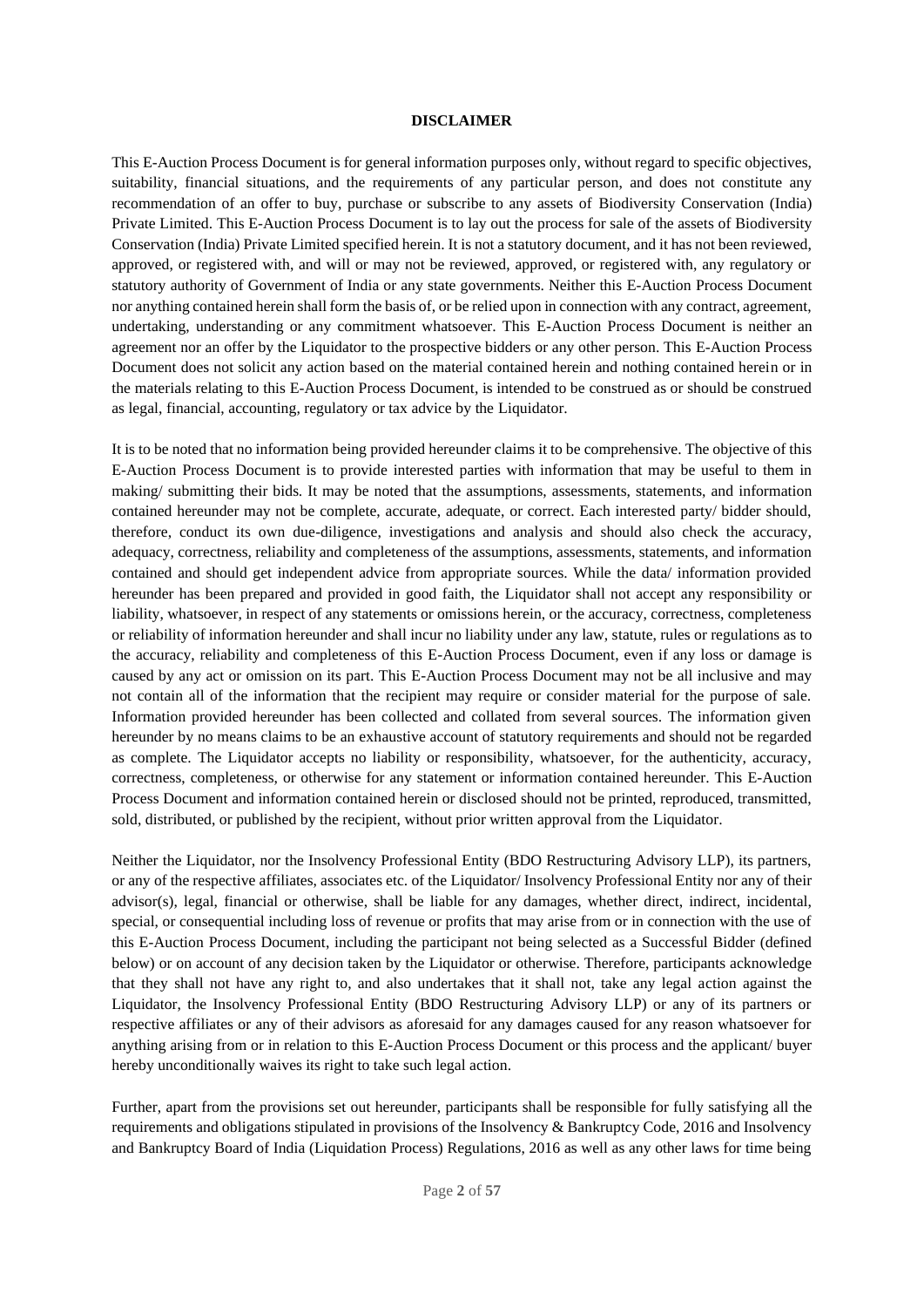in force that are or may be applicable to the participant or the sale process and for obtaining requisite regulatory consents, licenses, and approvals. It is to be noted that by procuring a copy of this E-Auction Process Document, the recipient accepts the terms of this disclaimer, which forms an integral part thereof. Under no circumstances shall any participant make any contact, direct or indirect, by any mode whatsoever, with Biodiversity Conservation (India) Private Limited until the Liquidator gives his written permission.

The assets of Biodiversity Conservation (India) Private Limited are proposed to be sold on an "as is where is basis", "as is what is basis", "whatever there is basis" and "no recourse basis" and the proposed sale of asset of Biodiversity Conservation (India) Private Limited does not entail transfer of any other title, except the title which Biodiversity Conservation (India) Private Limited had on its asset as on date of transfer. The Liquidator does not take or assume any responsibility for any shortfall or defect or shortcoming of whatsoever nature in the moveable/ immoveable assets of Biodiversity Conservation (India) Private Limited or in the title/ ownership thereof. The sale of the assets of Biodiversity Conservation (India) Private Limited shall be subject to all the secured creditors relinquishing their security interest in the encumbered asset of Biodiversity Conservation (India) Private Limited.

The participants shall bear all its costs and charges associated with or relating to the preparation and submission of its bid including but not limited to inspection, physical and electronic preparation, copying, postage, delivery fees, expenses associated with any demonstrations or presentations which may be required by the Liquidator, or any other costs incurred in connection with or relating to its bid.

This document contains confidential, proprietary, and/ or legally privileged information and must be kept confidential. By accepting a copy of this E-Auction Process Document (whether by receipt of an electronic copy or otherwise) ("**Acceptance**"), the recipient accepts the terms of this disclaimer notice, which forms an integral part of this E-Auction Process Document. The recipient should not use this E-Auction Process Document, or any other document annexed herewith for any purpose other than as stated herein. Further, no representation or warranty, expressed or implied, is made or given by or on behalf of the Liquidator, Insolvency Professional Entity or their affiliates or advisors (collectively the "**Parties**") as to the accuracy, authenticity, completeness, correctness, or fairness of the information or opinions contained hereunder and receipt of this E-Auction Process Document shall be deemed to be an unconditional acknowledgement by the recipient that the parties do not accept any responsibility or liability for any information in this E-Auction Process Document and therefore, any liability or responsibility is expressly disclaimed by the parties.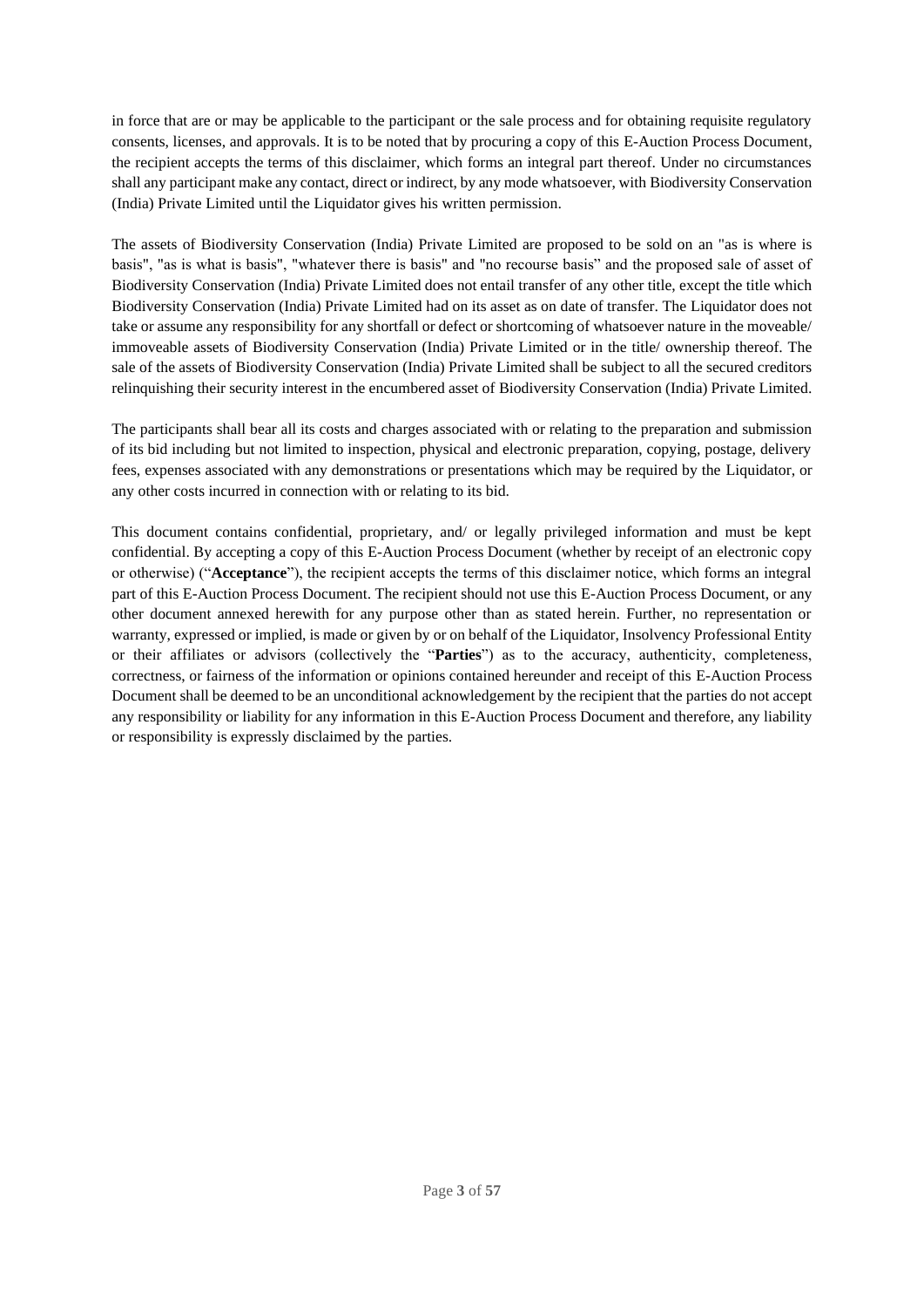|     | Contents                                                         |  |  |
|-----|------------------------------------------------------------------|--|--|
| 1.  |                                                                  |  |  |
| 2.  |                                                                  |  |  |
| 3.  |                                                                  |  |  |
| 4.  |                                                                  |  |  |
| 5.  |                                                                  |  |  |
| 6.  |                                                                  |  |  |
| 7.  |                                                                  |  |  |
| 8.  |                                                                  |  |  |
| 9.  |                                                                  |  |  |
| 10. |                                                                  |  |  |
| 11. |                                                                  |  |  |
| 12. |                                                                  |  |  |
|     |                                                                  |  |  |
|     |                                                                  |  |  |
|     | SCHEDULE-C - TERMS & CONDITIONS OF E-AUCTION PROCESS OF ASSETS28 |  |  |
|     |                                                                  |  |  |
|     |                                                                  |  |  |
|     |                                                                  |  |  |
|     |                                                                  |  |  |
|     |                                                                  |  |  |
|     |                                                                  |  |  |
|     |                                                                  |  |  |
|     |                                                                  |  |  |

# Contents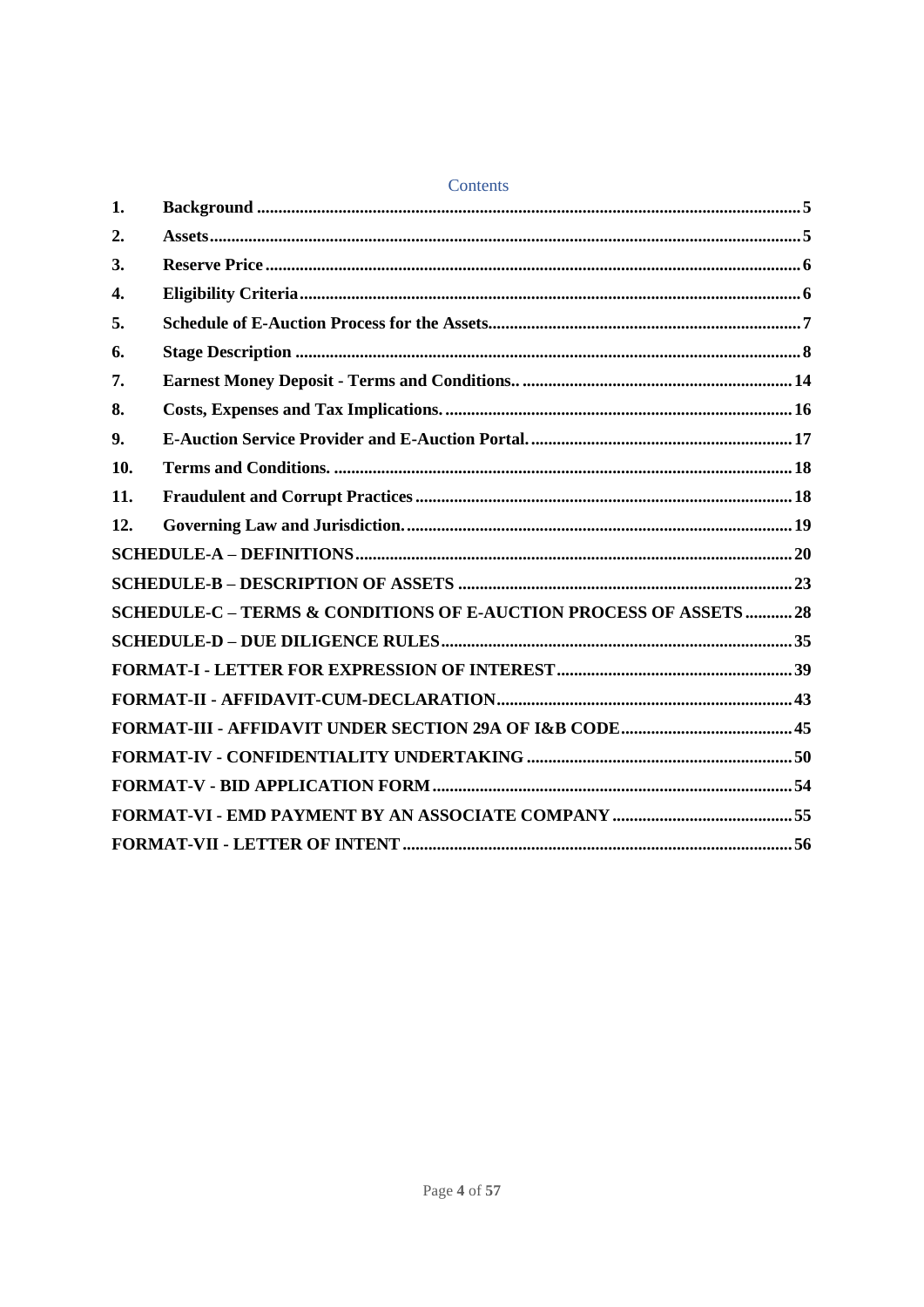### **E-AUCTION PROCESS DOCUMENT**

#### <span id="page-4-0"></span>1. **Background**

- 1.1. Pursuant to the order of the Hon'ble National Company Law Tribunal, Bengaluru Bench ("**NCLT**" / "**Adjudicating Authority**") dated August 30, 2019 (made available on September 06, 2019), Biodiversity Conservation (India) Private Limited ("**BCIL**" / "**Company**" **/**  "**Corporate Debtor**") was admitted into liquidation under the provisions of the Insolvency and Bankruptcy Code, 2016, ("**I&B Code**"/ "**IBC**") and Insolvency Professional, Mr. Amit Chandrakant Shah was appointed as the liquidator of the Company ("**Liquidator**") to perform duties and exercise powers as the liquidator as per the provisions of IBC and the Insolvency and Bankruptcy Board of India (Liquidation Process) Regulations, 2016 ("**Liquidation Process Regulations**").
- 1.2. In view of the aforesaid and as per the provisions of I&B Code, the Liquidator issued an advertisement dated May 24, 2022 ("**Advertisement**") to give notice to persons interested in participating in the electronic auction sale process for purchase of the Assets, of BCIL. The terms of the Advertisement shall be deemed to form part of this E-Auction Process Document ("**E-Auction Process Document**") and be included herein and in case of any inconsistency in any terms between the E-Auction Process Document and the Advertisement, then the terms and conditions of the E-Auction Process Document shall prevail, limited to such inconsistency.
- 1.3. The present E-Auction Process Document sets out the process to be followed for participation in the electronic auction process for the Assets of BCIL ("**E-Auction Process**"). All documents required to be submitted hereunder must be submitted strictly as per the formats hereunder and any deviation therefrom may lead to disqualification of Bidder/ EoI Applicant (*defined below*) from the E-Auction Process.

## <span id="page-4-1"></span>2. **Assets**

- 2.1. It is hereby stated that the assets ("**Asset(s)**") as more particularly described under "**Schedule-B**" hereto are available for sale pursuant to the terms of the E-Auction Process Document, as per the provision of I&B Code and its applicable regulations, on the terms contained hereunder and any other terms/ E-Auction Process Documents that may be issued by the Liquidator in this regard (in each case as amended, varied, modified, supplemented or replaced from time to time).
- 2.2. The Assets are being sold on an "as is where is basis", "as is what is basis", "whatever there is basis" and "no recourse basis" and the proposed sale of the Assets does not entail transfer of any title, except the title which BCIL has on the Assets as on date of such transfer.
- 2.3. Notwithstanding anything contained herein, ownership and title, and the right to take possession/ lift/ move/ access/ enter the Assets shall not vest with the Successful Bidder (*defined below*) until after the entire Sale Consideration (*defined below*) including all applicable duties, charges, cess, and taxes such as custom duties, GST, TCS, transfer charges etc. has been paid by the Successful Bidder, the definitive and/ or registered agreements are executed as required by law, and the Liquidator has issued a written confirmation to effectuate the sale and transfer of title/ ownership,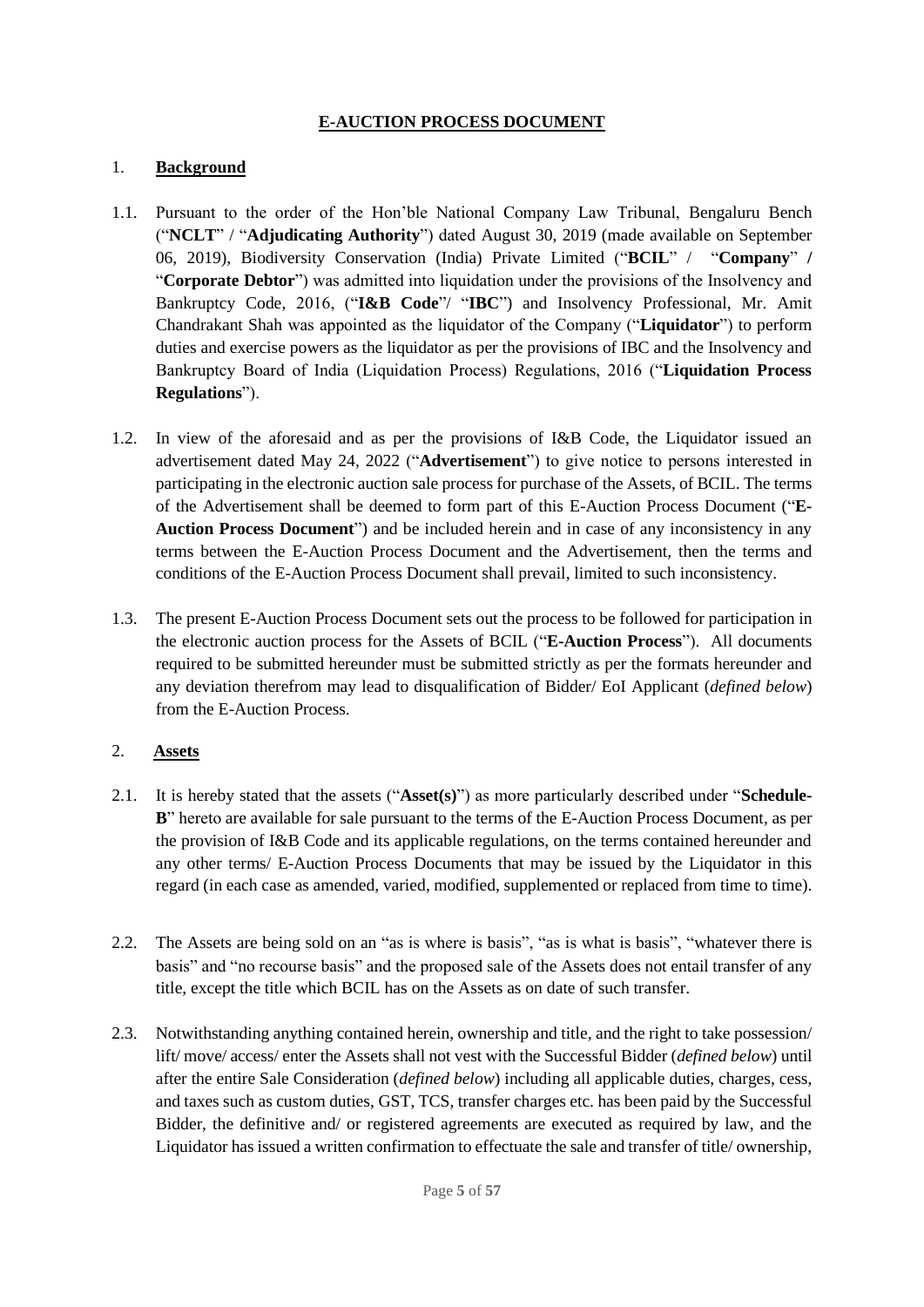in accordance with the provisions of the I&B Code and Applicable Laws. Hence, no ownership, title or other rights shall be created in favour of the Successful Bidder merely upon payment of full Sale Consideration and payment of the same shall not imply legal transfer of the Assets. The Liquidator will require the Successful Bidder to enter into definitive agreements.

- 2.4. Notwithstanding anything contained herein, it is expressly clarified that the Liquidator shall have the exclusive right to give preference to any Bid or combination of Bids that will lead to the highest overall timely recovery/ maximum realization for the stakeholders of BCIL.
- 2.5. The Liquidator expressly reserves the right to abandon/ cancel/ terminate/ waive the E-Auction Process, or a part thereof contemplated hereunder (at any stage without any liability), including in the event no valid EoIs/ Bids are received for the Assets.
- 2.6. The Liquidator reserves the right to reprice and resize or change the lots/ combination of lots of the Assets in accordance with applicable laws and without incurring any liability in this regard.

## <span id="page-5-0"></span>3. **Reserve Price**

- 3.1. Schedule B of the E-Auction Process Document specifies the 'reserve price' (as per meaning under the Liquidation Process Regulations), of the Assets ("**Reserve Price**") along with indicative description of the Assets and its applicable exclusions.
- 3.2. It is clarified that the Reserve Price of the Assets is as per its meaning under I&B Code, and it is to be noted that a Bid cannot be placed at a value below the Reserve Price, in accordance with I&B Code and that the E-Auction Portal (*defined below*) will not allow a Bid to be placed at a value below the Reserve Price. A Bid can only be placed at a value equal to the Reserve Price or with Incremental Bid Amount (*defined below*) for an amount higher than the Reserve Price. No Bid for an amount lower than the Reserve Price will be valid or entertained.
- 3.3. A Bid can only be placed at a value equal to the Reserve Price or with an incremental bid higher than the Reserve Price as set out for each of the Assets under Schedule B of the E-Auction Process Document ("**Incremental Bid Amount**") and any Bid that is lower than the Reserve Price or in case of incremental bid higher than the Reserve Price, where Bid is not a multiple of the Incremental Bid Amount, such Bid shall not be accepted by the E-Auction Portal (*defined below*).

## <span id="page-5-1"></span>4. **Eligibility Criteria**

- 4.1. IBC stipulates that a liquidator shall not sell the immovable and movable property or actionable claims of a corporate debtor in liquidation to any person who is not eligible to be a resolution applicant (as per its meaning under IBC). Therefore, no person shall be eligible to submit EOI/ Bid for purchase of the Assets of the Company if it fails to meet the eligibility criteria as set out in Section 29A of IBC (as amended from time to time).
- 4.2. Therefore, if at any time during the E-Auction Process or thereafter, if the participant/ EoI Applicant/ Bidder/ Qualified Bidder/ Successful Bidder (as the context so requires) is no longer eligible as per the criteria stipulated herein and as per IBC, the said participant/ EoI Applicant/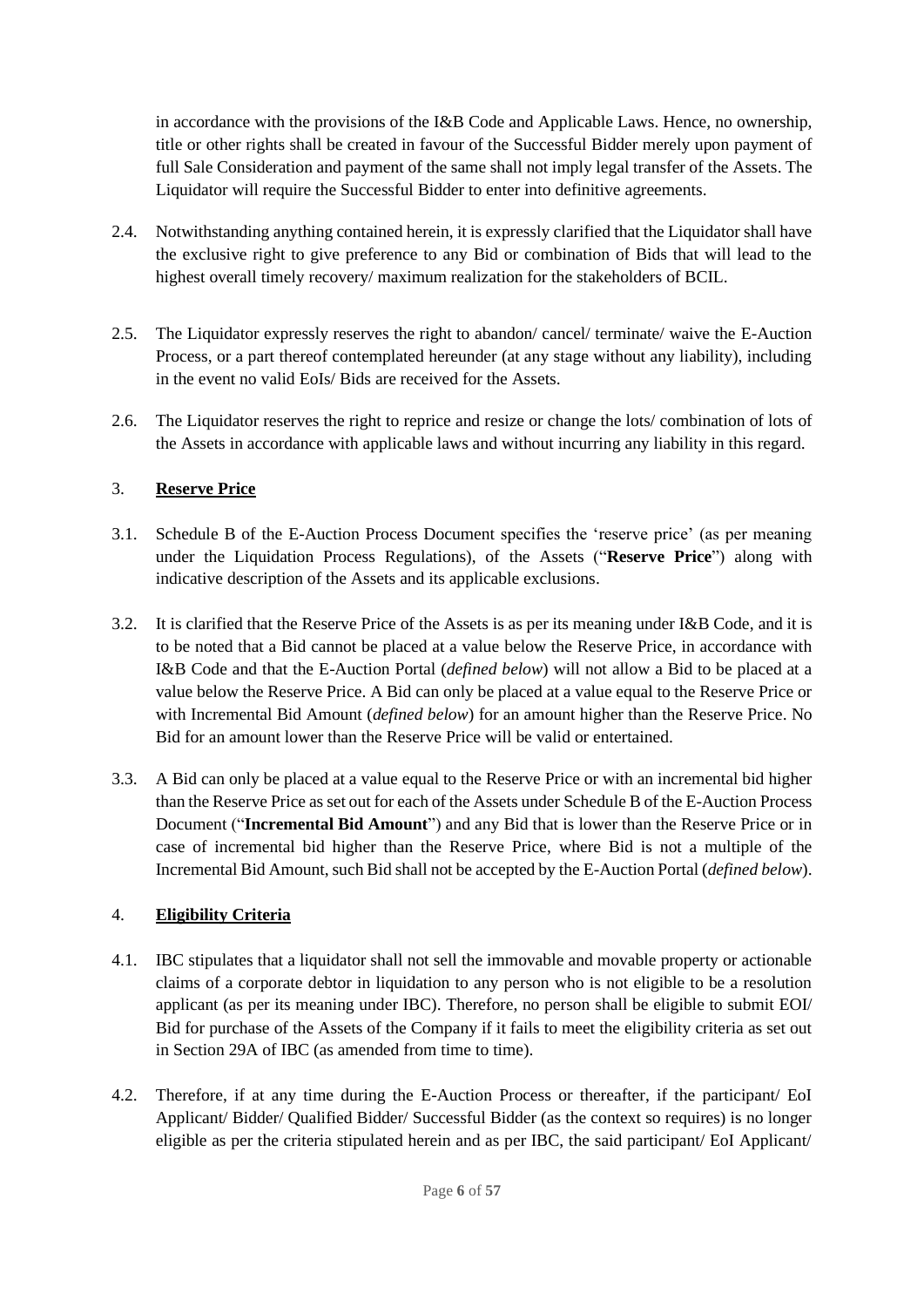Bidder/ Qualified Bidder/ Successful Bidder, will stand liable for rejection, disqualification and expungement from the E-Auction Process and no sale will be made to such participant/ EoI Applicant/ Bidder/ Qualified Bidder/ Successful Bidder. It is expressly clarified that allowance of person through the various stages of the E-Auction Process cannot be assumed to be a confirmation from the Liquidator that the said person is not ineligible as per I&B Code to purchase the Assets of the Corporate Debtor.

- 4.3. It is to be noted that the EoI Applicant/ Bidder/ Qualified Bidder/ Successful Bidder must be the intended legal and beneficial owner of the Assets. The Assets will be handed over to the Successful Bidder only after it is confirmed that the said Successful Bidder is eligible in terms of Section 29A of I&B Code, notwithstanding payment of full Sale Consideration for the Assets. In case the Successful Bidder is deemed ineligible under Section 29A of I&B Code, the Liquidator reserves the right to disqualify such Successful Bidder and proceed to sell the Assets to the next highest bidder as per the terms more specifically detailed in this E-Auction Process Document. In case the Successful Bidder is found to be in ineligible after being declared as the Successful Bidder, 100% (hundred per cent) of the Earnest Money Deposit will be forfeited.
- 4.4. The EoI Applicant/ Bidder/ Qualified Bidder/ Successful Bidder must not have any negative track-record/ history i.e., they must not have defaulted on any resolution plan/ liquidation sale under IBC or any other restructuring mechanism.
- 4.5. The EoI Applicant/ Bidder/ Qualified Bidder/ Successful Bidder must not have been debarred during any of the CIRP / Liquidation process tenure or any restructuring / IBC cases in India and this includes their affiliates.
- 4.6. The EoI Applicant/ Bidder/ Qualified Bidder/ Successful Bidder who have failed to submit the requisite Earnest Money Deposit, Bid, Sale Consideration or in any manner have breached the terms of any of the previous auctions conducted for sale of the assets of the Corporate Debtor shall not be eligible to participate in this E-Auction Process.

## <span id="page-6-0"></span>5. **Schedule of E-Auction Process for the Assets**

The following schedule shall apply to the E-Auction Process for the Assets and shall be read in context of the terms and conditions set out hereunder. The schedule or a part thereof may be extended/ advanced/ modified/ altered/ waived by the Liquidator through issuance of communication/ amendment or addendum to the E-Auction Process Document.

| #  | Date            | <b>Event Description</b>                                                                      |
|----|-----------------|-----------------------------------------------------------------------------------------------|
|    | May 24,<br>2022 | <b>Stage 1</b><br>Publication of Advertisement and issuance of E-Auction Process<br>Document. |
| 2. | May 31,<br>2022 | Stage 2<br>Last date for submission of Expression of Interest ("EoI"/ "EOI").                 |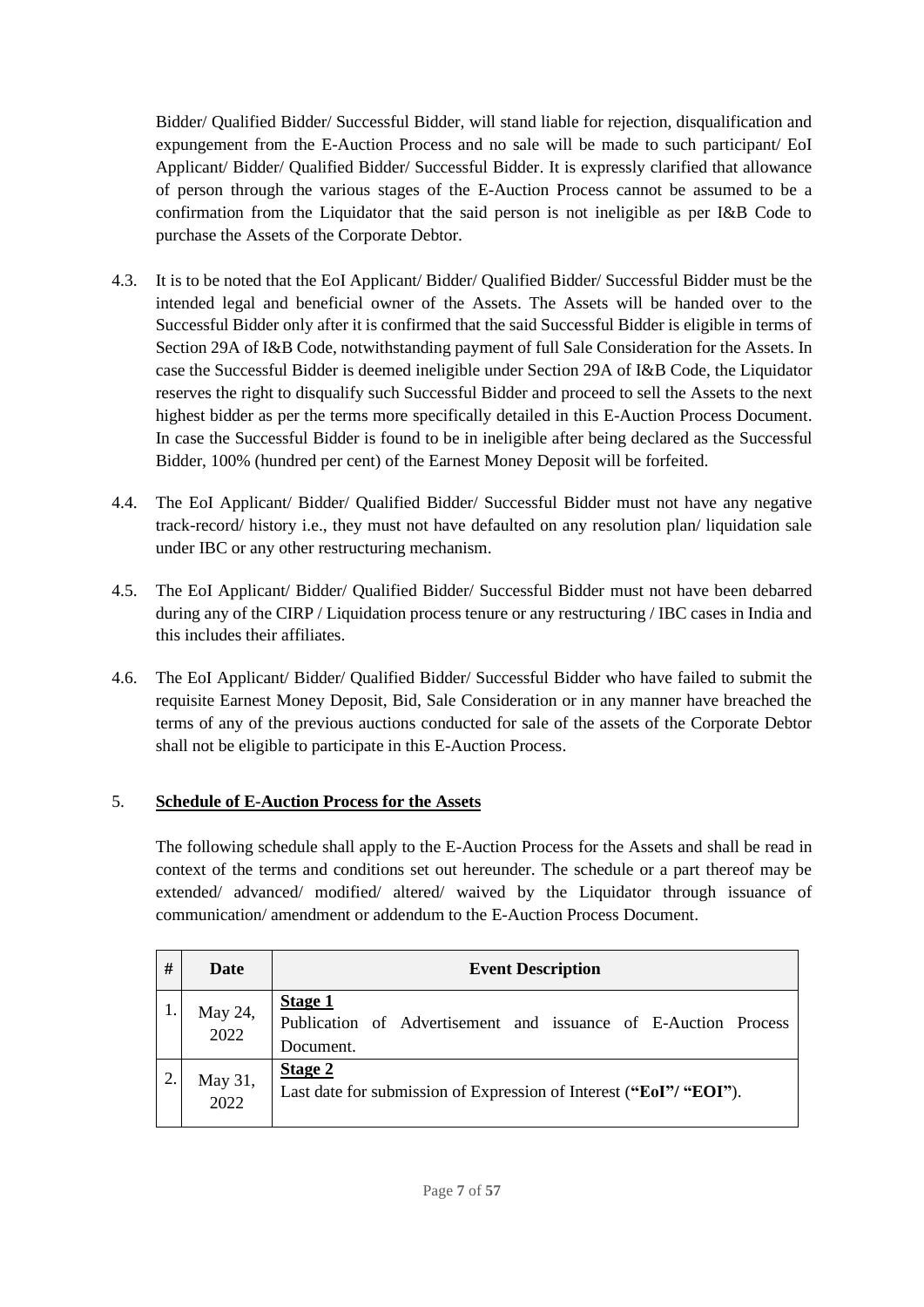| #  | <b>Date</b> | <b>Event Description</b>                                                             |
|----|-------------|--------------------------------------------------------------------------------------|
| 3. | June 21,    | Stage 3                                                                              |
|    | 2022        | Due Diligence by Prospective Bidders.                                                |
| 4. | June 21,    | Stage 4                                                                              |
|    | 2022        | Last Date for submission of Non-Interest bearing refundable/ adjustable              |
|    |             | <b>Earnest Money Deposit.</b>                                                        |
| 5. | June 24,    | Stage 5                                                                              |
|    | 2022        | Declaration of Qualified Bidders.                                                    |
| 6. | June 28,    | Stage 6                                                                              |
|    | 2022        | Date of E-Auction. (Time: 11.30 p.m. to 1.00 p.m.)                                   |
| 7. | July 05,    | <b>Stage 7</b>                                                                       |
|    | 2022        | Date for Declaration of Successful Bidders and issuance of Letter of Intent          |
|    |             | ("LoI"/ "LOI") to the Successful Bidders.                                            |
| 8. |             | <b>Stage 8</b>                                                                       |
|    |             | Payment of balance Sale Consideration by Successful Bidders.                         |
|    |             |                                                                                      |
|    |             | Please note that in accordance with Applicable Laws, payments made after             |
|    |             | thirty (30) days from the date of issuance of the LoI shall attract interest at      |
|    |             | the rate of twelve per cent per annum $(12\% \text{ p.a.})$ . Provided that the sale |
|    |             | shall be cancelled if the payment is not received within ninety days from            |
|    |             | the date of issuance of the LoI.                                                     |

### <span id="page-7-0"></span>6. **Stage Description**

#### 6.1. **Stage 1 - Publication of Advertisement and issuance of the E-Auction Process Document.**

Stage completed.

#### 6.2. **Stage 2 – Last Date for Submission of Expression of Interest.**

- 6.2.1. Expression of Interest ("**EoI(s)"/ "EOI(s)**") are mandatorily required to be submitted in the name of the interested persons proposed to be the legal and beneficial owner of the Assets.
- 6.2.2. Interested parties are required to submit their EoIs along with the documents as set out hereinbelow, within the last date specified therefor as per the schedule provided under Clause 5 of this E-Auction Process Document, in both soft copy through email with subject – "*Expression of Interest for Biodiversity Conservation (India) Private Limited – E-Auction of the Assets*" to [liquidatorbcil@bdo.in](mailto:Liquidatorbcil@bdo.in) and through hardcopy in a plain sealed envelope at the address, Amit Chandrakant Shah, Liquidator of BCIL, BDO Restructuring Advisory LLP, Level 9, The Ruby, North-West Wing, Senapati Bapat Road, Dadar (W), Mumbai 400028, India:
	- (i) Expression of Interest Letter as per the "**Format-I**" along with documents required set out under "**Annexure-I**" hereunder,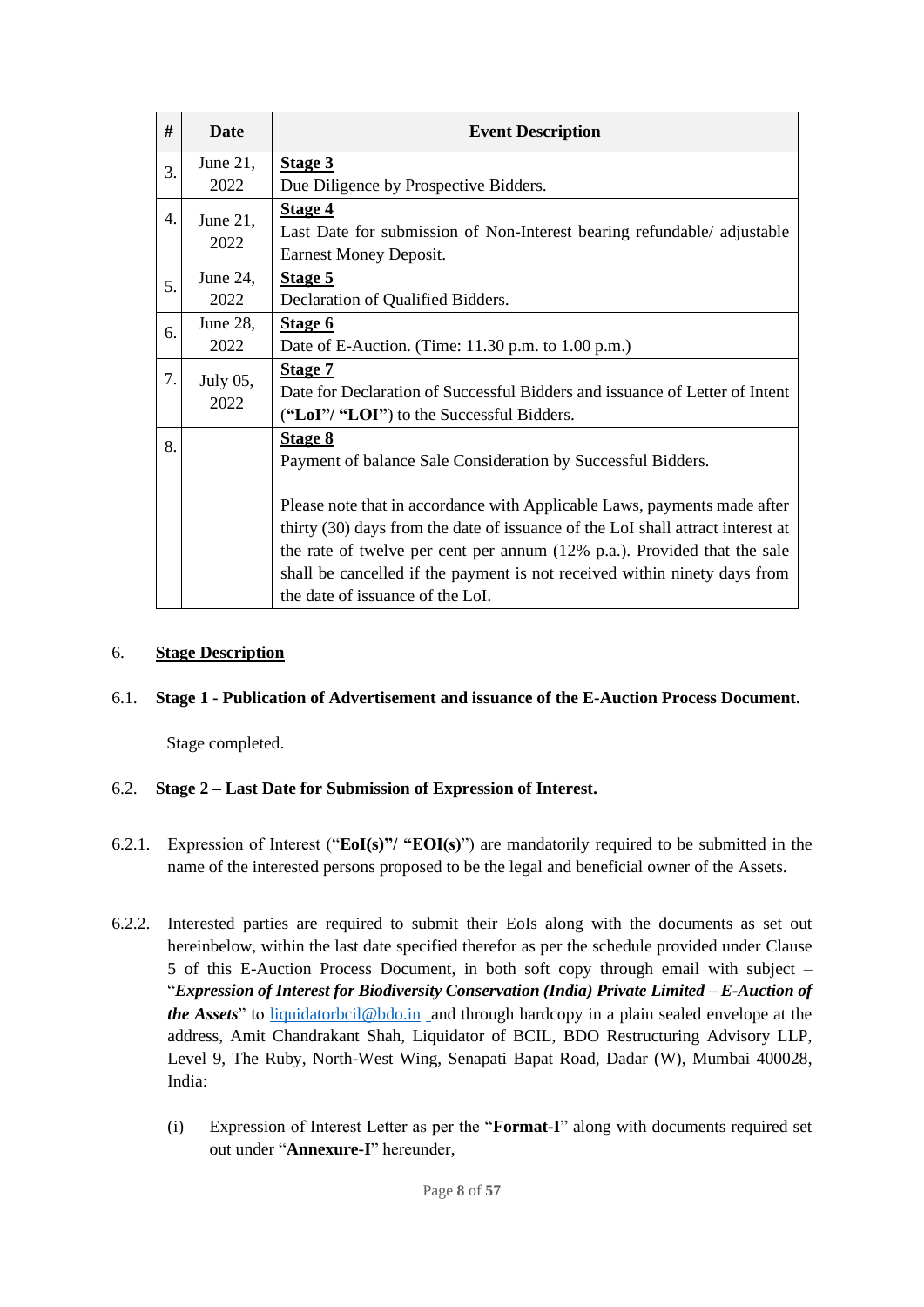- (ii) Duly executed Affidavit-cum-Undertaking as per the "**Format-II**" set out hereunder,
- (iii) Duly executed Affidavit under Section 29A of IBC as per the "**Format-III**" set out hereunder, and
- (iv) Duly executed Confidentiality Undertaking as per the "**Format-IV**" set out hereunder.
- (v) Duly executed Bid Application Form as per the "**Format-V**" along with duly signed and stamped terms and conditions contained in "**Schedule-C**" of E-Auction Process Document set out hereunder.

The documents set out above shall collectively referred to as an "**EoI Application(s)**".

- 6.2.3. Persons not fulfilling the above conditions in relation to submission of EoIs are liable to be disqualified without any further communication, at any stage of the E-Auction Process.
- 6.2.4. Non-adherence to forms, documents, or authorizations and/ or submission of incomplete information may be grounds for declaring that particular EoI as non-responsive and may be rejected. Each form, document, or authorization must be duly signed, and appropriately stamped/ company seal affixed by the EoI Applicant.
- 6.2.5. If the EoI Applicant is submitting EoI Application in consortium, each member of the consortium shall individually submit all documents/ annexures required under this E-Auction Process Document. However, the documents of each member of the consortium shall be submitted to the Liquidator collectively along with a cover letter stating the lead member of the consortium, who (if the EoI successfully meets the stipulated criteria) will be treated as the Prospective Bidder (*defined hereinafter*).
- 6.2.6. The Liquidator reserves the right to communicate with the EoI Applicant for any further details, if required, in relation to the EoI submitted, at any stage, of the E-Auction Process.
- 6.2.7. The EoI Applicant shall not challenge nor seek extension or relaxation in any timelines (including but not limited to the timelines for conducting the due diligence) and/ or terms and conditions of the E-Auction Process Document.
- 6.2.8. By submitting EoI Applications, each EoI Applicant shall be deemed to acknowledge that it has carefully read the entire Advertisement and E-Auction Process Document and has informed itself and deemed to have accepted all existing terms, conditions and limitations mentioned in the Advertisement, this E-Auction Process Document, and any other information provided by the Liquidator which was uploaded on the website of the Corporate Debtor (*[http://zed.in](http://zed.in/)*).
- 6.2.9. The EoI Applicants, who have submitted EoI Applications and are confirmed by the Liquidator in writing as entitled to further participate in the E-Auction Process shall be referred to as "**Prospective Bidders**".
- 6.2.10. There will be no further communication to EOI Applicants, if their EOI Applications are rejected.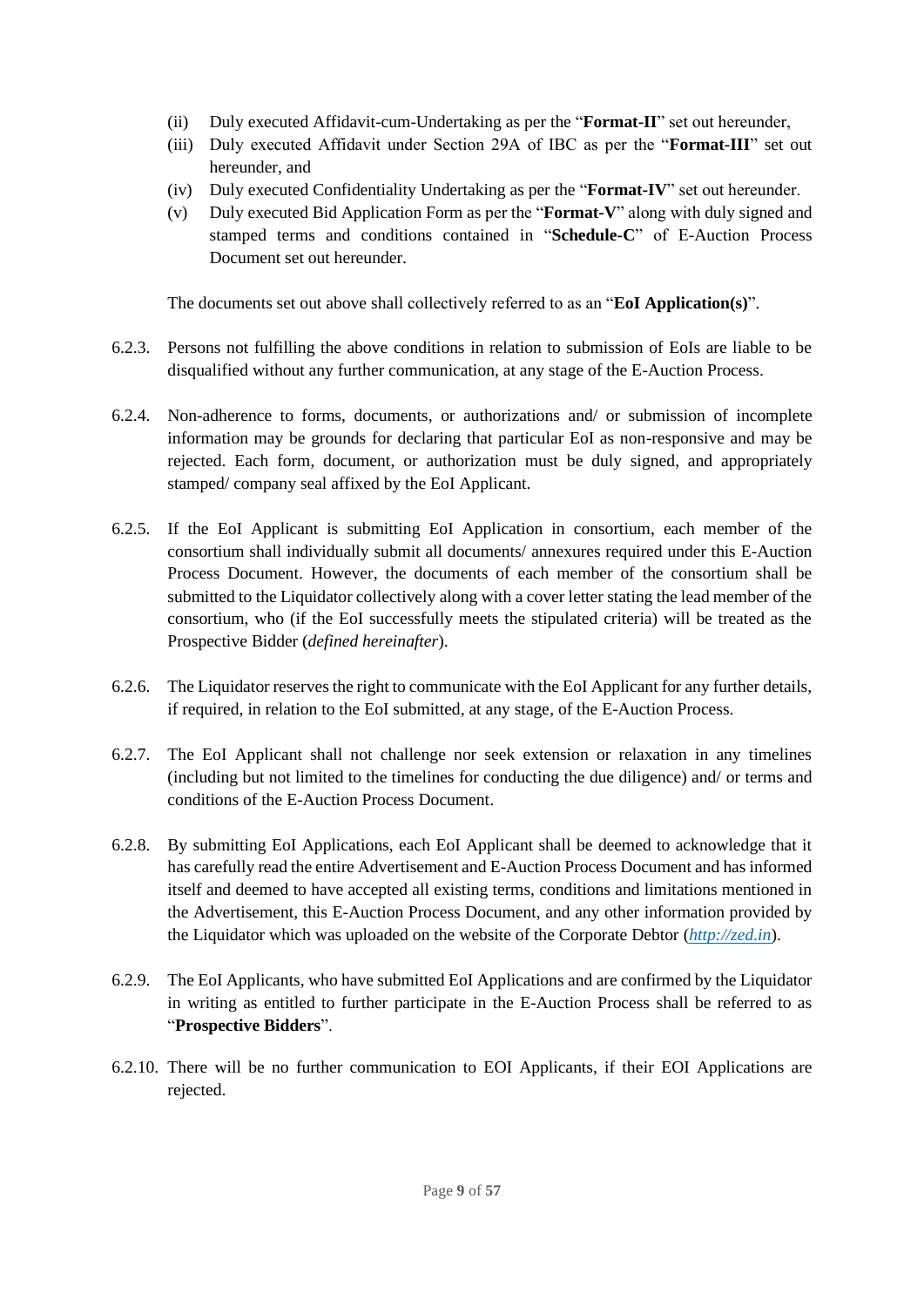### 6.3. **Stage 3 - Due Diligence by Prospective Bidders.**

- 6.3.1. Prospective Bidders shall be entitled to conduct due diligence for the Assets.
- 6.3.2. The due diligence process and rules are set out under "**Schedule-D**" hereto and all persons are required to strictly adhere to the same.

### 6.4. **Stage 4 - Last Date for submission of non-Interest bearing Refundable/ Adjustable Earnest Money Deposit.**

6.4.1. Prospective Bidders are mandatorily required to submit within the timeline specified in the schedule set out under Clause 5 of this E-Auction Process Document, a non-interest bearing refundable/ adjustable earnest money deposit equivalent to 10% of the Reserve Price of the Assets as set out in Schedule B of this E-Auction Process Document ("**Earnest Money Deposit**"/ "**EMD**"), for which the Prospective Bidder wishes to bid for, into the Liquidation Account ("**Liquidation Account**") through RTGS / NEFT as per details below:

Name of the Bank Account: **BIODIVERSITY CONSERVATION (INDIA) PRIVATE LIMITED** Account Number: **840420110000819** Bank Name: **BANK OF INDIA** Bank Branch: **CANTONMENT BRANCH, BENGALURU** Address: **JYOTI MAHAL, 49, ST. MARK'S ROAD, BENGALURU, KARNATAKA 560001, INDIA** IFS Code: **BKID0008404**

MICR Code: **560013003**

- 6.4.2. The details of any remittances in this regard shall be submitted by the Prospective Bidder to the Liquidator. All the payments to be made by the Prospective Bidder under the E-Auction Process for the Assets shall be intimated to the Liquidator through an email to [liquidatorbcil@bdo.in](mailto:Liquidatorbcil@bdo.in) along with proof of payment. The entire EMD amount shall be remitted by the Prospective Bidder from one bank account only which shall be in the name of the Prospective Bidder. The Prospective Bidder shall preserve the remittance challan and shall produce the same before the Liquidator as and when demanded. Detailed terms and conditions regarding EMD are contained hereinbelow.
- 6.4.3. If the remittances is made through an Associate Company, the Prospective Bidder shall be required to submit a duly executed letter informing that payment of the EMD shall be made on its behalf by an Associate Company as per the "**Format-VI**" set out hereunder

#### 6.5. **Stage 5 - Declaration of Qualified Bidders.**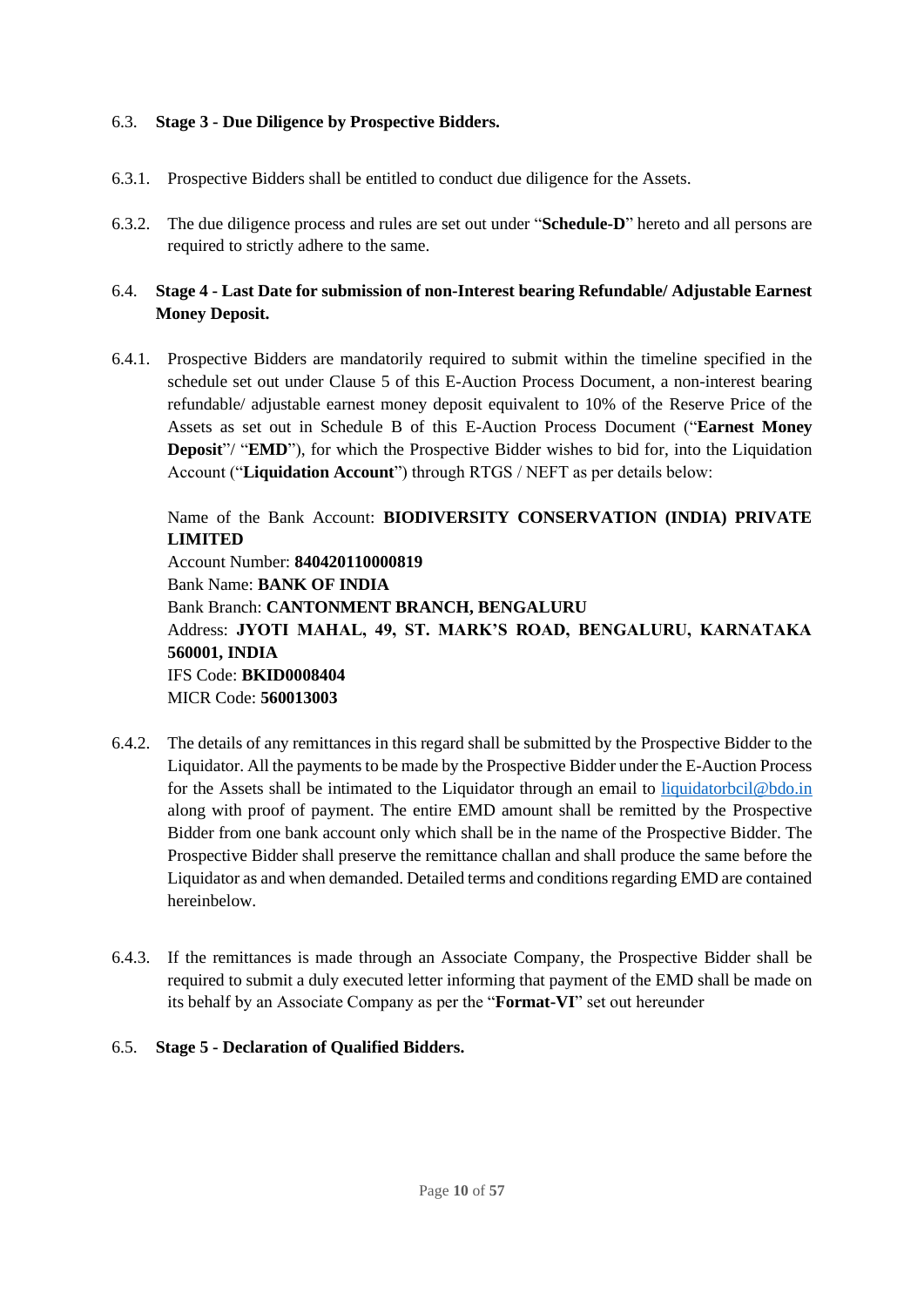- 6.5.1. Those Bidders who have submitted EMD and other requirements and documents that were required to be met with in the earlier stages of the E-Auction Process Document for the Assets and intimated in writing by the Liquidator, shall be entitled to participate further in the E– Auction Process and shall be termed as "**Qualified Bidder(s)**".
- 6.5.2. The Bidders who have not submitted the requisite documents and EMD within the timeline mentioned under the schedule set out under Clause 5 of this E-Auction Process Document will not be permitted to participate in the next stages of the E- Auction Process. There will be no further communication to Bidders, if they are ineligible to participate ahead in the E-Auction Process contemplated in this E-Auction Process Document.
- 6.5.3. The Qualified Bidders may be provided training on the E-Auction Portal before the date of E-Auction.

#### 6.6. **Stage 6 – Date of E-Auction.**

- 6.6.1. Qualified Bidders shall be entitled to submit Bid(s) for an amount equal to or higher than the Reserve Price in accordance with the Incremental Bid Amount for purchase of the Assets, electronically on the website of the E-Auction Service Provider (*defined below*) on the date specified in the schedule set out in Clause 5 of this E-Auction Process Document and in the manner and as per the terms of E-Auction set out under "**Schedule-C**" hereto.
- 6.6.2. The Login ID and password for Bid submission will be shared by the Liquidator/ E-Auction Service Provider directly to the respective Qualified Bidders.
- 6.6.3. Neither the Liquidator, nor his team/ associate/ advisors/ affiliates and/ or BDO Restructuring Advisory LLP and/ or E-Auction Service Provider shall be liable for any internet network problem and/ or any technical difficulty and it shall be the sole duty and responsibility of the Qualified Bidders to ensure that they are technically well equipped for participating in the E-Auction Process.
- 6.6.4. The Qualified Bidders are advised to go through the detailed terms & conditions of E–Auction Process available on the web portal of the E-Auction Service Provider [\(https://ncltauction.auctiontiger.net\)](https://ncltauction.auctiontiger.net/) and the technical terms and conditions of the E-Auction Process (provided in "**Schedule-C"** hereunder) before submitting their Bids.
- 6.6.5. A Bid shall be irrevocable, unconditional, firm, final and binding on the Bidder, as per the terms of this E-Auction Process Document. It is clarified that no Bid which is not in a multiple of the Incremental Bid Amount and/ or is below the Reserve Price, shall be entertained in the E-Auction Process.
- 6.7. **Stage 7 – Declaration of Successful Bidder and issuance of Letter of Intent to Successful Bidder(s).**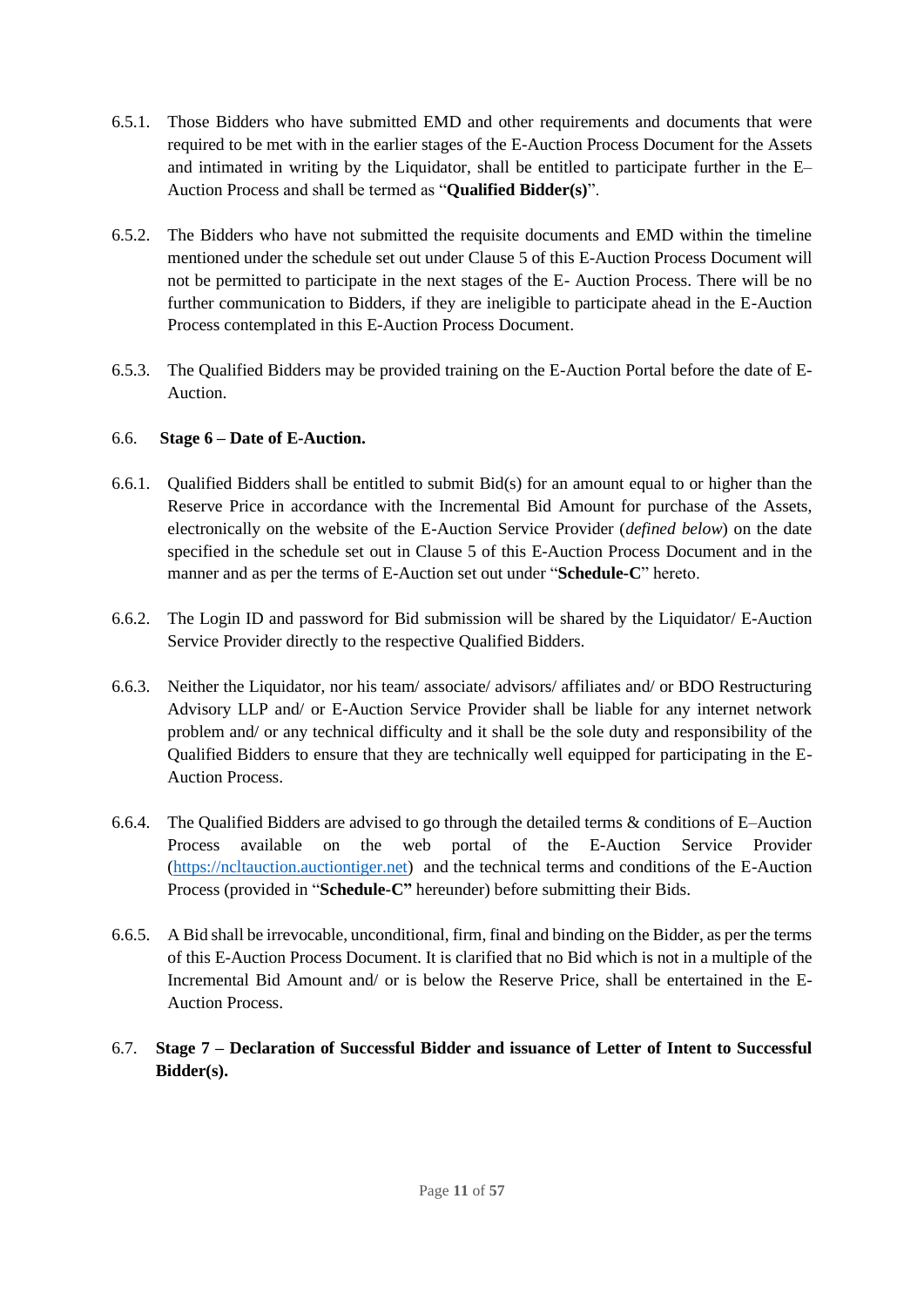- 6.7.1. The Liquidator shall declare the Successful Bidder (being the Bidder that places the highest bid in the E-Auction Process of the Assets) ("**Successful Bidder**") as per the schedule set out in Clause 5 of this E-Auction Process Document. The amount of the highest bid so placed plus taxes, levies, transfer charges, cess, costs etc., as applicable, shall be the consideration for the sale of the Assets to the Successful Bidder ("**Sale Consideration**").
- 6.7.2. The right of selecting and declaring the Successful Bidder shall rest solely with the Liquidator at all times. The decision of the Liquidator in this regard shall be final and binding on the Bidders.
- 6.7.3. If the Successful Bidder is rejected for any reason whatsoever, the Liquidator may consider offers from other Bidder(s) for the same Assets or take any such measure as may be deemed fit at the sole discretion of the Liquidator.
- 6.7.4. The Liquidator shall, as soon as reasonably practicable, but not later than 7 days from the end of E-Auction, issue to the Successful Bidder a letter of intent (**"LoI"/ "LOI"/ "Letter of Intent**"), as per the format provided in "**Format-VII"** inviting the Successful Bidder to provide the balance Sale Consideration within 90 (Ninety) days from the date of issuance of the LoI. The issuance of the LoI per se does not confirm sale in favour of the Successful Bidder. Confirmation of sale is subject to the fulfilment of all the terms and conditions of this E-Auction Process Document.
- 6.7.5. The Successful Bidder shall, within a period of 2 (two) days from the date of issuance of the LoI, unconditionally accept the LoI, and record such acceptance by providing the Liquidator with 1 (one) copy of the LoI with an endorsement stating that such LoI is, "Accepted Unconditionally", under the signature of the Authorised Representative of the Successful Bidder. Failure to accept the LoI within the time period specified may result in the disqualification of the Successful Bidder along with cancellation of the LoI and forfeiture of the Earnest Money Deposit.
- 6.7.6. The Successful Bidder shall be invited to provide the balance Sale Consideration within ninety (90) days of the date of issuance of the LoI. On payment of the full Sale Consideration, the sale shall stand completed, the Liquidator shall execute certificate of sale and definitive agreement with the Successful Bidder to effectuate the transfer of the Assets, and the Assets shall be delivered to the Successful Bidder in the manner specified therein. The Liquidator will require further documentation to be entered into to effectuate the sale.

In accordance with Applicable Laws: payments made after thirty (30) days from the date of issuance of the LoI shall attract interest at the rate of twelve per cent per annum (12% p.a.). Provided that the sale shall be cancelled if the payment is not received within ninety (90) days from the date of issuance of the LoI.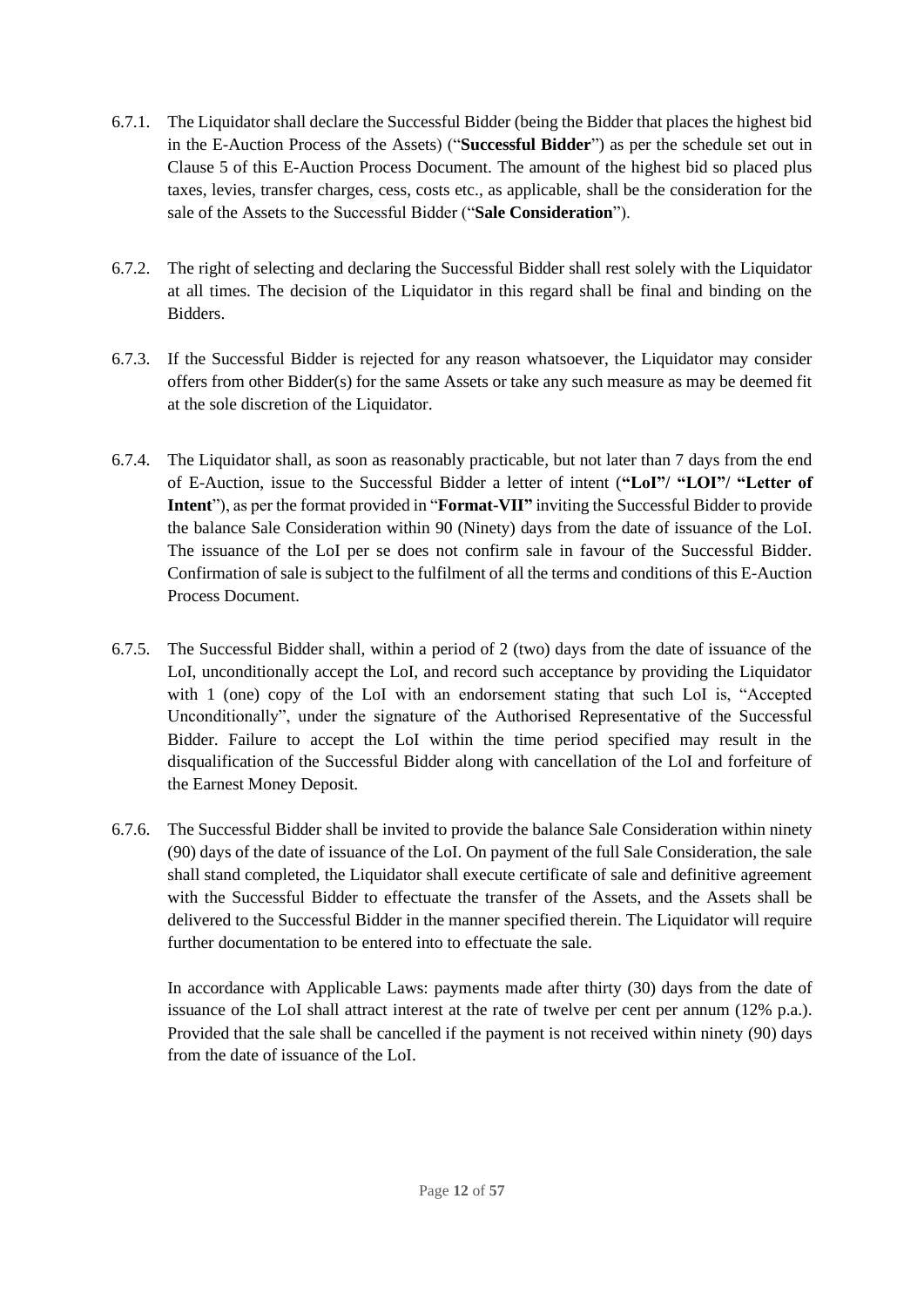- 6.7.7. The Successful Bidder will be required to bear all the expenses for transfer of the Assets in his/ her/ its name. It is expressly stipulated that there are no implied obligations on the part of the Liquidator or Corporate Debtor, and it shall be solely the obligation of the Successful Bidder, at his/ her/ its own cost, to do all acts, things, and deeds whatsoever for the completion of the sale. The Liquidator does not take any responsibility to provide information on the same.
- 6.7.8. A sale certificate and/ or transfer documents for sale of Assets shall be issued/ executed between the Successful Bidder and the Corporate Debtor, through Liquidator, after receipt of the entire Sale Consideration by the Liquidator.
- 6.7.9. The Liquidator shall not proceed with the sale of the Assets, if he has reason to believe that there is any collusion between the Bidder(s), or the Corporate Debtor's related parties and Bidder(s)/ buyers, or the creditors and the Bidder(s)/ buyer and shall submit a report to the Adjudicating Authority in this regard, seeking appropriate orders against the colluding parties.
- 6.7.10. The Successful Bidder has to make payment within 90 (ninety) days of issuance of the LoI to the Successful Bidder by the Liquidator. The payment has to be a direct remittance of the amount into the Liquidation Account. Security receipts or non - cash instruments will not be accepted.
- 6.7.11. The payment obligation by the Successful Bidder has to be completed, irrespective of any kind of hindrances like labour strike, delay in court orders, any kind of settlement, attachments/ confiscations by government authorities/ departments or investigative agencies etc.

## 6.8. **Stage 8 – Last Date for payment of Sale Consideration by Successful Bidder.**

- 6.8.1. The date set out under the schedule set out in Clause 5 of this E-Auction Process Document, shall be the last date for payment of the balance Sale Consideration by the Successful Bidder.
- 6.8.2. The details of any remittances in this regard shall be submitted by the Successful Bidder to the Liquidator. All the payments to be made by the Successful Bidder under the E-Auction Process shall be intimated to the Liquidator through an email to [liquidatorbcil@bdo.in](mailto:Liquidatorbcil@bdo.in) along with proof of payment. The entire balance Sale Consideration shall be remitted by the Successful Bidder from one bank account only which shall be in the name of the Successful Bidder. The Successful Bidder shall preserve the remittance challan and shall produce the same before the Liquidator as and when demanded.
- 6.8.3. EMD of the second highest Bidder from the E-Auction ("**H2**"/ "**H2 Bidder**") shall be withheld until the last date of payment of Sale Consideration for the Successful Bidder. If the Successful Bidder defaults in payment of Sale Consideration, the Liquidator may declare H2 Bidder as the Successful Bidder and accordingly, adjust the EMD of the H2 Bidder against the Sale Consideration to be received from the H2 Bidder.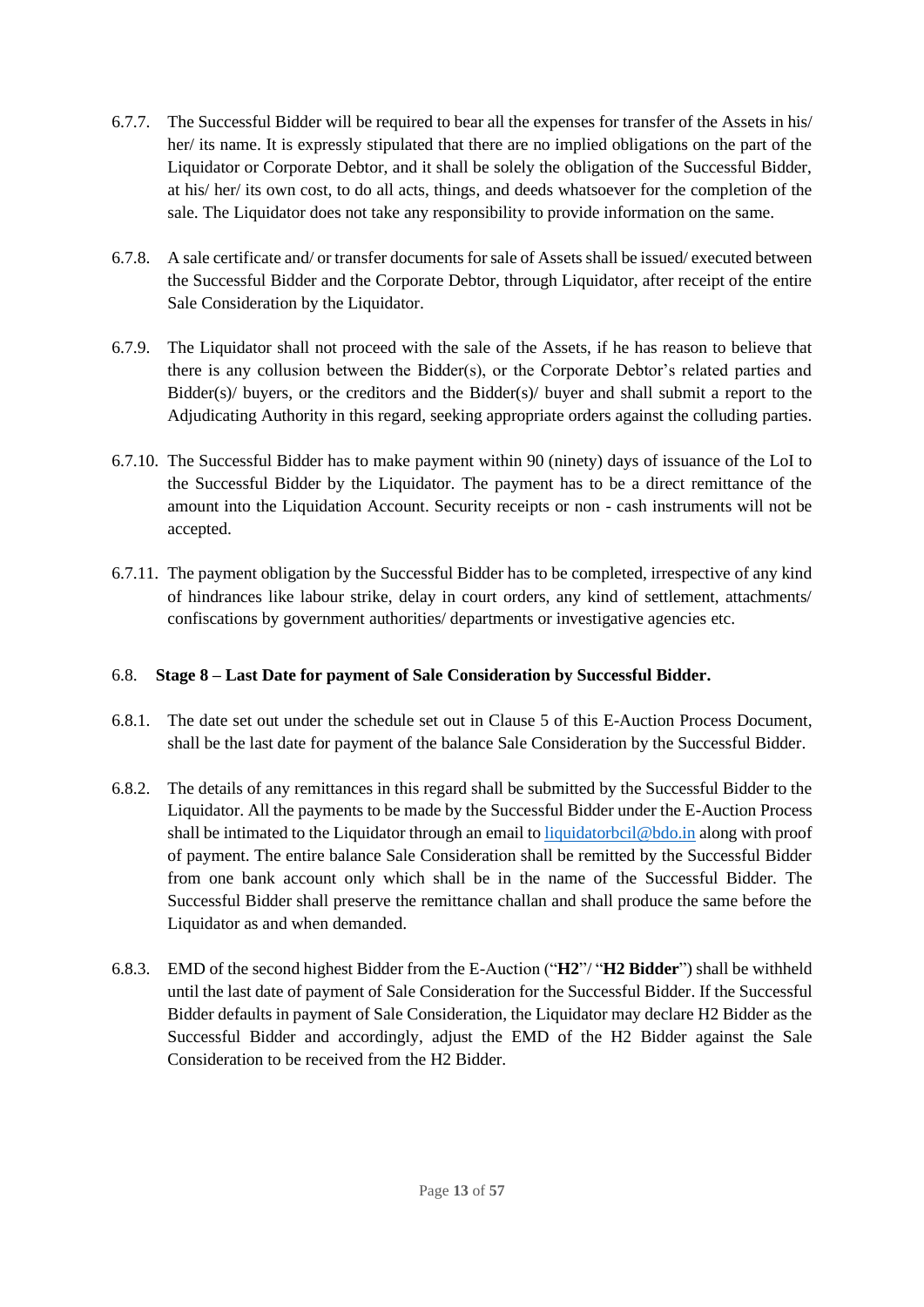- 6.8.4. In case the Successful Bidder defaults on its payment obligations as per the process contemplated herein, or if the Successful Bidder is rejected for any reason whatsoever, the Liquidator may consider offers from other Bidder(s) for the same Assets or take any such measure as may be deemed fit at the discretion of the Liquidator.
- 6.8.5. The Liquidator reserves the right to negotiate/ sell the Assets to H2 Bidder/ next highest Bidder or any other Bidder, or person outside of the E-Auction Process in case the Successful Bidder is rejected/ disqualified/ defaults on obligations hereunder, such as failing to make the complete payment towards Sale Consideration. In such cases, the Liquidator reserves the right to issue fresh/ revised terms and/ or revised timelines (as the situation may require) that may be notified upon occurrence of such an event of default by the Successful Bidder. The Bidders shall be bound by the decision of the Liquidator in this regard.

## <span id="page-13-0"></span>7. **Earnest Money Deposit ("EMD") - Terms and Conditions**

- 7.1. The non-interest bearing refundable/ adjustable EMD to be submitted by a Bidder, in the Liquidation Account as per the terms of the E-Auction Process Document, shall be an amount equal to 10% of the Reserve Price of the respective Assets, as set out under Schedule B of this E-Auction Process Document, for which the Bidder wishes to bid for.
- 7.2. It may be noted that the Bidder may request the Liquidator to permit the Bidder to submit the EMD through its Associate. Such payment of the EMD by an Associate of the Bidder shall be accompanied by a letter in the format set out in "**Format-VI**" hereto (Earnest Money Amount Payment by an Associate Company). Such an Associate must also be an eligible Bidder as per the requirements specified in this E-Auction Process Document. Provided that, the Liquidator reserves the right to accept such a request at its sole discretion and upon such terms and conditions as it may deem fit, including but not limited to requiring such a party to submit any authorization documents or other necessary details/ documents, as may be required. The documents required to be submitted to the Liquidator under this clause are to be sent by email to liquidatorbcil@bdo.in and physical copy to be sent to Amit Chandrakant Shah, Liquidator of BCIL, BDO Restructuring Advisory LLP, The Ruby – Level 9, North-West Wing, Senapati Bapat Marg, Dadar West, Mumbai – 400028, India.

## 7.3. **Forfeiture of EMD**

EMD furnished by the Bidder/ Successful Bidder can be forfeited by the Liquidator at any time, upon the occurrence of any of the following events at any stage of the E-Auction Process:

- 7.3.1. if there is a breach of any of the conditions under this E-Auction Process Document by the Bidders or in case the Bidder/ Successful Bidder is found to have made any misrepresentation; or conceals any material information; or any information provided, or statement made by such Bidder/ Successful Bidder is found to be false and/ or misleading and/ or incomplete; or
- 7.3.2. if Bidder/ Successful Bidder is found to be ineligible to submit the Bid as per the conditions set out in Section 29A of I&B Code (as amended from time to time) or is found to have made a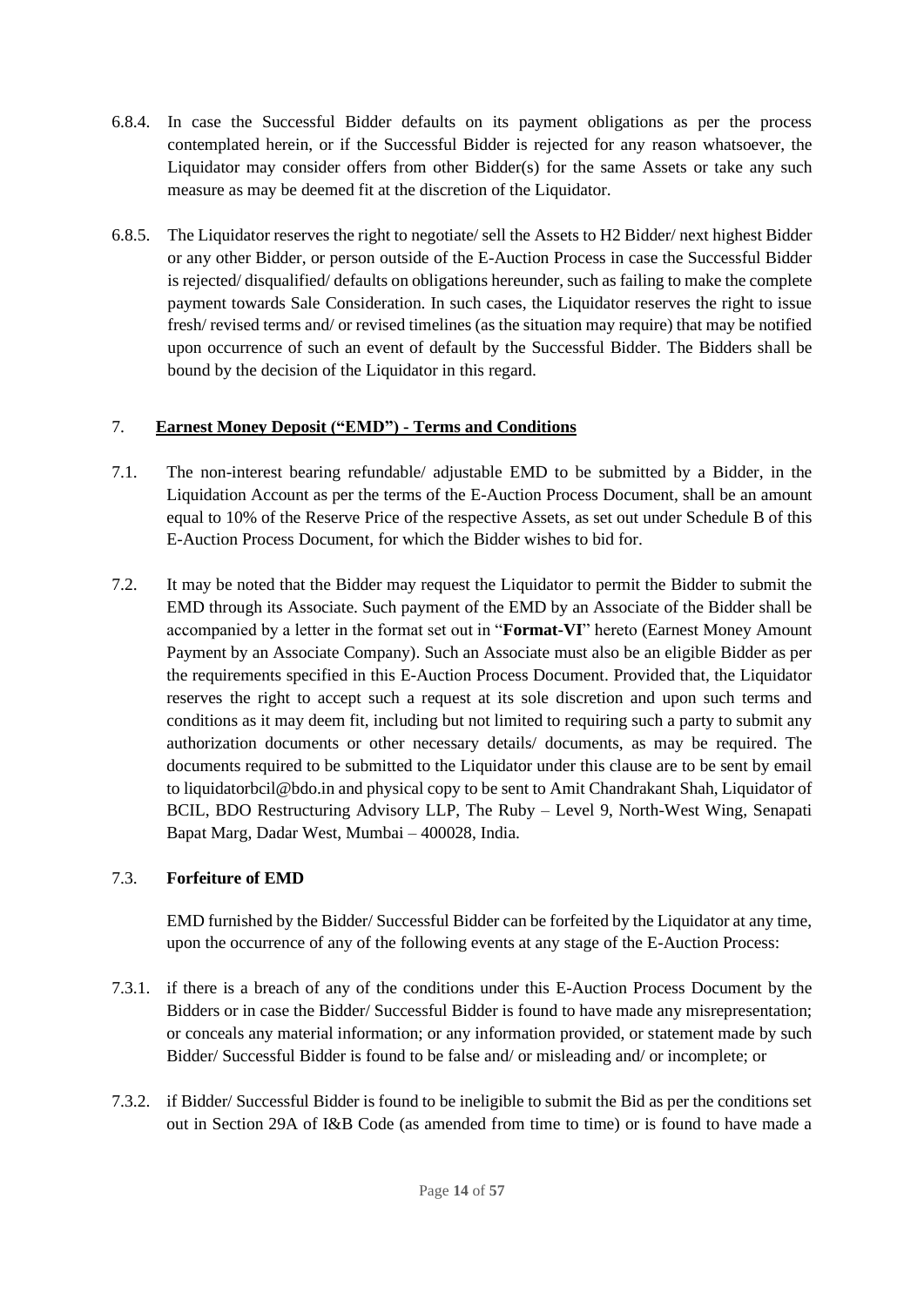false or misleading declaration of eligibility as per the conditions set out in Section 29A of I&B Code (as amended from time to time); or

- 7.3.3. if such Bidder/ Successful Bidder does not meet the eligibility criteria set out hereunder; or
- 7.3.4. if Bidder/ Successful Bidder is found to be acting in collusion with the other Bidders or BCIL's related parties, or the creditors of BCIL; or
- 7.3.5. if the Bidder/ Successful Bidder at any point during the E-Auction Process, including but not limited to after being intimated by the Liquidator as the Successful Bidder, withdraws his Bid at any time or fails to make the complete payment of Sale Consideration due as per the terms of this E-Auction Process Document.
- 7.4. In case of occurrence of any/ all of the events as abovementioned in Clause 7.3, the Liquidator will be at liberty to reject and annul the Bid and all the amounts deposited till that date by the Bidder/ Successful Bidder shall be forfeited. The Liquidator reserves the right to negotiate/ sell the Assets to H2 Bidder/ next highest Bidder after the Successful Bidder in case the Successful Bidder is rejected/ disqualified/ defaults on obligations hereunder, such as failing to make the complete payment towards Sale Consideration.
	- 7.5. In cases of disqualification of the Bidder/ Successful Bidder, the Liquidator reserves the right to issue fresh/ revised terms and/ or revised timelines (as the situation may require) that may be notified upon occurrence of such an event of default by the Successful Bidder. The Bidder/ Successful Bidders shall be bound by the decision of the Liquidator in this regard and shall not challenge or contest the decision of the Liquidator to forfeit the amounts as aforesaid or to reject the Bid/ or to sell the Assets or negotiate with the next highest bidder, which decision(s) shall be final and binding on the Bidder/ Successful Bidder.

## 7.6. **Set-off of EMD of the Successful Bidder**

Subject to the right of the Liquidator relating to forfeiture of EMD as abovementioned, EMD shall be set-off against or used/ adjusted as part of the Sale Consideration that the Successful Bidder is required to pay for the Assets for which his/ her/ its Bid has been declared as the Successful Bid.

#### 7.7. **Refund of EMD**

7.7.1. After declaration of Successful Bidder, other Bidders, save and except the H2 Bidder, will be eligible for a full refund (without interest) of EMD and any other monies that may have been deposited by them in the Liquidation Account, within fifteen (15) working days (Saturdays, Sundays and any notified public holidays shall be excluded) from such date. EMDs and other monies of the H2 Bidder shall be withheld until the conclusion of sale process of the Assets so that in case the Successful Bidder is rejected/ disqualified/ defaults, the Liquidator may commence a process to determine the next Successful Bidder or declare the next highest Bidder as the Successful Bidder and accordingly, adjust the EMD of the next highest Bidder against the Sale Consideration to be received from such next highest Bidder.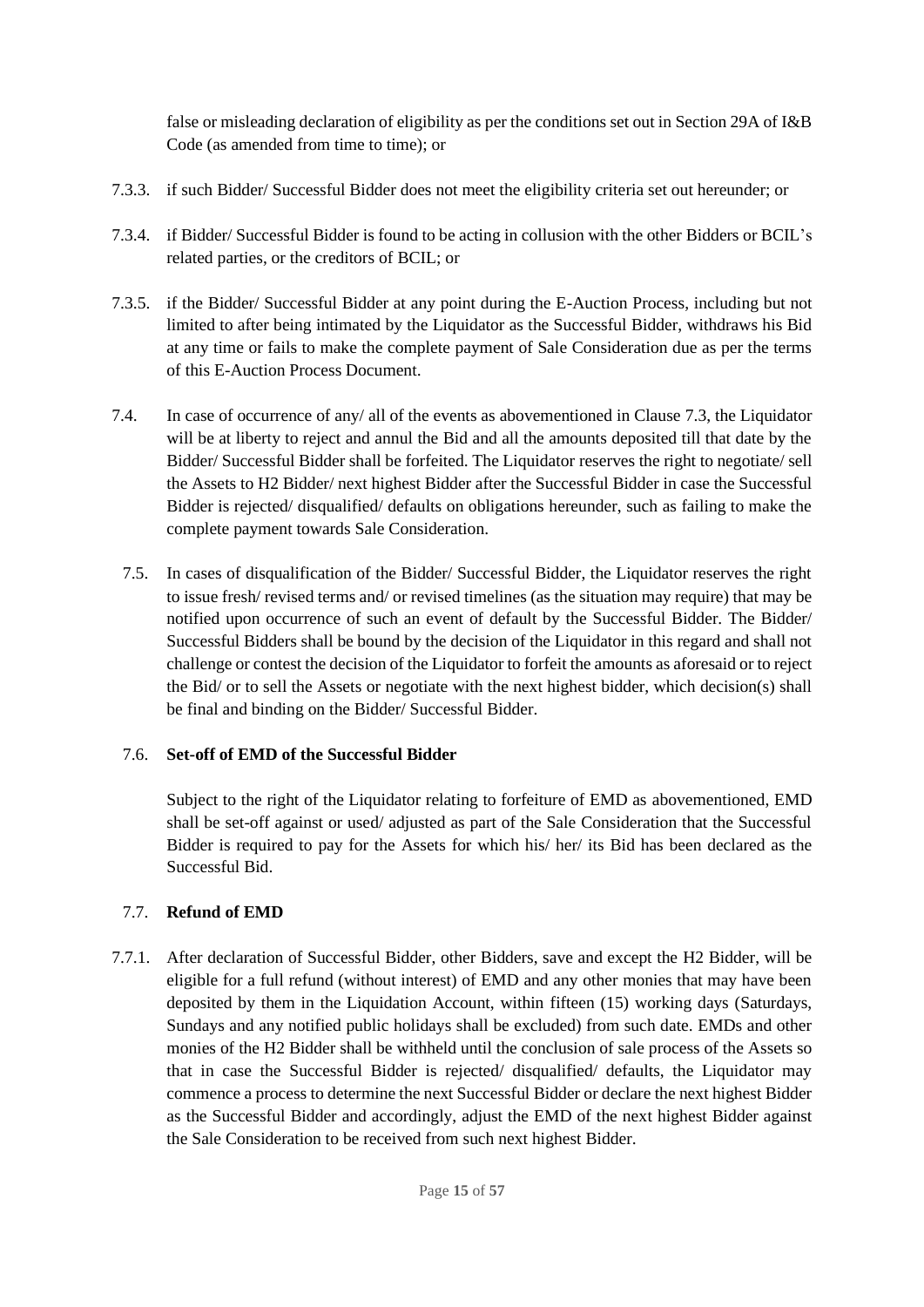- 7.7.2. Upon conclusion of the sale process i.e., after Successful Bidder has deposited all amounts towards Sale Consideration in the Liquidation Account, EMD and any other monies deposited by the H2 Bidder shall be refunded within fifteen (15) working days (Saturdays, Sundays and any notified public holidays shall be excluded) therefrom. Notwithstanding anything to the contrary, the Successful Bidder will not be entitled to any refund of EMD and any other monies, as those amounts will be adjusted against the Sale Consideration, as per the terms and conditions herein. In case the E-Auction Process is cancelled or terminated due to any reason including at the instruction of a court of law, tribunal or at the discretion of the Liquidator, EMD submitted by Bidders shall be refunded without interest within fifteen (15) working days (Saturdays, Sundays and any other notified public holidays shall be excluded) from the date of notice of cancellation of the E-Auction Process by the Liquidator or court order, as may be applicable.
- 7.7.3. In case no Bid is placed by any of the Qualified Bidder during the E-Auction, then a penalty of Rs. 50,000/- (Rupees Fifty Thousand Only) per Bidder per asset would be levied on all such Qualified Bidders with respect to the subject asset and the same shall be adjusted from the EMD, while processing the refund.

#### 7.8. **Non-interest bearing EMD**

Notwithstanding anything to the contrary, EMD or any other amounts whatsoever paid/ deposited by the Bidders/ Successful Bidder with the Liquidator shall not carry any interest whatsoever under any circumstances and any amounts that are required to be refunded by the Liquidator shall be refunded without any interest whatsoever.

#### <span id="page-15-0"></span>8. **Costs, Expenses and Tax Implications**

- 8.1. It is to be noted that over and above the Sale Consideration:
- 8.1.1. all taxes, duties, cess, transfer charges or other charges applicable (including stamp duty implications and registration charges) as applicable on sale of the Assets would be borne by the Successful Bidder.
- 8.1.2. the sale may attract stamp duty, registration charges etc. as per relevant laws.
- 8.1.3. the Successful Bidder shall bear all the necessary expenses like applicable stamp duties, additional stamp duty, transfer charges, registration charges, fees, etc. for transfer of the Assets in his/ her/ its name, if applicable.
- 8.1.4. the payment of all statutory/ non-statutory dues, taxes, rates, assessments, charges, fees, etc. owed by the Company to anybody in respect of the Assets shall be the sole responsibility of the Successful Bidder.
- 8.1.5. the Successful Bidder has to bear cess or other applicable tax i.e., customs duty, excise duty, GST, TDS, TCS, etc.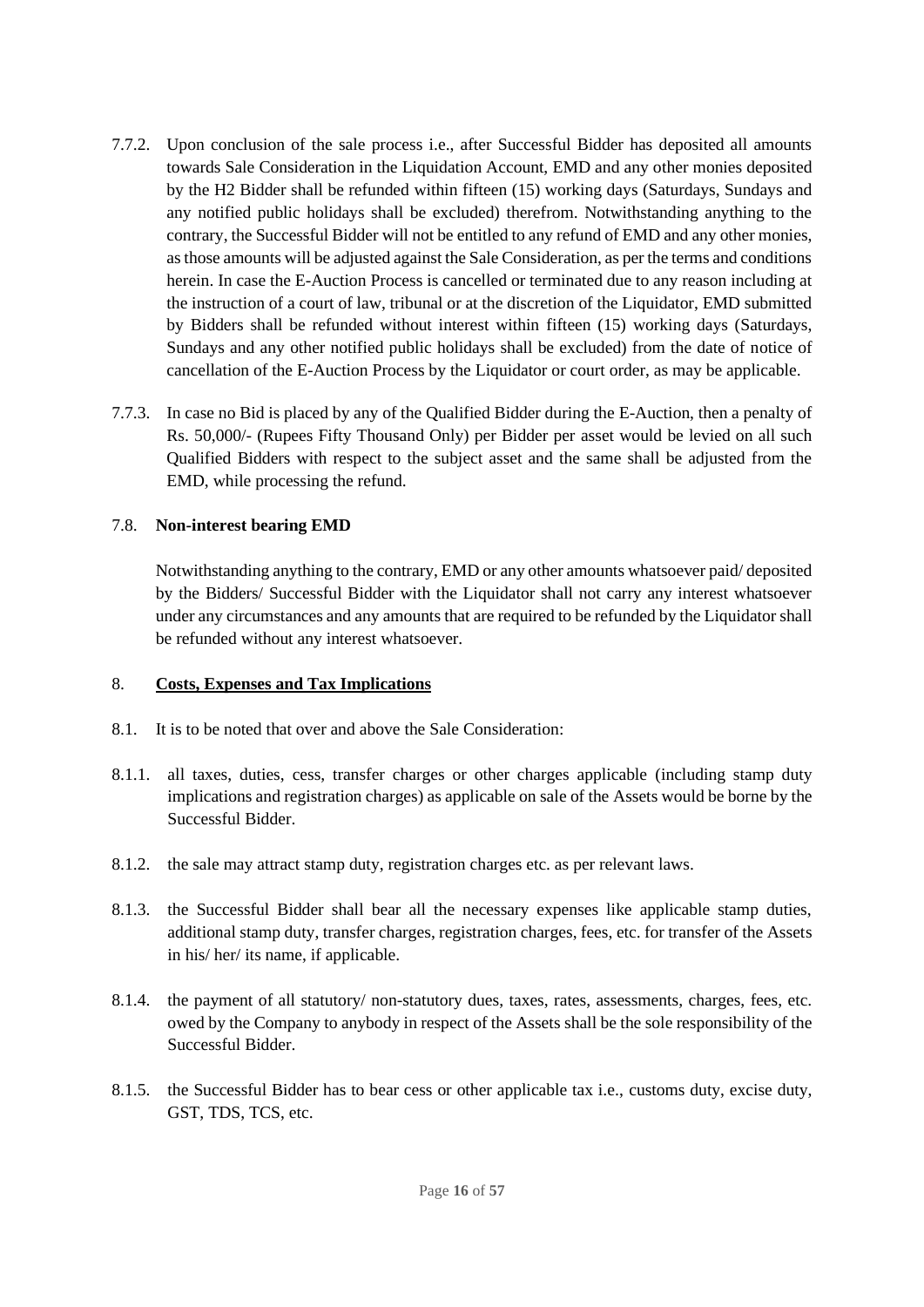- 8.1.6. The payment of all cost, charges, or expenses incurred towards obtaining permission/ approval/ consent/ no objection certificates from statutory and government authorities in respect of the Assets shall be the sole responsibility of the Successful Bidder.
- 8.1.7. It shall be the sole responsibility of the Successful Bidder to liaise with government authorities etc. to effectuate transfer and seek permissions etc.
- 8.2. It is expressly stated that the Liquidator does not take or assume any responsibility for any dues, statutory or otherwise, of the Company, including such dues, if any, which may affect transfer of the Assets in the name of the Successful Bidder and such dues, if any, will have to be borne/ paid by the Successful Bidder.
- 8.3. The EOI Applicant/ Bidder/ Qualified Bidder/ Successful Bidder, as the case may be, shall be responsible for fully satisfying the requirements of I&B Code and the related regulations as well as all Applicable Laws that are relevant for the E-Auction Process. The Successful Bidder shall be responsible for obtaining requisite regulatory or statutory or third-party approvals, noobjections, permission or consents, or licenses, if any, that are or may be required under Applicable Laws for purchasing the Assets.
- 8.4. It is the sole responsibility of EOI Applicant/ Bidder/ Qualified Bidder/ Successful Bidder, as the case may be, to undertake the requisite diligence to determine all the implications of costs, expenses and tax in connection with the participation in the E-Auction Process/ purchase of the Assets and no reliance can be placed on contents hereunder or any oral discussions, in this regard.

## <span id="page-16-0"></span>9. **E-Auction Service Provider and E-Auction Portal**

- 9.1. The Liquidator shall conduct the electronic auction through M/s E Procurement Technologies Limited – Auction Tiger ("**E-Auction Service Provider**") hosting the e-auction portal.
- 9.2. Link to the E-Auction Portal https://ncltauction.auctiontiger.net
- 9.3. Contact details in case of any assistance in creating Login IDs, passwords, submitting bids, training on electronic bidding process etc.

M/s E Procurement Technologies Limited – Auction Tiger, B-704, Wall Street -II, Opp. Orient Club, Nr. Gujarat College, Ellis Bridge, Ahmedabad-380006

Contact numbers- +91 9722778828 or 079-6813 6841; Contact Persons Mr. Praveen Kumar Thevar - [praveen.thevar@auctiontiger.net](mailto:praveen.thevar@auctiontiger.net) or [nclt@auctiontiger.net](mailto:nclt@auctiontiger.net)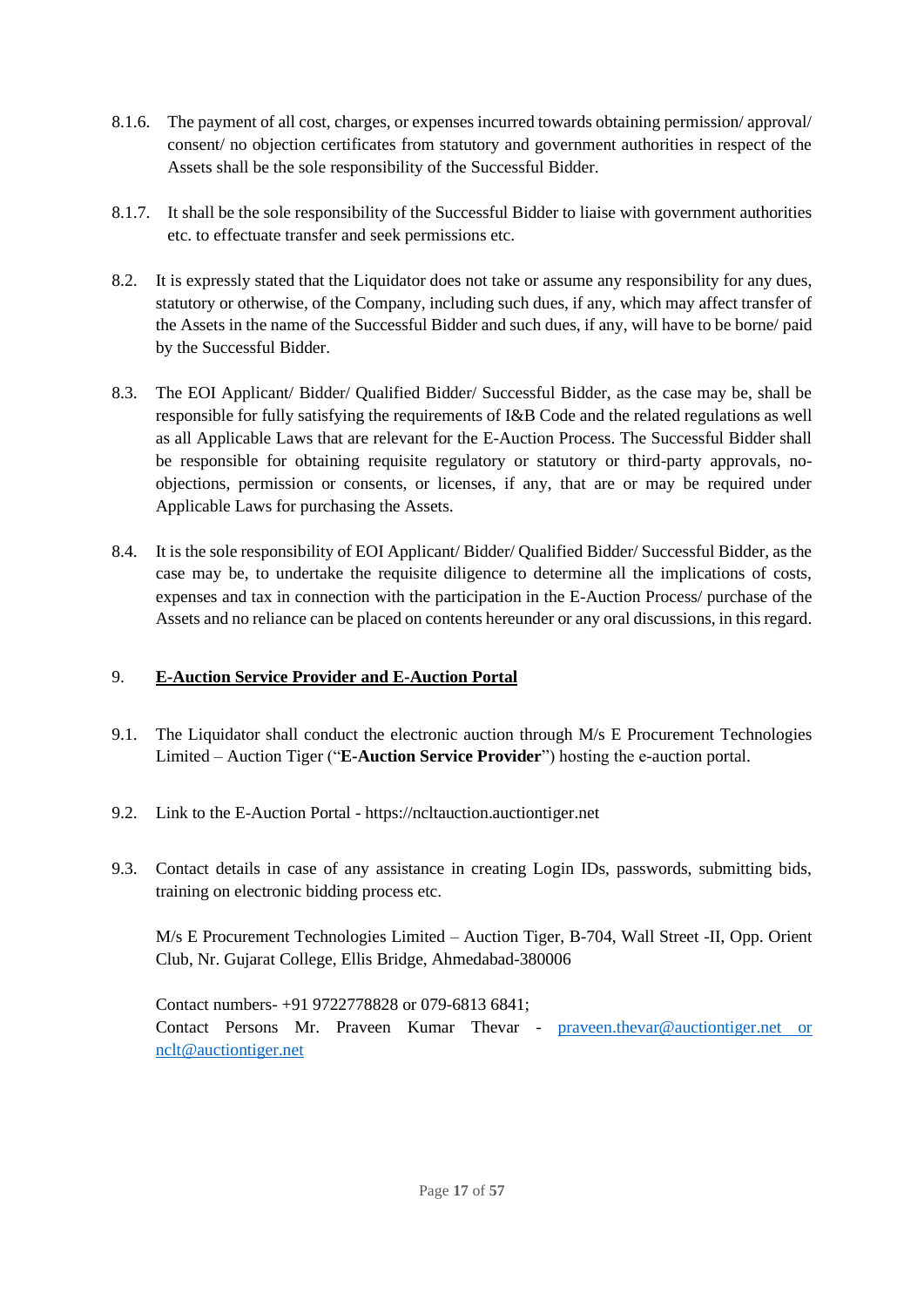9.4. The sale of the Assets shall be undertaken by the E-Auction Service Provider for and on behalf of the seller (Liquidator herein) through the website portal of the E-Auction Service Provider ("**E-Auction Portal**") i.e., https://ncltauction.auctiontiger.net.

## <span id="page-17-0"></span>10. **Terms and Conditions**

The detailed terms and conditions of this E- Auction Process are contained under "**Schedule-C**" hereunder and form an integral part of this E-Auction Process Document.

#### <span id="page-17-1"></span>11. **Fraudulent and Corrupt Practices**

- 11.1. Notwithstanding anything to the contrary contained in this E-Auction Process Document, the Liquidator shall have the right to reject a Bid/ Bidder/ Prospective Bidder/ Qualified Bidder/ Successful Bidder, without being liable in any manner whatsoever if it comes to the knowledge of the Liquidator that the Bidder/ Prospective Bidder/ Qualified Bidder/ Successful Bidder as the case may be, has directly or indirectly or through an agent, engaged in corrupt practice, fraudulent practice, coercive practice, undesirable practice or restrictive practice in the E-Auction Process or has, undertaken any action in respect thereof, which results in the breach of any of the Applicable Laws, including the Prevention of Corruption Act, 1988. In such an event, the Liquidator may retain the EMD, without prejudice to any other right or remedy that may be available to the Liquidator under this E-Auction Process Document or Applicable Law.
- 11.2. For the purposes of this clause, the following terms shall have the meaning hereinafter respectively assigned to them:

**"coercive practice"** shall mean impairing or harming, or threatening to impair or harm, directly or indirectly, any person or property to influence any person's participation or action in the E-Auction Process;

#### **"corrupt practice"** shall mean:

- i. the offering, giving, receiving, or soliciting, directly or indirectly, of anything of value to influence the actions of any person connected with the E-Auction Process (for avoidance of doubt, offering of employment to or employing or engaging in any manner whatsoever, directly or indirectly, any official of the Liquidator or the Company, who is or has been associated or dealt in any manner, directly or indirectly with the E-Auction Process or arising there from, before or after the execution thereof, at any time prior to the expiry of 1(one) year from the date such official resigns or retires from or otherwise ceases to be in the service of the Liquidator or the Company, shall be deemed to constitute influencing the actions of a person connected with the E-Auction Process); or
- ii. engaging in any manner whatsoever, during the E-Auction Process or thereafter, any person in respect of any matter relating to the Company, who at any time has been or is a legal, financial or technical adviser of the Liquidator or the Company, in relation to any matter concerning the E-Auction Process;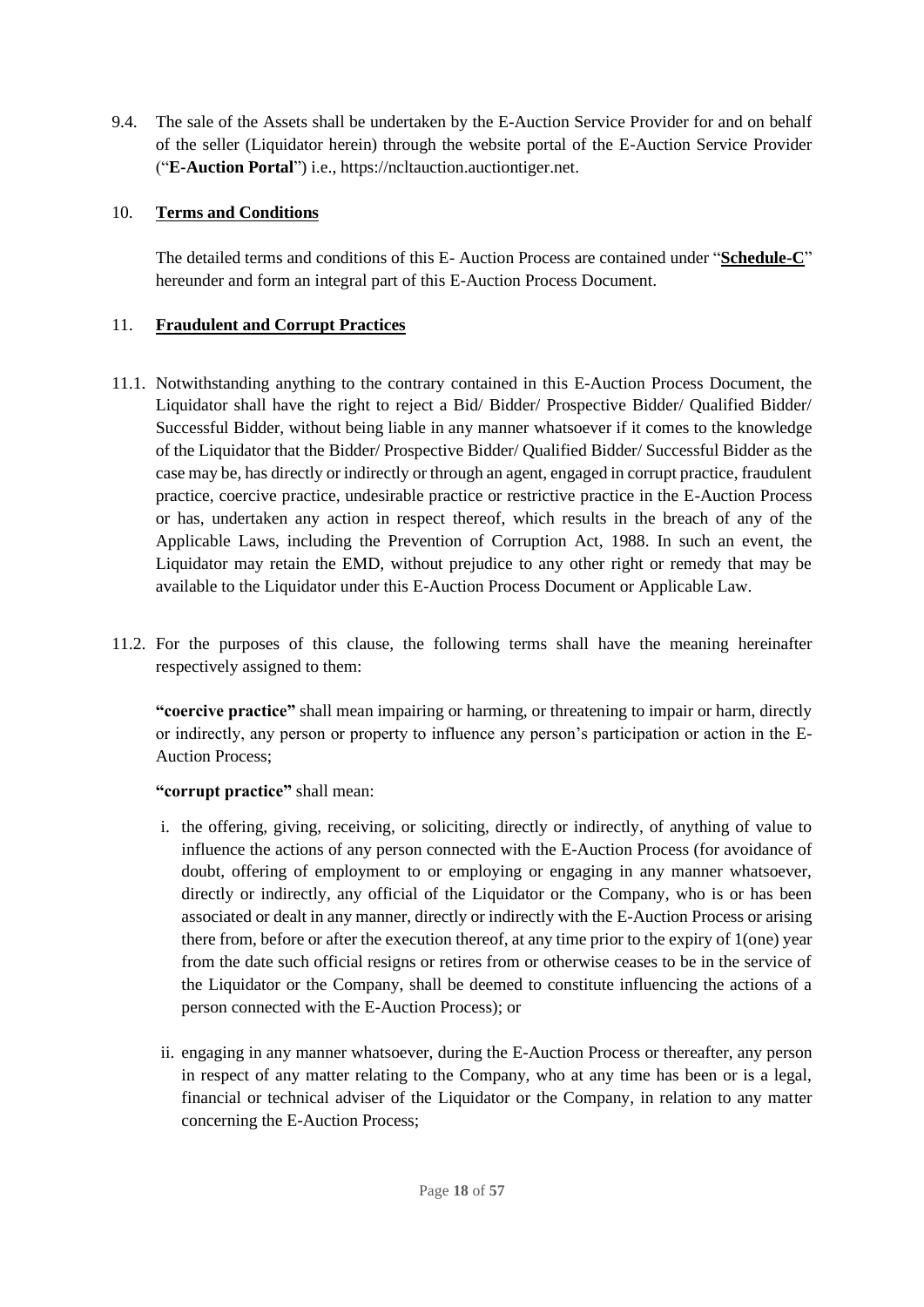**"fraudulent practice"** shall mean a misrepresentation or omission of facts or suppression of facts or disclosure of incomplete facts, in order to influence the E-Auction Process;

**"restrictive practice"** shall mean forming a cartel or arriving at any understanding or arrangement among the E-Auction Process participants/ Bidders with the objective of restricting or manipulating a full and fair competition in the E-Auction Process; and

**"undesirable practice"** shall mean (i) establishing contact with any person connected with or employed or engaged by the Liquidator with the objective of canvassing, lobbying or in any manner influencing or attempting to influence the E-Auction Process; or (ii) having a conflict of interest.

- 11.3. The Bidder shall not involve himself or any of his representatives in price manipulation of any kind directly or indirectly by communicating with other Bidders/ related parties of the Company/ creditors of the Company.
- 11.4. The Bidder shall not divulge either his Bid or any other details provided to him by the Liquidator during the due diligence process in respect of the Assets to any other party. Prior to conduct of due diligence/ site visits, the Liquidator shall require the Bidder to execute a Confidentiality Undertaking with the Company/ Liquidator as per the format set out under "**Format–IV"** of the E-Auction Process Document.

## <span id="page-18-0"></span>12. **Governing Law and Jurisdiction.**

The Advertisement and any amendments thereto, E-Auction Process Document and the other documents pursuant to, arising from, in connection with the E-Auction Process Document shall be governed by the laws of India and any dispute arising out of or in relation thereto shall be subject to the exclusive jurisdiction of the Adjudicating Authority (Bengaluru Bench).

Sincerely,

**Sd/-**

## **Amit Chandrakant Shah**

**Liquidator of Biodiversity Conservation (India) Private Limited**  Communications Email Address: amitshah@bdo.in Website: [http://zed.in](http://zed.in/) IBBI Registration no. IBBI/IPA-001/IP-P00821/2017-2018/11397 IBBI Registered Email: amitshah@bdo.in IBBI Registered Address: BDO Restructuring Advisory LLP, Level 9, The Ruby, North-West Wing, Senapati Bapat Road, Dadar (W), Mumbai 400028, India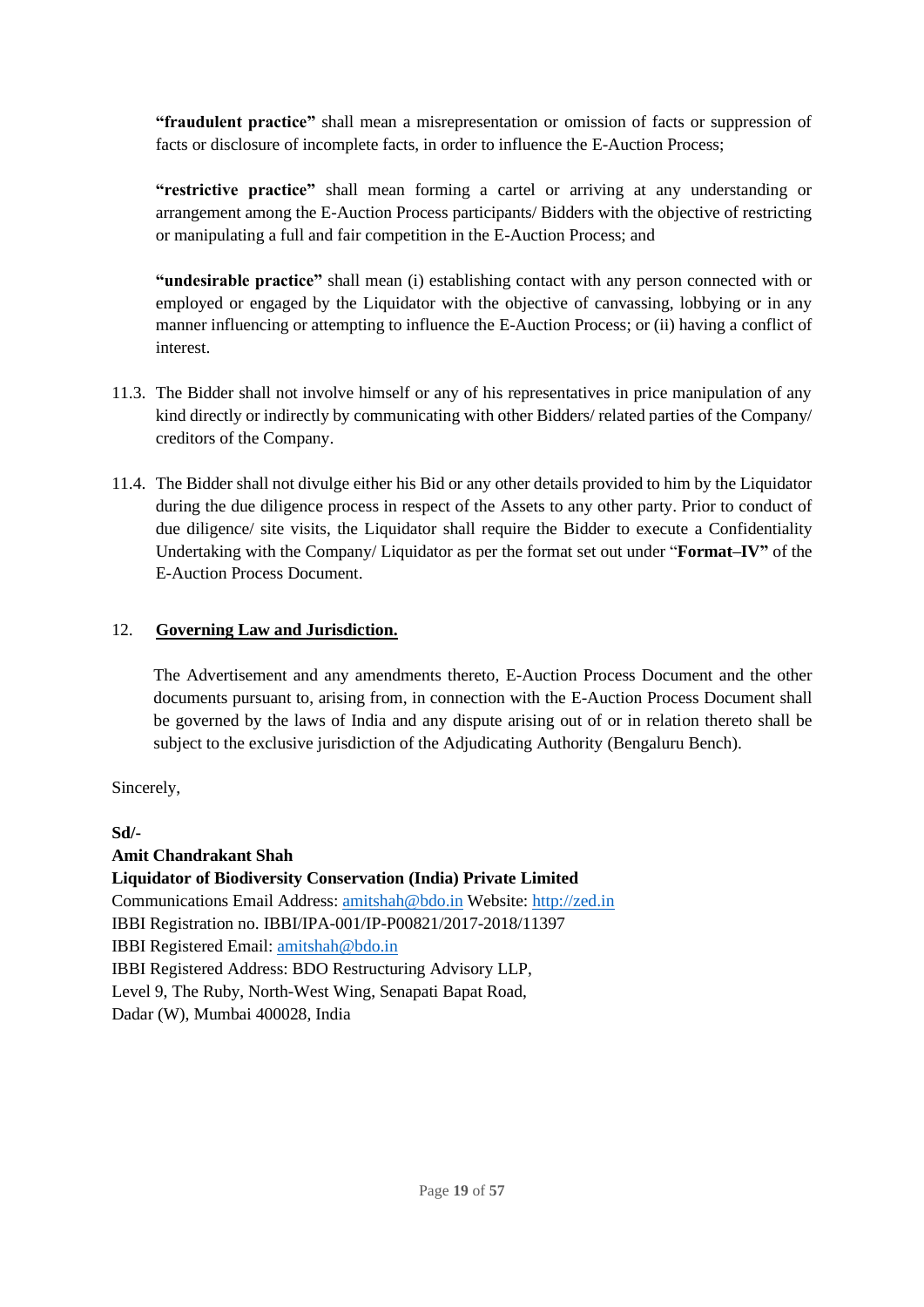#### **SCHEDULE A – DEFINITIONS**

<span id="page-19-0"></span>"**Adjudicating Authority**" or "**NCLT**" shall have the meaning ascribed to such term under Clause 1.1 of this E-Auction Process Document.

"**Advertisement"** shall have the meaning ascribed to such term under Clause 1.2 of this E-Auction Process Document.

"**Affidavit cum Declaration**" shall mean the Affidavit cum Declaration duly executed by the EOI Applicant as per the format contained under "Format-II" of this E-Auction Process Document.

**"Affidavit under Section 29A"** shall mean the affidavit under Section 29A of I&B Code duly executed by the EOI Applicant as per the format contained under "**Format-III**" of this E-Auction Process Document.

"**Applicable Law(s)**" shall mean, all the applicable laws, codes,regulations, rules, guidelines, circulars, re-enactments, revisions, applications and adaptations thereto, judgments, decrees, injunctions, writs and orders of any court, arbitrator or governmental agency or authority, rules, regulations, orders and interpretations of any governmental authority, court or statutory or other body applicable for such transactionsincluding but not limited to the I&B Code, Liquidation Process Regulations,Companies Act, 1956 / 2013 (as applicable),Competition Act, 2002, The Indian Contract Act, 1872, Transfer of Property Act, 1882, Sale of Goods Act, 1930, Foreign Exchange Management Act, 1999, whether in effect as on the date of this E-Auction Process Document or thereafter and each as amended or replaced from time to time.

"**Asset(s)**" shall have the meaning ascribed to such term under Clause 2.1 of this E-Auction Process Document.

"**Associate**" shall mean a person that, directly or indirectly, (a) controls; or (b) is controlled by; or (c) is under the common control, with the Bidder.

"**Authorized Representatives**" shall mean person or persons holding in his/ her favour a board resolution or authority letter to represent his/ her company or partnership, as the case may be, for performing the necessary acts as required on behalf of the company or partnership to participate in the E-Auction Process of BCIL.

**"Balance SaleConsideration**"meansthe amount payable by the SuccessfulBiddertowards purchase of the Assets after adjusting the Earnest Money Deposit and any other monies (*if any*) deposited in the present E-Auction Process including all applicable duties and taxes for example GST, TCS etc.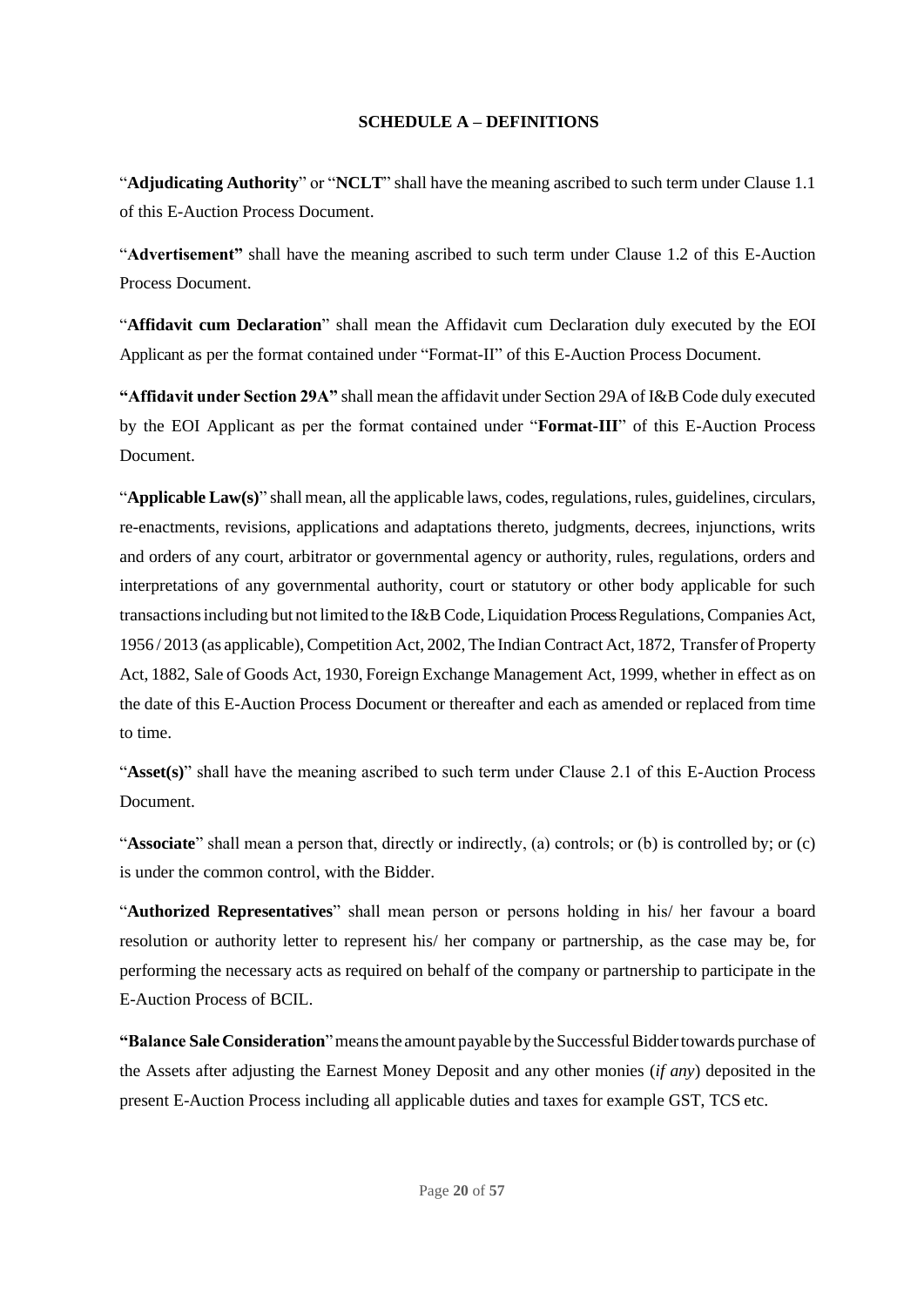"**BCIL"/**"**Company**"/"**Corporate Debtor**" shall have themeaning ascribed to such terms under Clause 1.1 of this E-Auction Process Document.

"**Bid**" shall mean any firm and final offer/ bid for purchase of the Assets submitted together with all the requisite documents and EMD, as per the process contemplated hereunder.

"**Bidder**"/ "**Bidders**" shall mean the bidders participating in the E- Auction Process of the Assets being the Prospective Bidders, Qualified Bidders and Successful Bidder, or any of them as the context may require or admit.

"**Control**" shall mean a Person holding more than 26% (twenty six percent) of the voting share capital in a company or the ability to appoint majority of the directors on the board of another company or the ability of a company to direct or cause direction of the management and policies of another company, whether by operation of law or by contract or otherwise.

"**Confidentiality Undertaking**" shall mean confidentiality undertaking duly executed by the Prospective Bidder as per the format contained under "**Format-IV**" of this E-Auction Process Document.

"**E-Auction Process**" shall have the meaning ascribed to such term under Clause 1.3 of this E-Auction Process Document.

"**E-Auction Portal**" shall have the meaning ascribed to such term under Clause 9.4 of this E-Auction Process Document.

"**E-Auction Process Document**" shall have the meaning ascribed to such terms under Clause 1.2 of this E-Auction Process Document.

"**E-Auction Service Provider**" shall have the meaning ascribed to such terms under Clause 9.1 of this E-Auction Process Document.

**"Earnest Money Deposit**" or "**EMD**" shall, in case of the Bidder(s) have the meaning ascribed to such terms under Clause 6.4.1 of this E-Auction Process Document.

"**EOI(s)**" shall have the meaning ascribed to such term under Clause 6.2.1 of this E-Auction Process Document.

"**EOI Application(s)**" shall have the meaning ascribed to such term under Clause 6.2.2 of this E-Auction Process Document.

"**EOI Applicant**" shall mean any person that has submitted an EOI Application.

"Final Sale Consideration" means the total consideration payable by the Successful Bidder towards the purchase of the Assets.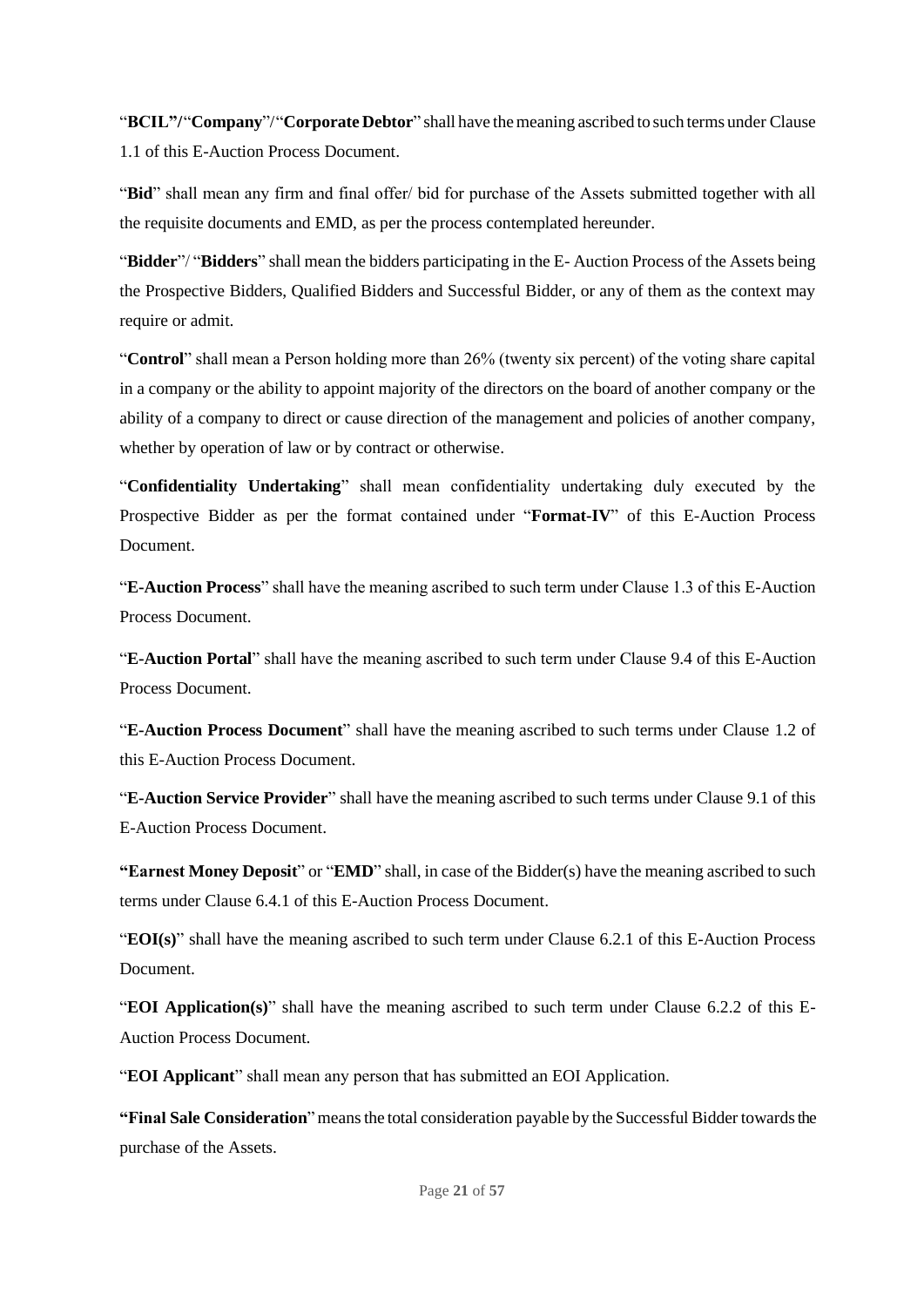**"H2"/ "H2 Bidder"** shall have the meaning ascribed to such term under Clause 6.8.3 of this E-Auction Process Document.

**"I&B Code"** or **"IBC"** shall have the meaning ascribed to such terms under Clause 1.1 of this E-Auction Process Document.

**"Incremental Bid Amount"** shall have the meaning ascribed to such term under Clause 3.3 of this E-Auction Process Document.

"**Liquidation Account**" shall have the meaning ascribed to such terms under clause 6.4.1 of this E-Auction Process Document.

"**Liquidation Process Regulations**" shall have the meaning ascribed to such term under Clause 1.1 of this E-Auction Process Document.

**"Liquidator"** shall have the meaning ascribed to such term under Clause 1.1 of this E-Auction Process Document.

"**Prospective Bidder**" shall have the meaning ascribed to such term under Clause 6.2.9 of this E-Auction Process Document.

**"Qualified Bidder"** shall have the meaning ascribed to such term under Clause 6.5.1 of this E-Auction Process Document.

"**Reserve Price**" shall have the meaning ascribed to such term under Clause 3.1 of this E-Auction Process Document.

"**Sale Consideration**" shall have the meaning ascribed to such term under Clause 6.7.1 of this E-Auction Process Document.

"**Site Visit**" shall have the meaning ascribed to such term under Clause 3 of "**Schedule-D**" of this E-Auction Process Document.

"**Successful Bid**" shall mean the highest bid submitted by a Bidder, for the purchase of any of the Assets in the E-Auction Process and declared by the Liquidator as the 'successful bid'.

"**Successful Bidder**" shall have the meaning ascribed to such term under Clause 6.7.1 of this E-Auction Process Document.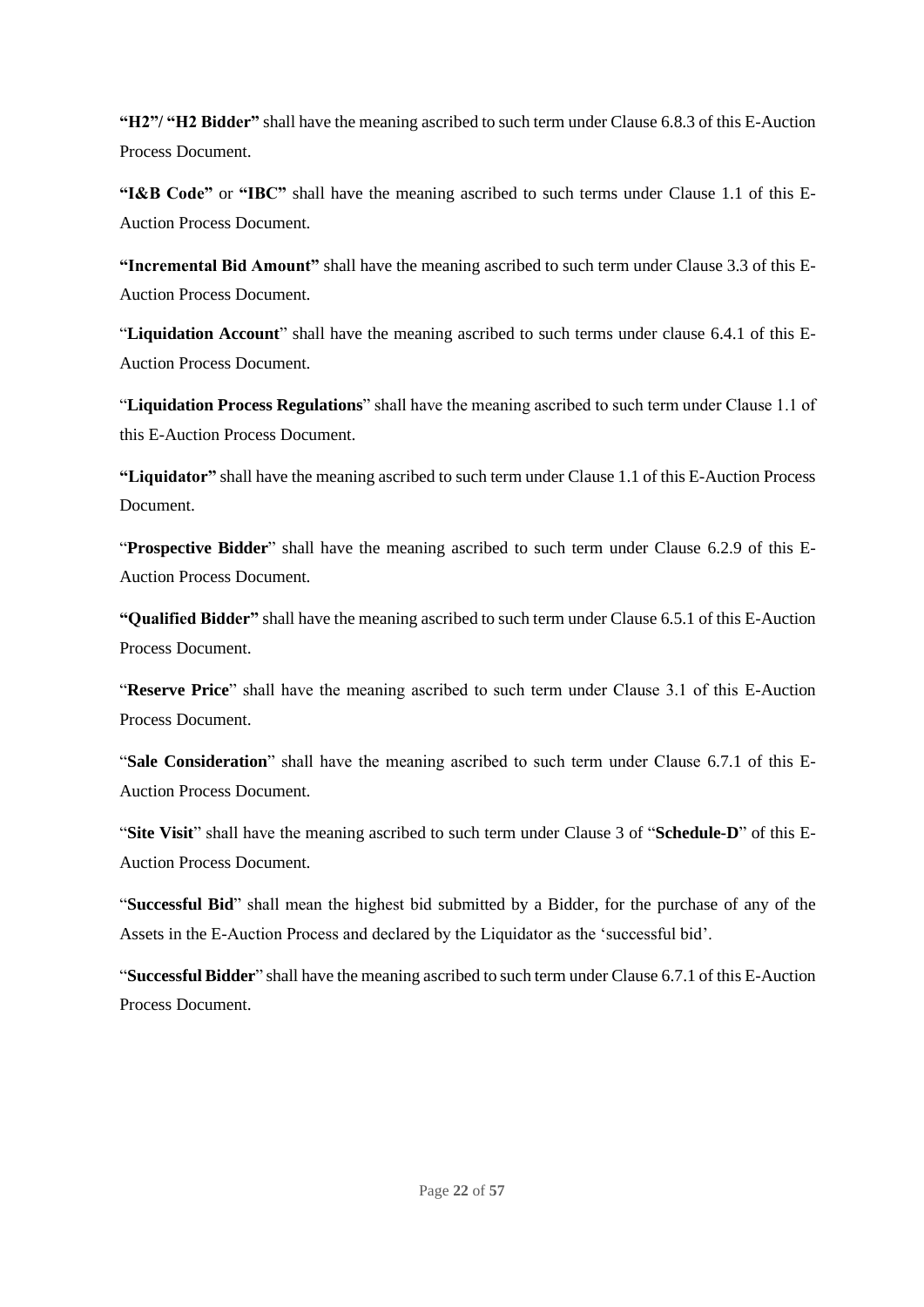## **SCHEDULE-B – DESCRIPTION OF ASSETS**

<span id="page-22-0"></span>

| Sr.<br>No.     |                                                       | <b>Asset Description</b>            |                                                                                             | <b>Reserve Price</b><br>$(In\,INR)$ | <b>Earnest</b><br><b>Money</b> | <b>Incremental</b><br><b>Bid Amount</b> |
|----------------|-------------------------------------------------------|-------------------------------------|---------------------------------------------------------------------------------------------|-------------------------------------|--------------------------------|-----------------------------------------|
|                |                                                       |                                     | (Read with applicable exclusions \$)                                                        |                                     | <b>Deposit</b><br>(In INR)     | (In INR)                                |
| $\mathbf{1}$   | Residentially Converted land of 22,246 Sq.            |                                     | $3,18,00,000/$ -                                                                            | 31,80,000/-                         | 5,00,000/-                     |                                         |
|                |                                                       |                                     | Ft. (Unutilised Built-up Area - Approx.                                                     | (Rupees Three                       | (Rupees                        | (Rupees Five                            |
|                |                                                       |                                     | 33,492 Sq. Ft.) at R Narayanapura Village,                                                  | Crores and                          | Thirty-One                     | Lakhs Only)                             |
|                |                                                       |                                     | K R Puram Hobli, Bangalore East Taluk                                                       | Eighteen                            | Lakhs and                      |                                         |
|                |                                                       |                                     | along with the Club House of T-Zed Project.                                                 | Lakhs Only)                         | Eighty                         |                                         |
|                |                                                       |                                     |                                                                                             |                                     | Thousand                       |                                         |
|                | Survey No. wise details of said land are as<br>below: |                                     |                                                                                             | Only)                               |                                |                                         |
|                |                                                       | <b>Extent in</b>                    |                                                                                             |                                     |                                |                                         |
|                | <b>Survey</b>                                         | Acres &                             | <b>Type of Land</b>                                                                         |                                     |                                |                                         |
|                | N <sub>0</sub>                                        | <b>Guntas</b>                       |                                                                                             |                                     |                                |                                         |
|                | 12/3 &                                                | 22,246 Sq.                          | Residentially                                                                               |                                     |                                |                                         |
|                | 12/4                                                  | Ft.                                 | Converted                                                                                   |                                     |                                |                                         |
|                | <b>Total</b>                                          | 22,246 Sq.<br>Ft.                   |                                                                                             |                                     |                                |                                         |
|                |                                                       |                                     |                                                                                             |                                     |                                |                                         |
|                |                                                       |                                     | (Note: This property is being sold/auctioned<br>subject to the condition that members of T- |                                     |                                |                                         |
|                |                                                       |                                     | Zed Resident Association shall not be                                                       |                                     |                                |                                         |
|                |                                                       |                                     | restrained to their right to access, use and                                                |                                     |                                |                                         |
|                |                                                       |                                     | enjoy the club house, swimming pool, and                                                    |                                     |                                |                                         |
|                |                                                       |                                     | all other facilities and amenities therein,                                                 |                                     |                                |                                         |
|                |                                                       |                                     | which are available to them under the Sale                                                  |                                     |                                |                                         |
|                |                                                       |                                     | Deed/Absolute Sale Deed executed by them                                                    |                                     |                                |                                         |
|                |                                                       |                                     | with BCIL, by paying requisite charges/                                                     |                                     |                                |                                         |
|                |                                                       | monetary consideration.)            |                                                                                             |                                     |                                |                                         |
| $\overline{2}$ |                                                       |                                     | Residentially Converted land bearing Sy.                                                    | 4,36,00,000/-                       | 43,60,000/-                    | $5,00,000/$ -                           |
|                |                                                       |                                     | No. 166 (Old Sy. No. 116), measuring a total                                                | (Rupees Four                        | (Rupees                        | (Rupees Five                            |
|                |                                                       |                                     | extent of 1 Acre 10 Guntas excluding 4                                                      | Crores and                          | Forty-Three                    | Lakhs Only)                             |
|                |                                                       |                                     | Guntas Karab (Unutilised Built-up Area -                                                    | Thirty-Six                          | Lakhs and                      |                                         |
|                |                                                       |                                     | Approx. 85,000 Sq. Ft.) at Kadathanamale                                                    | Lakhs Only)                         | Sixty                          |                                         |
|                |                                                       |                                     | Village, Hesarghatta Hobli, Bangalore                                                       |                                     | Thousand                       |                                         |
|                |                                                       |                                     | North Taluk excluding the Club House                                                        |                                     | Only)                          |                                         |
|                |                                                       |                                     | (Built up Area – Approx. $10,000$ Sq. Ft.)                                                  |                                     |                                |                                         |
|                |                                                       |                                     | constructed by BCIL Red Earth Developers                                                    |                                     |                                |                                         |
|                |                                                       | (India) Pvt. Ltd. on the said land. |                                                                                             |                                     |                                |                                         |
| $\overline{3}$ |                                                       |                                     | The non-agricultural lands situated at Third                                                | 11,75,00,000/-                      | $1,17,50,000/$ -               | $10,00,000/$ -                          |
|                |                                                       |                                     | Space, Suradhenepura Village, Bangalore                                                     | (Rupees                             | (Rupees One                    | Rupees Ten                              |
|                |                                                       |                                     | North Taluk admeasuring 7 Acres 19 Guntas                                                   | <b>Eleven Crore</b>                 | Crore                          | Lakhs Only                              |
|                |                                                       | bounded as follows:                 |                                                                                             | Seventy-Five                        | Seventeen                      |                                         |
|                |                                                       |                                     |                                                                                             | Lakhs Only)                         | Lakhs Fifty                    |                                         |
|                |                                                       |                                     | a. All that piece and parcel of the land                                                    |                                     | Thousand                       |                                         |
|                |                                                       |                                     | bearing Survey No. 151 measuring 1                                                          |                                     | Only)                          |                                         |
|                | Acre                                                  | 20<br>Guntas                        | situated<br>at                                                                              |                                     |                                |                                         |
|                |                                                       | Suradhenupura                       | Village,<br>Hesaraghatta                                                                    |                                     |                                |                                         |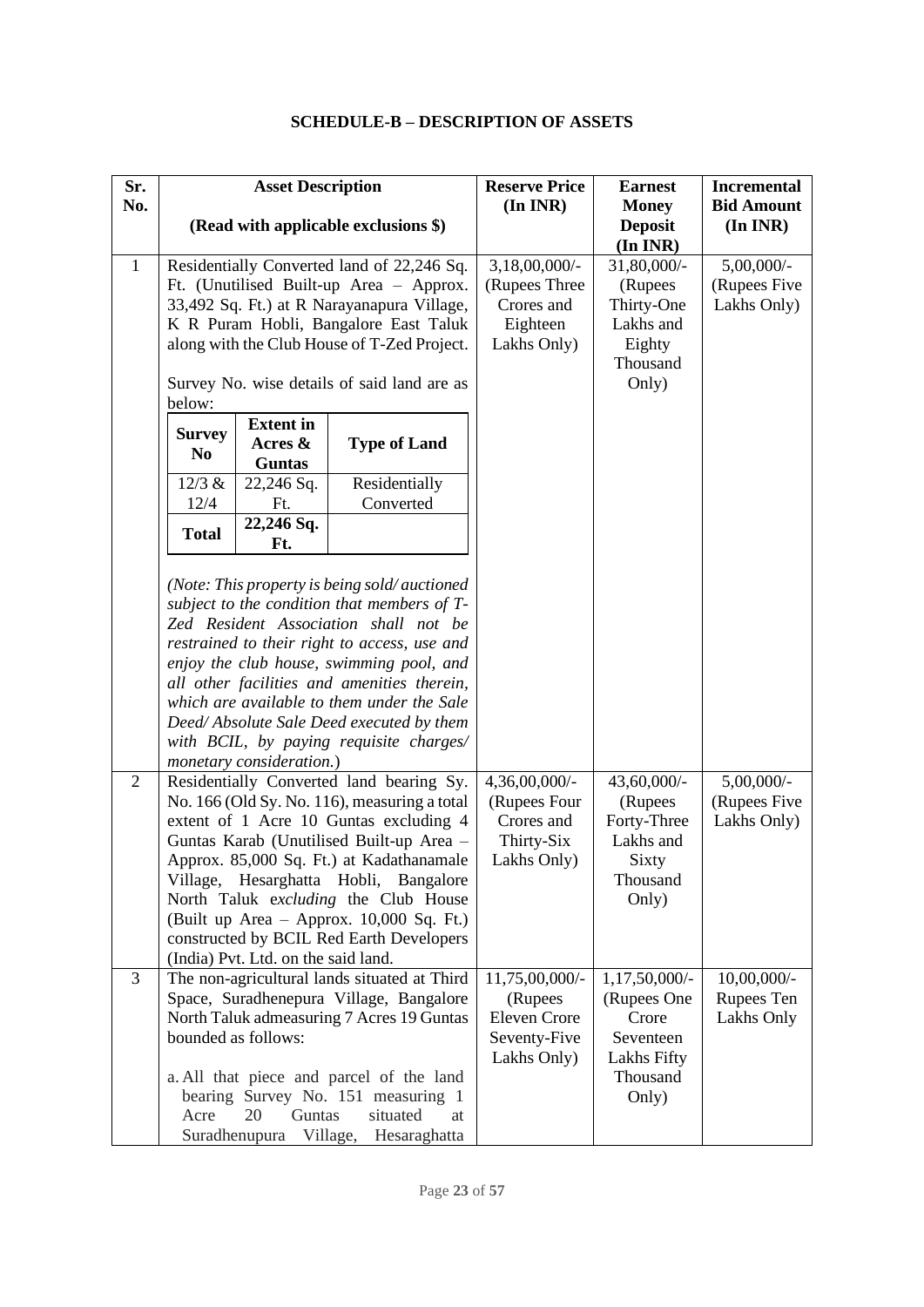| Sr. | <b>Asset Description</b>                                                                                                                                                                                                                                                                                                                                                                                                                                                                                                                                                                                                                                                                                                                                                                                                                                           | <b>Reserve Price</b> | <b>Earnest</b>             | <b>Incremental</b> |
|-----|--------------------------------------------------------------------------------------------------------------------------------------------------------------------------------------------------------------------------------------------------------------------------------------------------------------------------------------------------------------------------------------------------------------------------------------------------------------------------------------------------------------------------------------------------------------------------------------------------------------------------------------------------------------------------------------------------------------------------------------------------------------------------------------------------------------------------------------------------------------------|----------------------|----------------------------|--------------------|
| No. |                                                                                                                                                                                                                                                                                                                                                                                                                                                                                                                                                                                                                                                                                                                                                                                                                                                                    | $(In\,INR)$          | <b>Money</b>               | <b>Bid Amount</b>  |
|     | (Read with applicable exclusions \$)                                                                                                                                                                                                                                                                                                                                                                                                                                                                                                                                                                                                                                                                                                                                                                                                                               |                      | <b>Deposit</b><br>(In INR) | $(In\,INR)$        |
|     | Hobli, Bangalore North Taluk, bounded                                                                                                                                                                                                                                                                                                                                                                                                                                                                                                                                                                                                                                                                                                                                                                                                                              |                      |                            |                    |
|     | on its:                                                                                                                                                                                                                                                                                                                                                                                                                                                                                                                                                                                                                                                                                                                                                                                                                                                            |                      |                            |                    |
|     | East by: Araedeshanahalli Road;                                                                                                                                                                                                                                                                                                                                                                                                                                                                                                                                                                                                                                                                                                                                                                                                                                    |                      |                            |                    |
|     | West by: Portion of the same Survey No.                                                                                                                                                                                                                                                                                                                                                                                                                                                                                                                                                                                                                                                                                                                                                                                                                            |                      |                            |                    |
|     | belonging to Mrs. Vani;                                                                                                                                                                                                                                                                                                                                                                                                                                                                                                                                                                                                                                                                                                                                                                                                                                            |                      |                            |                    |
|     | North by: Land bearing Survey No. 53 &                                                                                                                                                                                                                                                                                                                                                                                                                                                                                                                                                                                                                                                                                                                                                                                                                             |                      |                            |                    |
|     | $152/1$ ; and                                                                                                                                                                                                                                                                                                                                                                                                                                                                                                                                                                                                                                                                                                                                                                                                                                                      |                      |                            |                    |
|     | South by: Araedeshanalli Road.                                                                                                                                                                                                                                                                                                                                                                                                                                                                                                                                                                                                                                                                                                                                                                                                                                     |                      |                            |                    |
|     | b. All the piece and parcel of land bearing<br>Survey No. 156/1 measuring 1 Acre 5<br>Guntas<br>situated<br>at<br>Suradhenupura<br>Village, Hesaraghatta Hobi, Bangalore<br>North Taluk, bounded on its:<br>East by: Railway Line;<br>West by: Marasandra Kere Angala;<br>North by: Land belonging to Mr.<br>Byathada Narayanappa; and<br>South by: Land belonging to Mr.<br>Maligachar.                                                                                                                                                                                                                                                                                                                                                                                                                                                                           |                      |                            |                    |
|     | c. All the piece and parcel of land bearing<br>Survey No. 158 measuring 26.5 Guntas<br>Suradhenupura Village,<br>situated<br>at<br>Hesaraghata Hobli, Bangalore North<br>Taluk, comprising of following parcels:<br>i. Land<br>bearing<br>Survey No.<br>158<br>measuring 20 Guntas, bounded on its:<br>East by: Land belonging to Mrs.<br>Subadra Bai;<br>West by: Marasandra Kere Angala;<br>North by: Land bearing Survey No.<br>$159$ ; and<br>South by: Land belonging to Mr.<br>Jayaramaiah<br>and<br>Mr.<br><b>Bythada</b><br>Narayanappa.<br>ii. Land bearing<br>Survey No.<br>158<br>measuring 6.5 Guntas, bounded on its:<br>East by: Remaining portion of land<br>bearing Survey No. 158;<br>West by: Remaining portion of land<br>bearing Survey No. 158;<br>North by: Land bearing Survey No.<br>159; and<br>South by: Land bearing Survey No.<br>157. |                      |                            |                    |
|     | d. All the piece and parcel of land bearing<br>Survey No. 159 measuring 1 Acre 4.5<br>Guntas<br>situated<br>Suradhenupura<br>at                                                                                                                                                                                                                                                                                                                                                                                                                                                                                                                                                                                                                                                                                                                                    |                      |                            |                    |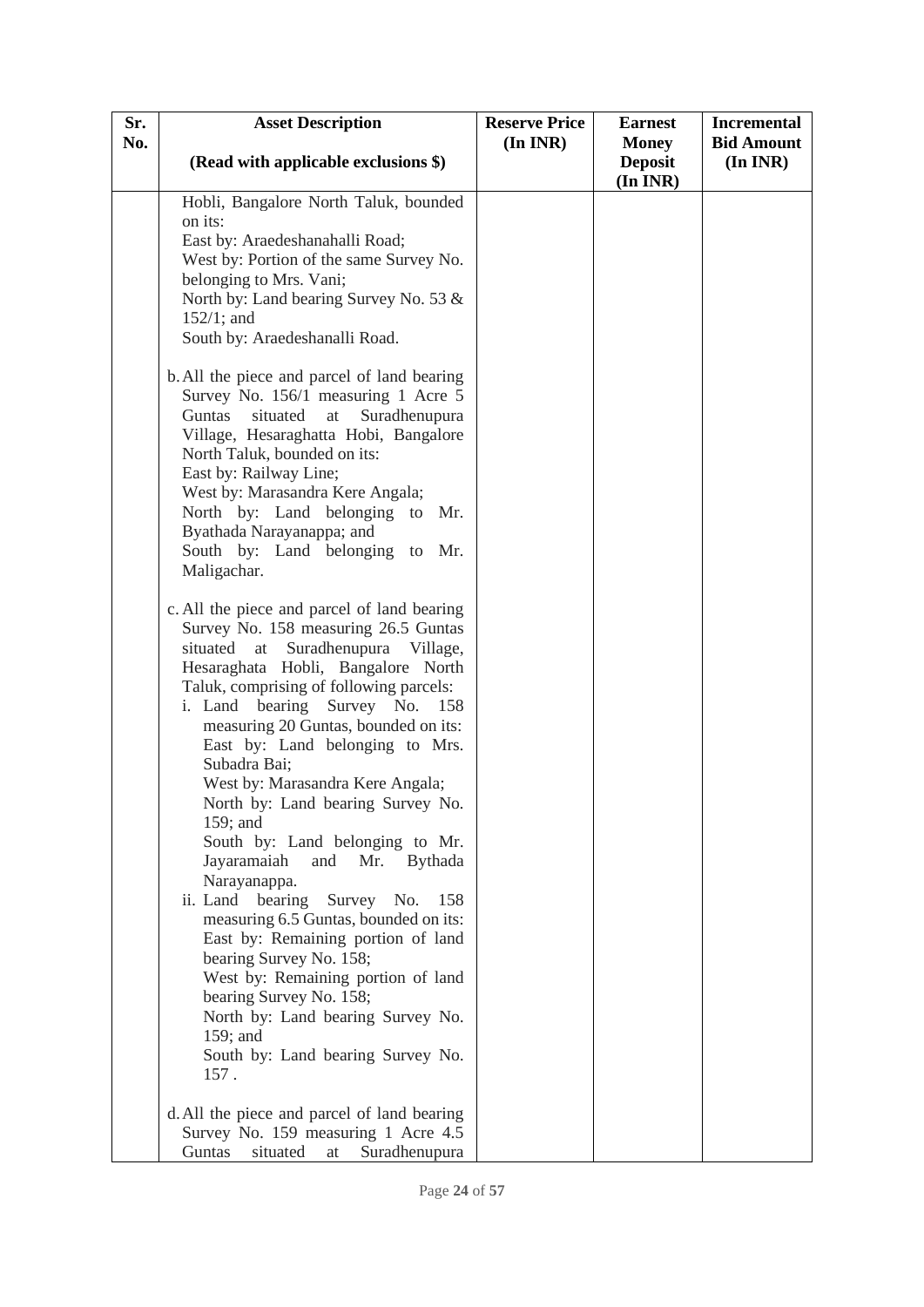| Sr. | <b>Asset Description</b>                                                      | <b>Reserve Price</b> | <b>Earnest</b>                 | <b>Incremental</b>               |
|-----|-------------------------------------------------------------------------------|----------------------|--------------------------------|----------------------------------|
| No. | (Read with applicable exclusions \$)                                          | $(In\,INR)$          | <b>Money</b><br><b>Deposit</b> | <b>Bid Amount</b><br>$(In\,INR)$ |
|     |                                                                               |                      | (In INR)                       |                                  |
|     | Village, Hesaraghata Hobi, Bangalore                                          |                      |                                |                                  |
|     | North Taluk, comprising:                                                      |                      |                                |                                  |
|     | Survey No.<br>bearing<br>i. Land<br>159                                       |                      |                                |                                  |
|     | measuring 16 Guntas, bounded on its:                                          |                      |                                |                                  |
|     | East by: Railway Line;<br>West by: Marasandra Kere Angala;                    |                      |                                |                                  |
|     | North by: Land belonging to Mr.                                               |                      |                                |                                  |
|     | Appanna; and                                                                  |                      |                                |                                  |
|     | South by: Land belonging to Mr.                                               |                      |                                |                                  |
|     | Chikka Hanumatharayappa.                                                      |                      |                                |                                  |
|     | ii. Land bearing Survey No.<br>159                                            |                      |                                |                                  |
|     | measuring 28.5 Guntas, bounded on                                             |                      |                                |                                  |
|     | its:                                                                          |                      |                                |                                  |
|     | East by: Railway Line;<br>West by: Marasandra Kere Angala;                    |                      |                                |                                  |
|     | North by: Land belonging to D.R.                                              |                      |                                |                                  |
|     | Byra Setty and Mr. Veeranna; and                                              |                      |                                |                                  |
|     | South by: Land belonging to Mr.                                               |                      |                                |                                  |
|     | Parvatamma                                                                    |                      |                                |                                  |
|     | e. All the piece and parcel of land bearing                                   |                      |                                |                                  |
|     | Survey No. 155/2 measuring 22 Guntas                                          |                      |                                |                                  |
|     | Suradhenupura Village,<br>situated<br>at                                      |                      |                                |                                  |
|     | Hesaraghata Hobli, Bangalore North                                            |                      |                                |                                  |
|     | Taluk, bounded on its:                                                        |                      |                                |                                  |
|     | East<br>by:<br>Suradhenupura<br>to                                            |                      |                                |                                  |
|     | Araedeshahalli Road;<br>West by: Land bearing Survey No. 155/1                |                      |                                |                                  |
|     | and Lake;                                                                     |                      |                                |                                  |
|     | North by: Lake and Land bearing Survey                                        |                      |                                |                                  |
|     | No. 155/1; and                                                                |                      |                                |                                  |
|     | South by: Land bearing Survey Nos.                                            |                      |                                |                                  |
|     | 154/1,2&4                                                                     |                      |                                |                                  |
|     | f. All the piece and parcel of land bearing                                   |                      |                                |                                  |
|     | Survey No. 152/2 measuring 6 Guntas                                           |                      |                                |                                  |
|     | Suradhenupura<br>situated<br>at<br>Village,                                   |                      |                                |                                  |
|     | Hesaraghata Hobli, Bangalore North                                            |                      |                                |                                  |
|     | Taluk, bounded on its:                                                        |                      |                                |                                  |
|     | East by: Land belonging to Mr. Y.S.                                           |                      |                                |                                  |
|     | Lakshmana Rao;                                                                |                      |                                |                                  |
|     | West by: Land bearing Survey No. 151;<br>North by: Land belonging to Mr. Y.S. |                      |                                |                                  |
|     | Lakshmana Rao; and                                                            |                      |                                |                                  |
|     | South by: Aredeshahalli Road.                                                 |                      |                                |                                  |
|     | g. All the piece and parcel of land bearing                                   |                      |                                |                                  |
|     | Survey No. 153/1 measuring 17 Guntas                                          |                      |                                |                                  |
|     | Suradhenupura Village,<br>situated<br>at                                      |                      |                                |                                  |
|     | Hesaraghata Hobli, Bangalore North                                            |                      |                                |                                  |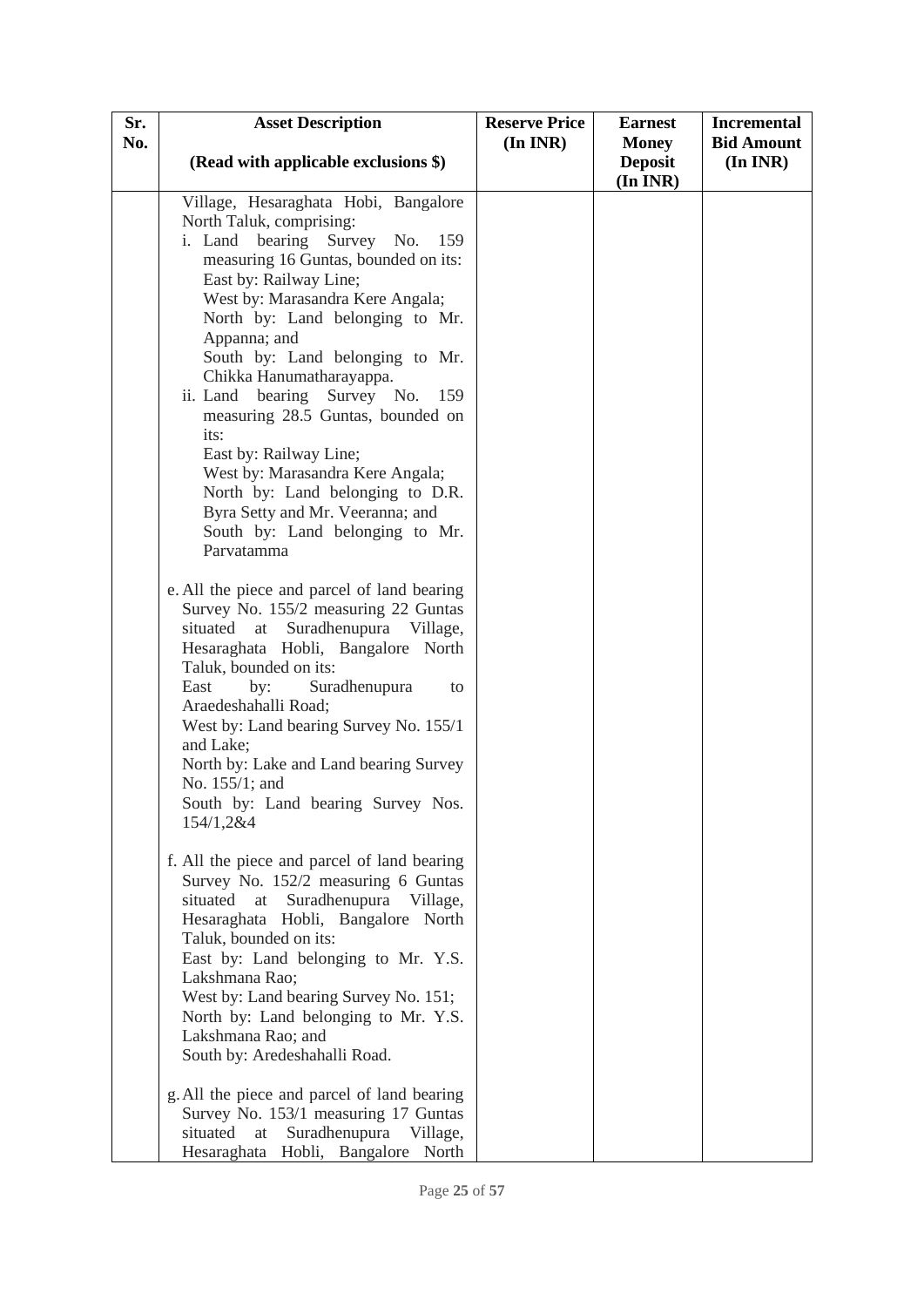| Sr. | <b>Asset Description</b>                                         | <b>Reserve Price</b> | <b>Earnest</b> | <b>Incremental</b> |
|-----|------------------------------------------------------------------|----------------------|----------------|--------------------|
| No. |                                                                  | $(In\,INR)$          | <b>Money</b>   | <b>Bid Amount</b>  |
|     | (Read with applicable exclusions \$)                             |                      | <b>Deposit</b> | $(In\,INR)$        |
|     |                                                                  |                      | (In INR)       |                    |
|     | Taluk, bounded on its:<br>East by: Aredeshahalli Road;           |                      |                |                    |
|     | West by: Land bearing Survey No. 151;                            |                      |                |                    |
|     | North by: Land belonging to Mr. Jaya                             |                      |                |                    |
|     | Ramaiah; and                                                     |                      |                |                    |
|     | South by: Land belonging to Mr. Y.S.                             |                      |                |                    |
|     | Lakshmana Rao.                                                   |                      |                |                    |
|     | h. All the piece and parcel of land bearing                      |                      |                |                    |
|     | Survey No. 154/1 measuring 8 Guntas                              |                      |                |                    |
|     | situated at Suradhenupura Village,                               |                      |                |                    |
|     | Hesaraghata Hobli, Bangalore North                               |                      |                |                    |
|     | Taluk, bounded on its:                                           |                      |                |                    |
|     | East by: Aredeshahalli Road;                                     |                      |                |                    |
|     | West by: Land belonging to<br>Mr.                                |                      |                |                    |
|     | Hanumanthappa;                                                   |                      |                |                    |
|     | North by: Land belonging to Mr.<br>Chikkamunishamappa; and       |                      |                |                    |
|     | South by: Land belonging to Mrs.                                 |                      |                |                    |
|     | Nagarathnamma.                                                   |                      |                |                    |
|     |                                                                  |                      |                |                    |
|     | i. All the piece and parcel of land bearing                      |                      |                |                    |
|     | Survey No. 155/1 measuring 15 Guntas                             |                      |                |                    |
|     | Suradhenupura Village,<br>situated<br>at                         |                      |                |                    |
|     | Hesaraghata Hobi, Bangalore North                                |                      |                |                    |
|     | Taluk, bounded on its:                                           |                      |                |                    |
|     | East by: Aredeshahalli Road;<br>West by: Marasandra Kere Angala; |                      |                |                    |
|     | North by: Land bearing Survey No.                                |                      |                |                    |
|     | $156/2$ ; and                                                    |                      |                |                    |
|     | South by: Land bearing Survey No.                                |                      |                |                    |
|     | 155/2.                                                           |                      |                |                    |
|     | j. All the piece and parcel of land bearing                      |                      |                |                    |
|     | Survey No. 152/1 measuring 39 Guntas                             |                      |                |                    |
|     | situated<br>Suradhenupura Village,<br>at                         |                      |                |                    |
|     | Hesaraghata Hobli, Bangalore North                               |                      |                |                    |
|     | Taluk, bounded on its:                                           |                      |                |                    |
|     | East by: Aredeshahalli Road;                                     |                      |                |                    |
|     | West by: Land bearing Survey No. 52 of                           |                      |                |                    |
|     | 151<br>Amani<br>Marasandra<br>$\&$<br>of                         |                      |                |                    |
|     | Suradhenupura;<br>North by: Land bearing Survey No.              |                      |                |                    |
|     | $153/2$ ; and                                                    |                      |                |                    |
|     | South by: Land bearing Survey Nos.                               |                      |                |                    |
|     | 152/2.                                                           |                      |                |                    |
|     | k. All the piece and parcel of land bearing                      |                      |                |                    |
|     | Survey No. 53 measuring 16 Guntas                                |                      |                |                    |
|     | situated at Amani Marasandra Village,                            |                      |                |                    |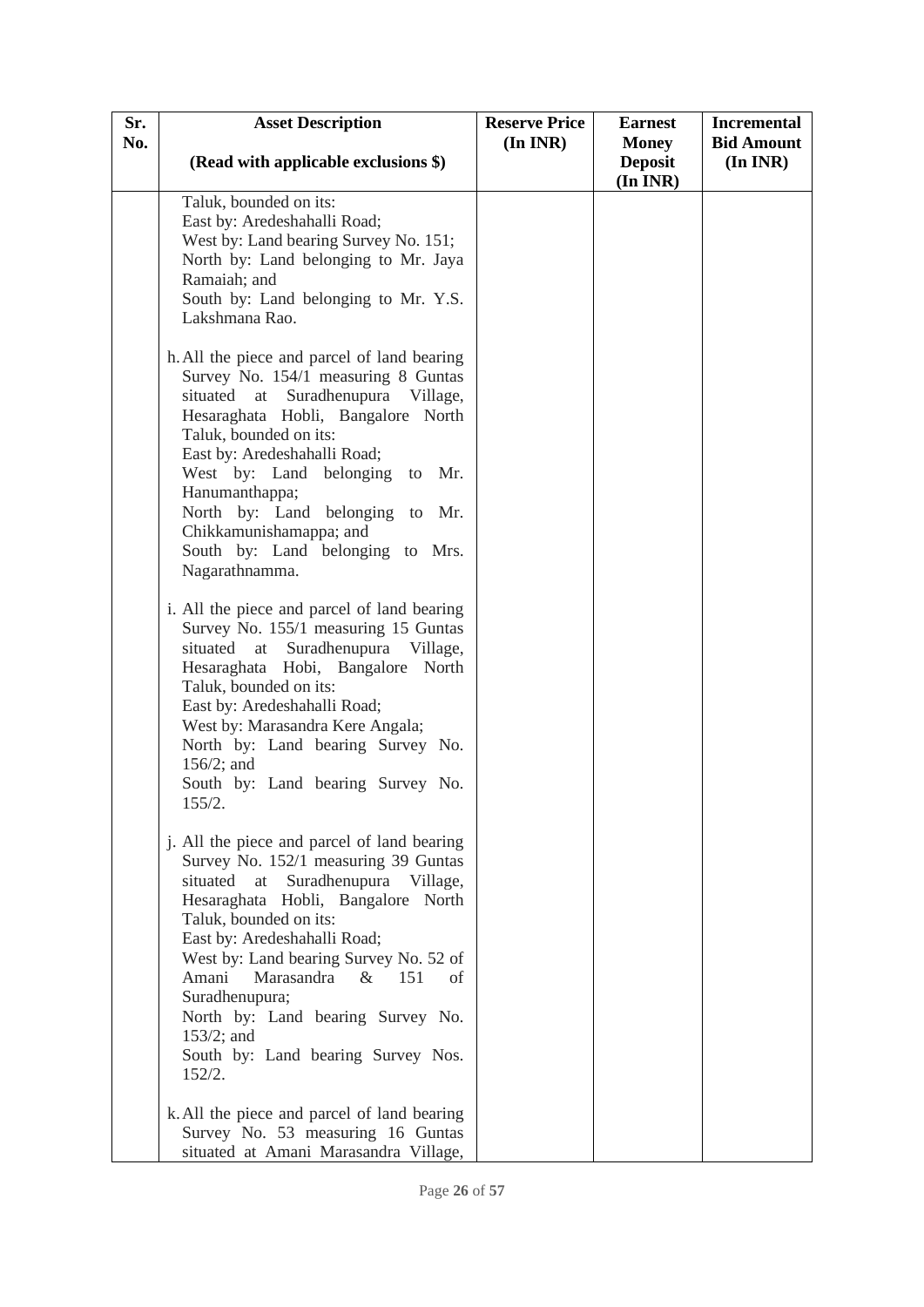| Sr.                                                                                                 | <b>Asset Description</b>                                                                                 | <b>Reserve Price</b> | <b>Earnest</b>                             | <b>Incremental</b>               |
|-----------------------------------------------------------------------------------------------------|----------------------------------------------------------------------------------------------------------|----------------------|--------------------------------------------|----------------------------------|
| No.                                                                                                 | (Read with applicable exclusions \$)                                                                     | $(In\,INR)$          | <b>Money</b><br><b>Deposit</b><br>(In INR) | <b>Bid Amount</b><br>$(In\,INR)$ |
|                                                                                                     | Hesaraghata Hobli, Bangalore North                                                                       |                      |                                            |                                  |
|                                                                                                     | Taluk, bounded on its:                                                                                   |                      |                                            |                                  |
|                                                                                                     | East by: Land bearing Survey Nos. 152/1                                                                  |                      |                                            |                                  |
|                                                                                                     | & 153/2;                                                                                                 |                      |                                            |                                  |
|                                                                                                     | West by: Marasandra Kere Angala;                                                                         |                      |                                            |                                  |
|                                                                                                     | North by: Land bearing Survey No. 52 of                                                                  |                      |                                            |                                  |
|                                                                                                     | Amani Marasandra; and                                                                                    |                      |                                            |                                  |
|                                                                                                     | South by: Land bearing Survey Nos. 151.                                                                  |                      |                                            |                                  |
|                                                                                                     | (Note: It may be noted that this property was                                                            |                      |                                            |                                  |
|                                                                                                     | earlier subject to the security interest of                                                              |                      |                                            |                                  |
|                                                                                                     | Nippon Life India Asset Management                                                                       |                      |                                            |                                  |
|                                                                                                     | Limited ("NLIAML") and Reliance India                                                                    |                      |                                            |                                  |
|                                                                                                     | Realty Opportunities LLP ("RIROL").                                                                      |                      |                                            |                                  |
|                                                                                                     | However, due to defaults by NLIAML and                                                                   |                      |                                            |                                  |
|                                                                                                     | RIROL in contribution to amounts payable                                                                 |                      |                                            |                                  |
|                                                                                                     | by them under Regulation 21A (2) of the                                                                  |                      |                                            |                                  |
|                                                                                                     | Liquidation Process Regulations, the said                                                                |                      |                                            |                                  |
|                                                                                                     | property has pursuant to the letter dated                                                                |                      |                                            |                                  |
|                                                                                                     | March 08, 2022, issued by Liquidator, under                                                              |                      |                                            |                                  |
|                                                                                                     | Regulation $21A(3)$ of the Liquidation                                                                   |                      |                                            |                                  |
|                                                                                                     | Process Regulations, became part of the                                                                  |                      |                                            |                                  |
|                                                                                                     | liquidation estate of BCIL.)                                                                             |                      |                                            |                                  |
| Note: Bidders should make their independent due diligence with regards to all aspects of the Assets |                                                                                                          |                      |                                            |                                  |
| mentioned herein above. The Liquidator gives no guarantee or warranty as to title of the Assets or  |                                                                                                          |                      |                                            |                                  |
|                                                                                                     | the conditions of the Assets or its quality for any specific purpose or use or unutilised built-up area. |                      |                                            |                                  |

**\$ Exclusions:** Any third-party assets lying in the custody/ premises of M/s Biodiversity Conservation (India) Private Limited.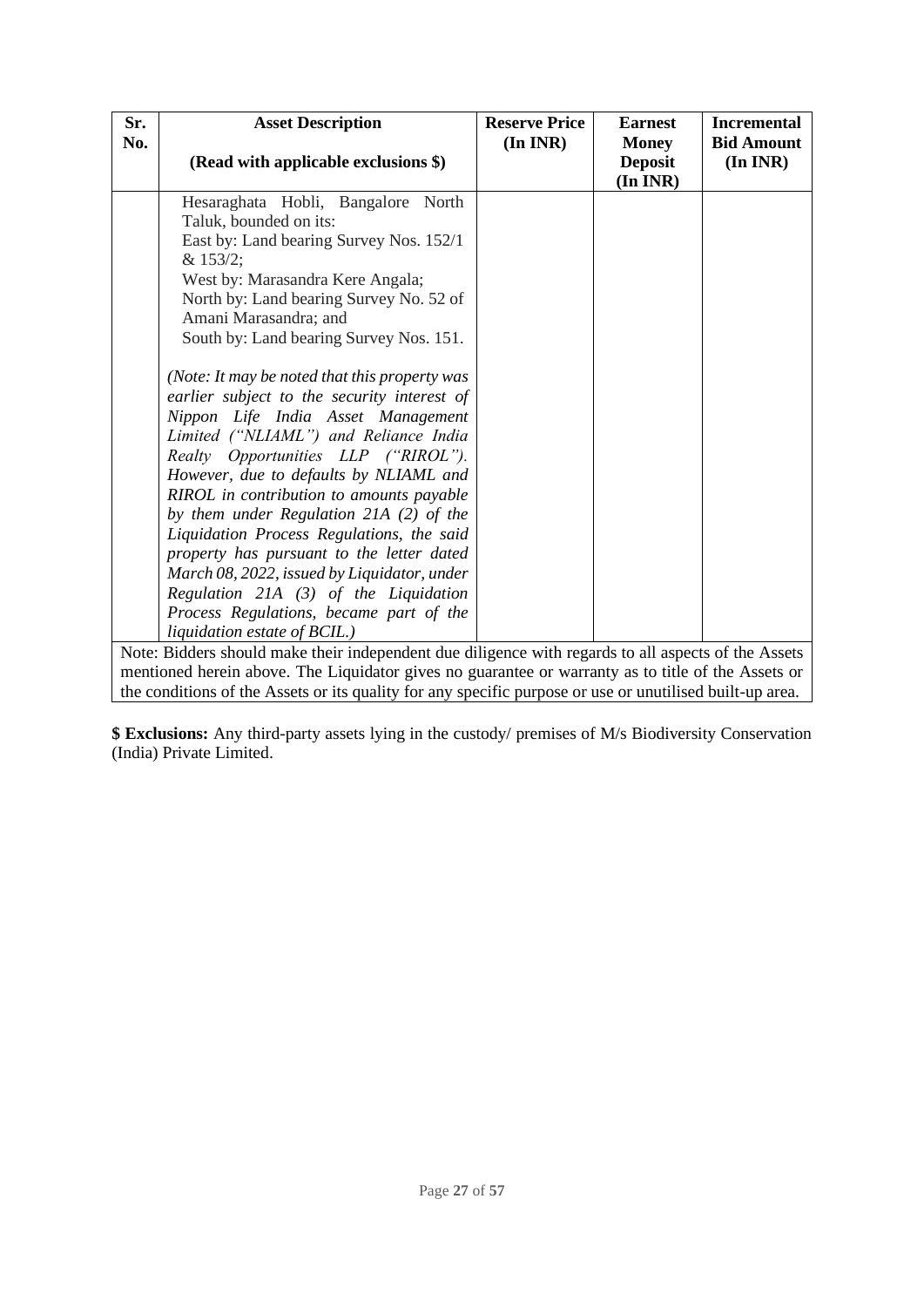## **SCHEDULE-C - TERMS & CONDITIONS OF E-AUCTION PROCESS OF ASSETS**

- <span id="page-27-0"></span>1. This is not an offer document and is issued with no commitment or assurances. This intimation document does not constitute and will not be deemed to constitute any commitment or any representation of the Liquidator/ BCIL.
- 2. In case no eligible EOI is received within the specified period, or no party submits EMD or participates in the E-Auction Process, the said E-Auction Process shall be deemed to have failed (as per the meaning of failed auction under I&B Code), without prejudice to the rights of the Liquidator to proceed with a fresh auction sale. The Liquidator shall not be liable to issue any notice in regard to the failed auction or otherwise be liable in any manner whatsoever.
- 3. In case, any deficiencies are found in the documents submitted by the EOI Applicant/ Bidder(s), the Liquidator reserves the right, at its sole discretion, to reject such EOI Applicant/ Bidder or provide time as decided by the Liquidator to the EOI Applicant/ Bidder(s) to remedy the deficiencies in documents submitted. The timelines for such rectification shall be communicated at the appropriate stage/ time of the E-Auction Process by the Liquidator.
- 4. It is clarified that issuance of this E-Auction Process Document does not create any kind of binding obligation on the part of the Liquidator or BCIL to effectuate the sale of the Assets.
- 5. No oral communication with the Liquidator or any official, agent or representative of the Liquidator, any creditor or any class of creditors, any member of BCIL shall affect or modify any terms of this E-Auction Process Document or E-Auction Process. Any modifications to this E-Auction Process Document or Advertisement shall be binding only if such modification/ amendment has been expressly published as a modification and made available by its publication on the website of the Corporate Debtor or by specific intimation/ communication.
- 6. If required, the Liquidator may conduct multiple rounds of auctions to maximize the realization from the sale of the Assets, and to promote the best interests of the stakeholders.
- 7. A Bid shall be irrevocable, unconditional, firm, final and binding on the Bidder in the E-Auction Process/Process.
- 8. In case there is no EOI Applicant/ Bidder or Qualified Bidder, the E-Auction Process shall be deemed to have failed (as per the meaning of failed auction under IBC), without prejudice to the rights of the Liquidator to proceed with a subsequent auction sale. The Liquidator shall not be liable to issue any notice in regard to the failed auction or otherwise be liable in any manner whatsoever.
- 9. It is the endeavor of the Liquidator to sell the assets and properties comprising the liquidation estate of the Company in the manner specified under IBC and its rules, regulations, orders, circulars, directions or notifications or the like, issued pursuant to or under IBC or the Liquidation Process Regulations, as the case may be, and as per directions, if any, of the NCLT in respect of the liquidation process of the Company and in the manner specified in this E-Auction Process Document.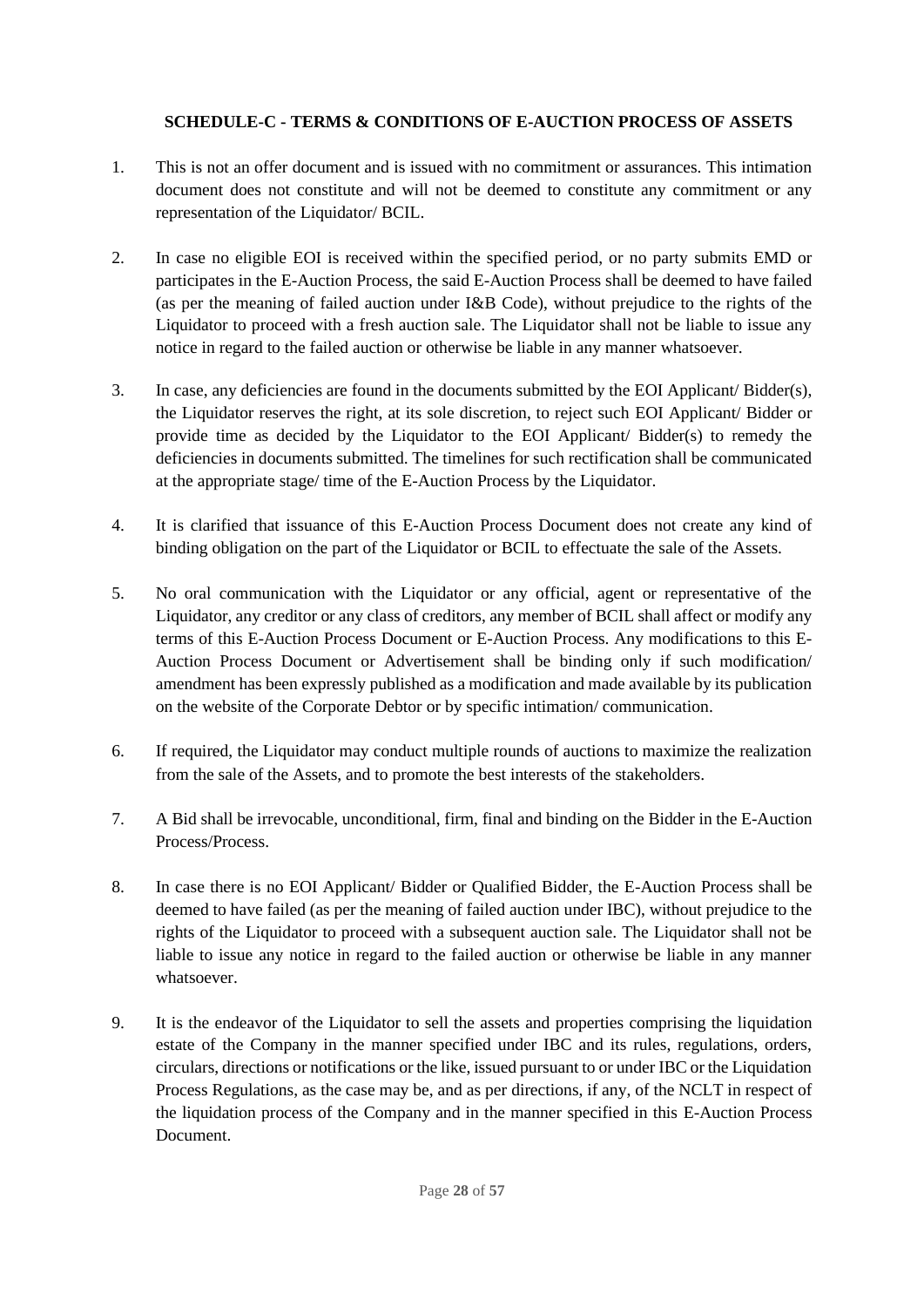- 10. The E-Auction Process may be modified/ amended/ cancelled/ terminated or abandoned at any time at the sole discretion of the Liquidator on account of interest evinced from interested buyers to purchase BCIL as a whole including its legal entity, brand name and its financial assets.
- 11. Even in case a sole EOI Applicant/ Bidder is confirmed to participate in the E-Auction Process by the Liquidator, the said EOI Applicant/ Bidder, regardless of being the sole EOI Applicant/ Bidder qualified to participate in the E-Auction Process, will have to mandatorily undertake the process set by the Liquidator to submit a Bid as per terms and conditions of this E-Auction Process Document.
- 12. The EOI Applicant/ Bidder is in receipt of critical information including commercially sensitive information relating to the Corporate Debtor and the Liquidator, and that the EOI Applicant/ Bidder shall keep all such critical information, including the commercially sensitive information, confidential and shall not disclose or divulge such critical information or commercially sensitive information, to any person. The EOI Applicant/ Bidder shall use such critical information including the commercially sensitive information relating to the Corporate Debtor only for the purpose of submission of EOI Applicantion/ Bid for the Assets, in accordance with the terms of this E-Auction Process Document.
- 13. The EOI Applicant/ Bidder shall indemnify the Corporate Debtor, the Liquidator, team members/ representatives of the Liquidator and the Liquidator's advisors in the event of any claims or actions which may arise against the Corporate Debtor, the Liquidator, team members/ representatives of the Liquidator and the Liquidator's advisors in relation to this E-Auction Process or the sale of the Assets.
- 14. The Bidder represents that it has the necessary financial resources available to meet the payment obligations for Sale Consideration in case of being selected as Successful Bidder, as per the terms and conditions hereunder.
- 15. Notwithstanding anything contained herein and contrary thereto, the Liquidator may at any stage include an EOI Applicant/ Bidder for participation in the E-Auction Process. The Liquidator reserves the right to decide the procedure for including such potential Bidders into the E-Auction Process. All EOI Applicants/ Bidders agree and accept that the Liquidator has the right to accept or reject any bids even after the deadline as prescribed herein or at any stage of the E-Auction Process in order to maximize the realization from the sale of the Assets in the best interest of the stakeholders.
- 16. The EOI Applicant/ Bidder hereby agrees and releases the Liquidator and his representatives and Corporate Debtor irrevocably, unconditionally, fully and finally, from any and all liability for claims, losses, damages, costs, expenses or liabilities in any way related to or arising from the exercise of any rights and/ or performance of any obligations set out under this E-Auction Process Document, and/ or in connection with the submission of a Bid, and/ or sale of the Assets, and waives any and all rights and/ or claims which the EOI Applicant/ Bidder may have in this respect, whether actual or contingent, whether present or in future.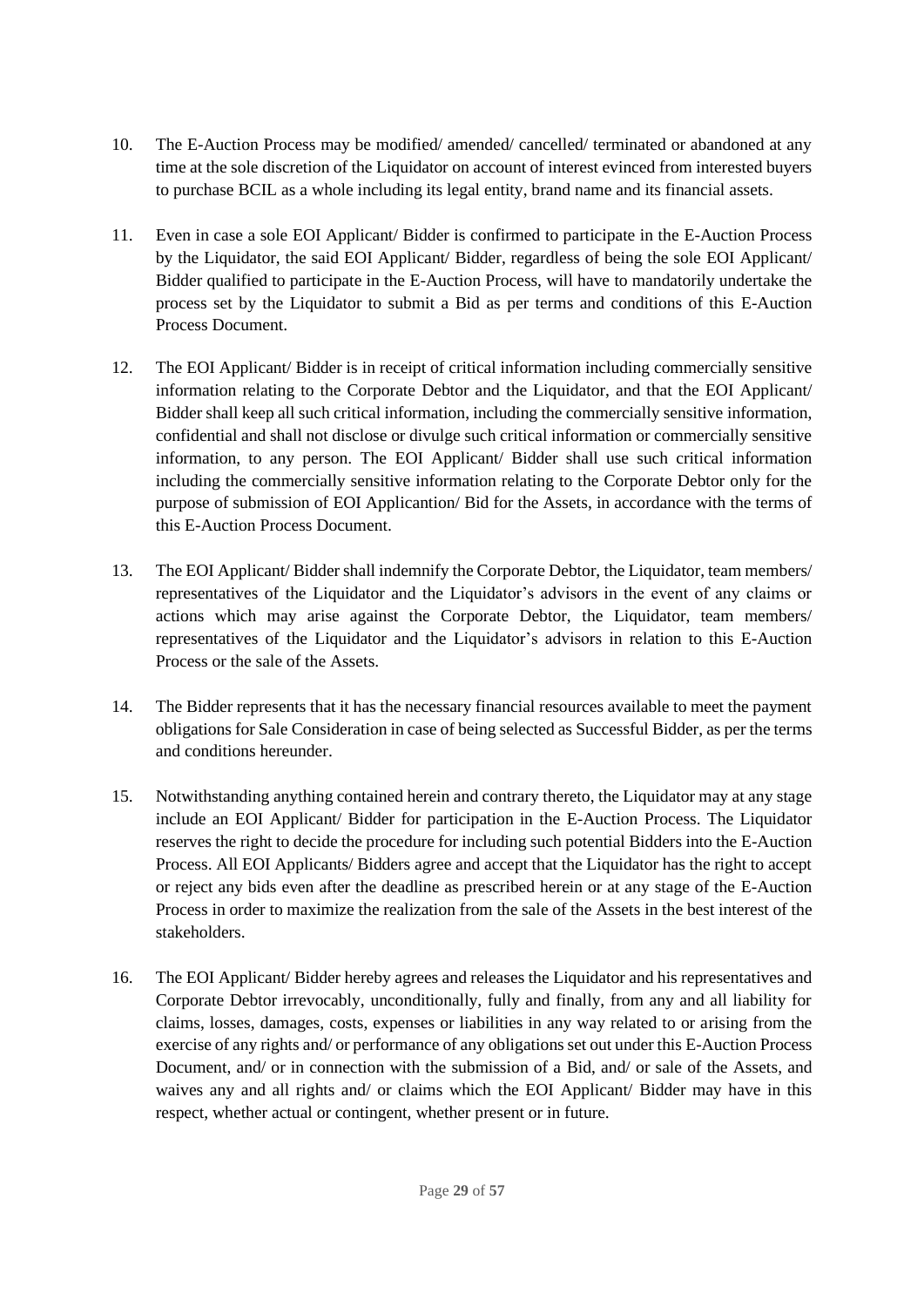- 17. If the EOI Applicant/ Bidder conceals any material information or makes a wrong statement or misrepresents facts or makes a misleading statement in any manner whatsoever, the Liquidator reserves the right to reject and disqualify such EOI Applicant/ Bidder from E-Auction Process and forfeit the Earnest Money Deposit. The EOI Applicant/ Bidder shall be solely responsible for such disqualification.
- 18. The EOI Applicant/ Bidder should make their own independent inquiries regarding the encumbrances, title of the Assets put on sale/ E-Auction and claims/ rights/ dues/ affecting the Assets and should conduct their own due diligence prior to submitting their Bid. The E-Auction Process Document does not constitute and will not be deemed to constitute any commitment or any representation of the Liquidator. The Assets are being sold with all the existing and future encumbrances/ claims/ dues/ demands whether known or unknown to the Liquidator. The Liquidator shall not be responsible in any of way for any third-party claims/ rights/ dues.
- 19. It should be the responsibility of the EOI Applicant / Bidders to inspect and satisfy themselves about the Assets before submission of the bid.
- 20. The Liquidator has right to any demand documents from EOI Applicant/ Bidder relevant to the process and in case the documents are not provided, the Liquidator may disqualify such EOI Applicant/ Bidder.
- 21. The Successful Bidder shall bear the applicable stamp duties/ additional stamp duty / transfer charges, fee, taxes, GST, etc. and also all the statutory/ non-statutory dues, taxes, rates assessment charges fees etc. payable to any government or authority in connection with the Assets/ transfer of the Assets.
- 22. The Liquidator has the absolute right to accept or reject any or all offer(s) or adjourn/ postpone/ terminate/ cancel the E-Auction Process at any stage without assigning any reason therefor and without liability.
- 23. The sale certificate will be issued and/ or transaction/ sale documents executed in the name of Successful Bidder/ only and will not be issued in any other name(s).
- 24. The sale of the Assets shall be subject to conditions prescribed under the provisions of I&B Code, and relevant regulations thereunder.
- 25. The Liquidator reserves the right to cancel, abandon or reject any EOI Applicant/ Bidder at any time during the process including after he has won the bid and has been declared the Successful Bidder.
- 26. All the terms and conditions as set forth in the E-Auction Process Document, a copy of which has been provided to Bidder/ EOI Applicant and which has been read, understood, acknowledged and agreed by Bidder/ EOI Applicant; and which terms and conditions of the E-Auction Process Document shall be binding on the Bidder/ EOI Applicant.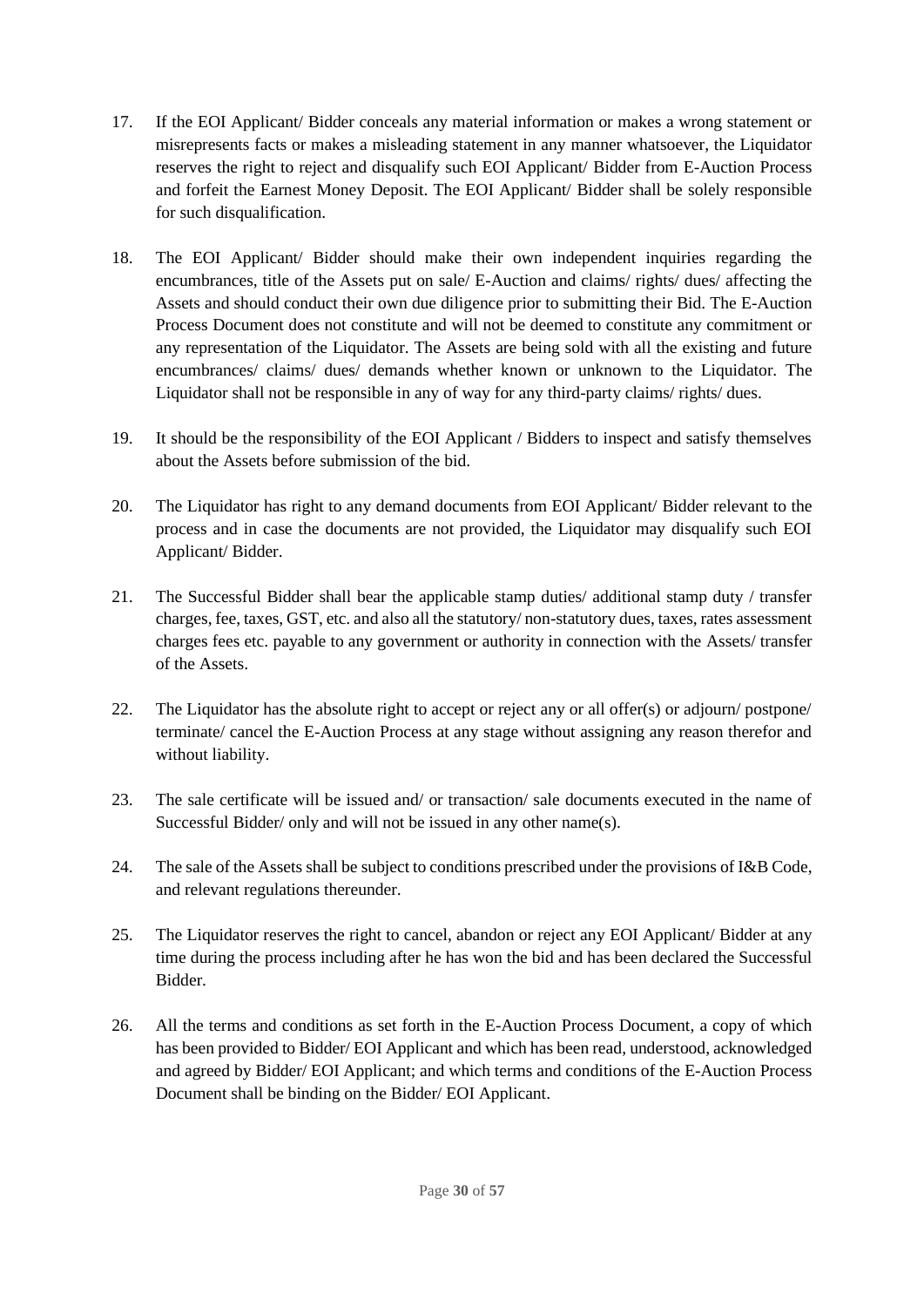- 27. The decision of the Liquidator on declaration of Prospective Bidder, Qualified Bidder and Successful Bidder shall be final and binding on all the Bidders.
- 28. It is clarified that issuance of E-Auction Process Document does not create any kind of binding obligation on the part of the Liquidator or BCIL to effectuate the sale of the Assets. All taxes/ levies of whatsoever nature in connection with the sale of the Assets will be borne solely by the Successful Bidder.
- 29. The Liquidator reserves the right to suspend/ abandon/ cancel/ extend or modify the terms of E-Auction Process and/ or E-Auction Process Document and/ or with respect to any of the Assets under Schedule B and/ or reject or disqualify any EOI Applicant/ Bidder at any stage of the E-Auction Process without assigning any reason and without any notice or liability of whatsoever nature.
- 30. Neither the EOI Applicant/ Bidders nor any of representatives of the EOI Applicant/ Bidders shall have any claims whatsoever against the Liquidator or his advisors/ representatives or any of their officials, agents or employees arising out of or relating to the E-Auction Process or sale of the Assets.
- 31. Any notice of adjournment/ postponement/ cancellation/ termination of the electronic auction/ sale of the Assets may be published on the website of the Company at http://zed.in or otherwise notified to the concerned parties, and no public notice thereof shall be published.
- 32. EOI Applicant/ Bidders shall not challenge nor seek extension or relaxation in timelines and/ or terms and conditions of the E-Auction Process Document.
- 33. The EOI Applicant/ Bidders should thoroughly satisfy itself about the nature, conditions and quality of the Assets being put on sale. The Liquidator gives no guarantee or warranty as to title of the Assets or the conditions of the Assets or its quality for any specific purpose or use. It should be clearly understood that no claim/ complaint about the quality/ conditions/ fitness for use/ title of the Assets will be entertained by the Liquidator; and the EOI Applicant/ Bidders acknowledge that no such claim/ complaint would be maintainable against the Liquidator under any law or otherwise and the EOI Applicant/ Bidders expressly and irrevocably waive any right to make such claim/ complaint.
- 34. The Bidder agrees that it shall be presumed that all the facts were taken into account by the EOI Applicant/ Bidder while submitting its EOI Application/ Bid if participating in the E-Auction Process. Even if the EOI Applicant/ Bidder chooses not to inspect or conduct due diligence on the Assets, it shall be presumed that the EOI Applicant/ Bidder has made himself aware of the physical condition, market value, etc., of the Assets and therefore, no complaint/ claim against the same shall be entertained in this regard by the Liquidator after the submission of the Bid. The Bidder shall bear any and all risks arising out of the inadequacy or physical condition of the Assets.
- 35. All the EOI Applicants/ Bidders are required to confirm that they are not ineligible under Section 29A of I&B Code.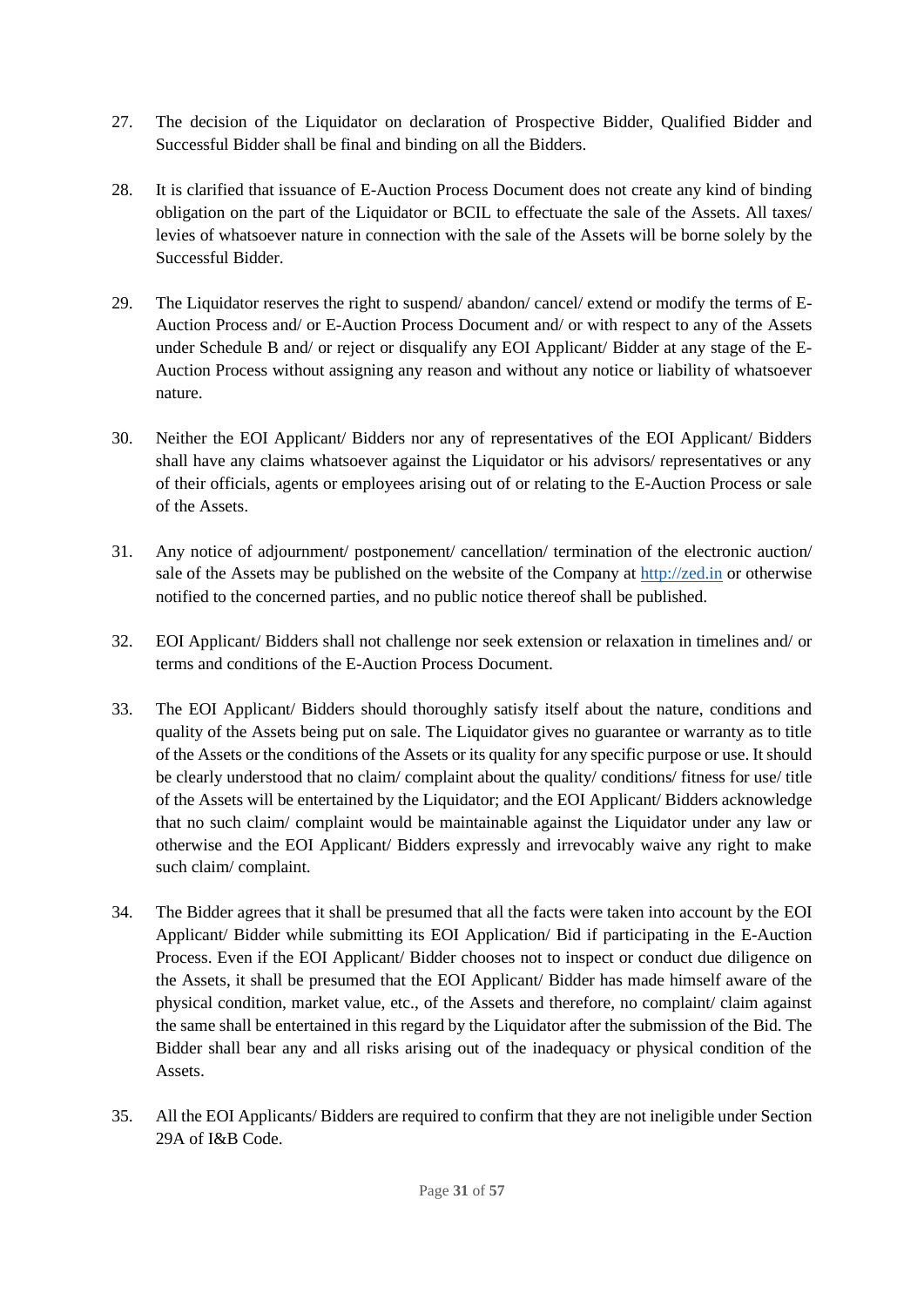- 36. Each EOI Applicant/ Bidders shall be deemed to acknowledge that it has carefully read the entire Advertisement and E-Auction Process Document and has informed itself as to all existing conditions and limitations and understands that the same are binding on the EOI Applicant/ Bidder.
- 37. Notwithstanding anything stated in this E-Auction Process Document to the contrary, the Liquidator reserves the right to verify the authenticity of the information/ documents submitted by the EOI Applicants/ Bidders and may request for any additional information or clarification or documents, as may be required by the Liquidator for purposes of verifying/ validating the eligibility of the EOI Applicants/ Bidders and sources of funds or any other information required by the Liquidator. The Liquidator reserves the right, at his sole discretion, to contact the EOI Applicant's/ Bidder's bank, lenders, financing institutions and any other person as may be necessary or expedient to verify the EOI Applicant's/ Bidder's information / documents including sources of funds.
- 38. Further, it should be noted that at any stage of the E-Auction Process, the Liquidator may ask for any documents from the EOI Applicants/ Bidders to evaluate their eligibility. The Liquidator, at his discretion may disqualify the EOI Applicant/ Bidder for non-submission of the requested documents.
- 39. Notwithstanding anything contained in the E-Auction Process Document, upon the conclusion of the sale of the relevant Assets, the Liquidator shall permit such access to the Successful Bidder as is necessary for removal of the Assets on such terms and conditions and subject to reasonable restrictions as may be deemed fit by the Liquidator. No right, title, or interest (including but not limited to any easementary rights, right of way etc.) whatsoever, shall be created in favour of the Successful Bidder in respect of any other assets of the Corporate Debtor other than the Assets upon conclusion of the sale. The Successful Bidder shall not cause any hindrance or disturbance to any parties carrying out any inspections or site visits at or have purchased/ been given possession of the other assets of BCIL. The Successful Bidder shall cooperate with the purchasers of/ parties interested in purchasing other assets of the Corporate Debtor of the Corporate Debtor and shall ensure that the removal of the relevant Assets after the sale is completed is carried out expeditiously and without disturbance or disruption.
- 40. The Liquidator reserves his right to allow inspection, and have access at all points including to all the interested parties throughout the period of the removal of the relevant Assets and has the express right to halt any questionable/ non-compliant/ illegal activities that may be on-going in respect of the Assets and until such time as till such questionable/ non-compliant/ illegal activities are not stopped and matters resumed to the satisfaction of the Liquidator, the Successful Bidder agrees that the entire area containing the Assets may be sealed by the Liquidator for such time and all persons other than those of the Liquidator may be expelled from such area containing the Assets. In case any such questionable/ non-compliant/ illegal activities are attributable to the Successful Bidder, the security and related expenses will be borne by the Successful Bidder and the Liquidator reserves the right to forfeit the Sale Consideration as well as terminate the agreement to sell the Assets entered into between the Corporate Debtor, through the Liquidator and the Successful Bidder.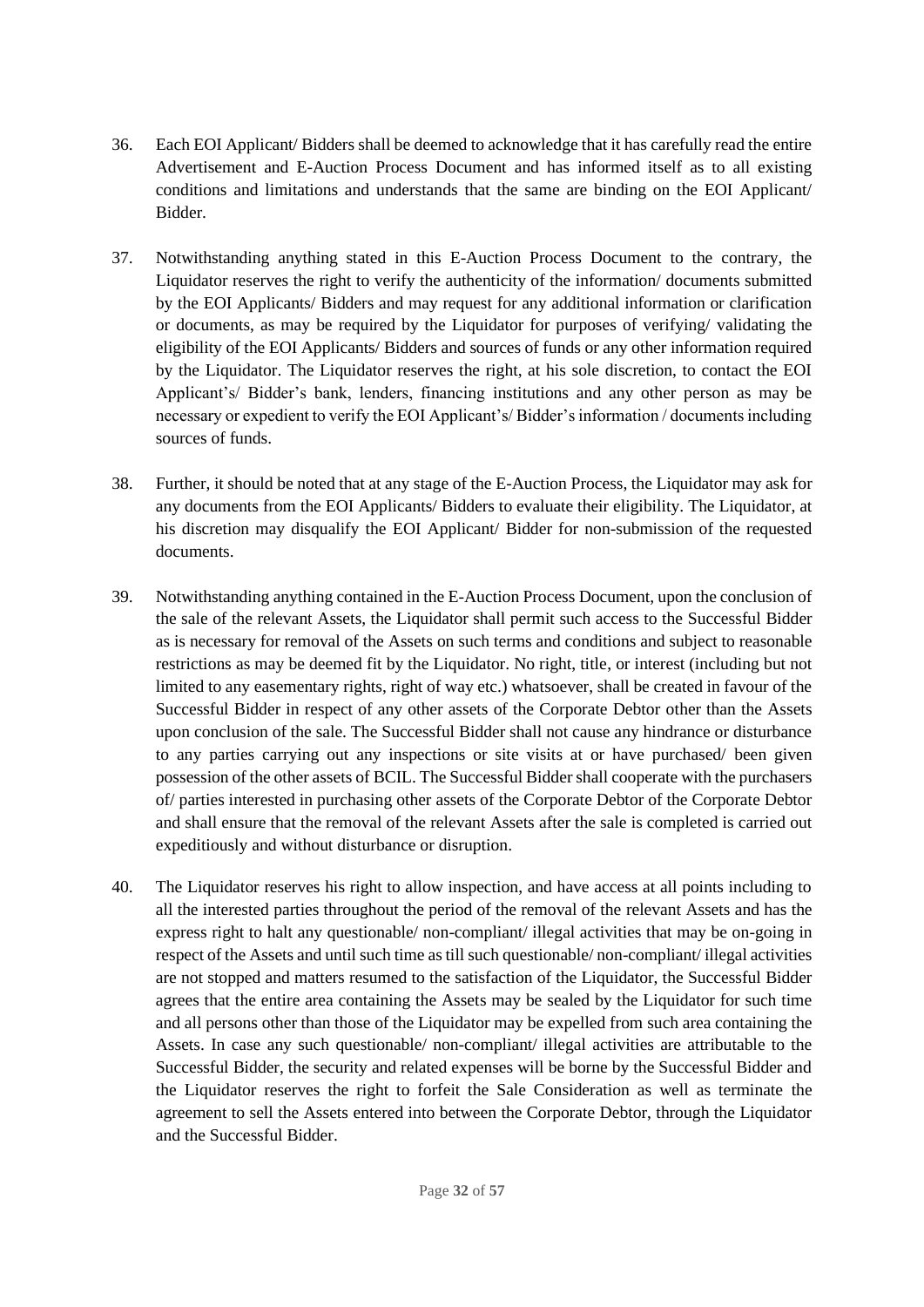In case of sale of any moveable Assets, the Successful Bidder shall be required to remove the Assets within a period of 1 month from date of payment of Sale Consideration into the Liquidation Account extendable by mutual consent of both the parties in case of circumstances beyond control. In the event, the Successful Bidder is unable to remove the relevant Assets within a period of 1 month from date of payment of Sale Consideration, the Successful Bidder may be given additional time only at the sole discretion of the Liquidator, subject to satisfaction of the Liquidator that genuine efforts have been put by the Successful Bidder to complete removal of the relevant Assets. Expiry of the timeframe provided by the Liquidator to the Successful Bidder to remove the relevant Assets, entitles the Liquidator to cancel/ terminate the sale agreement entered into between the Corporate Debtor, through the Liquidator and the Successful Bidder and the Liquidator shall be at liberty to sell the relevant Assets to another buyer, without bearing any liability, whatsoever, in this regard.

- 41. It shall be the sole responsibility of the Successful Bidder to obtain necessary permissions, approvals etc. as may be required for the removal of the relevant Assets and ensure that the Corporate Debtor and Liquidator do not receive any claims due to the removal activities by the Successful Bidder.
- 42. The Successful Bidder shall be responsible for maintaining the security and safekeeping of the Assets and its spare parts, equipment etc. upon payment of the full and final consideration towards the Assets. The Liquidator shall not be liable to maintain the security of the Assets.
- 43. In case no Bid is placed by any of the Qualified Bidder during the E-Auction, then a penalty of Rs. 50,000/- (Rupees Fifty Thousand Only) per Bidder per asset would be levied on all such Qualified Bidders with respect to the subject asset and the same shall be adjusted from the EMD, while processing the refund.

#### **Technical Terms & Conditions of E-Auction Process**

- 44. The Bidders/ Qualified Bidders shall provide a valid e-mail ID, valid PAN Card and KYC document to register with the E-Auction Service Provider.
- 45. The Bidders/ Qualified Bidders have to register with the E-Auction Service Provider.
- 46. The Bidder/ Qualified Bidders shall be solely responsible for all consequences arising out of the Bid submitted by him (including any wrongful bidding) and no complaint/ representation will be entertained in this regard by the Liquidator. Hence, Bidders are cautioned to be careful to check the Bid amount and alter/ rectify their Bid if required before confirming the Bid submission.
- 47. The Bidder/ Qualified Bidders should not disclose their User ID as well as password and other material information relating to the bidding to anyone so as to safeguard its secrecy.
- 48. The Bidder/ Qualified Bidders are advised to change the password immediately on receipt thereof.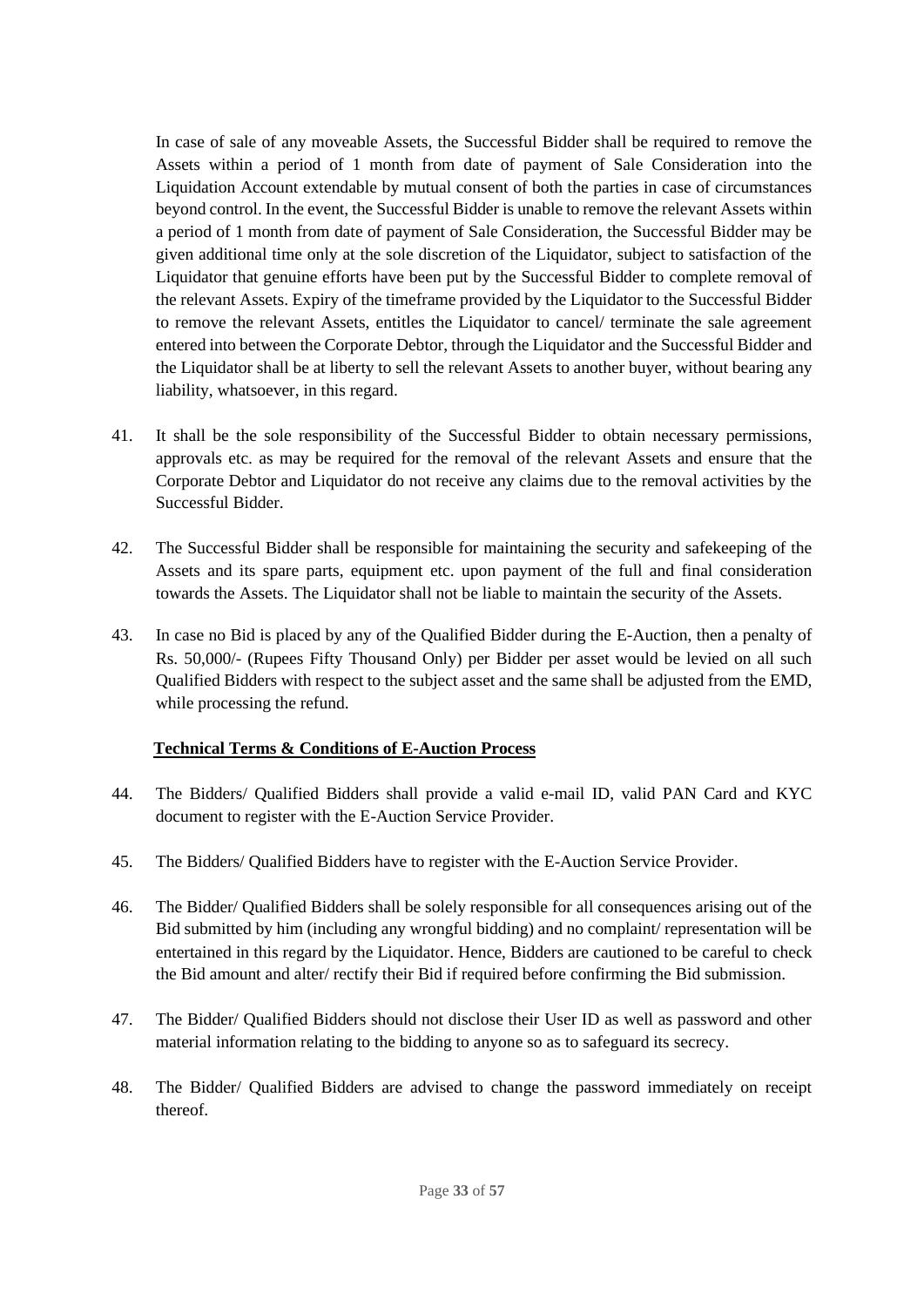- 49. In case of the Bidder/ Qualified Bidder being an individual, the formats/ affidavits/ declaration/ letters must be personally signed by the Bidder/ Qualified Bidder. In case the Qualified Bidder is not an individual, the declaration must be signed by an Authorized Representative who is in full time employment of the Qualified Bidder. The Authorized Signatory Representative shall mean person or persons holding in his/ her favor a board resolution or authority letter to represent his/ her company or partnership, as the case may be, for performing necessary acts as required on behalf of the company or partnership to participate in the E-Auction Process of BCIL.
- 50. After the conclusion of the E-Auction for the Assets, the highest Bidder may be informed through a message generated automatically on the platform regarding the outcome of the E-Auction Process. However, this does not automatically constitute the highest Bidder as the Successful Bidder. A separate communication will be issued by the Liquidator, declaring the Successful Bidder. Date of sending the e-mail will be considered as the date of receipt of the intimation.
- 51. Qualified Bidders may encounter certain unforeseen problems such as time lag, heavy traffic, and system/ power failure at the Qualified Bidder's end. To avoid losing out on bidding because of above-mentioned reasons, it is advised not to wait for the last moment for submission of Bid.
- 52. The Liquidator reserves the right to extend the time of E-Auction including extensions to the E-Auction Process. These may be further extended to the sole discretion of the Liquidator.
- 53. It is to be noted that no bids for an amount lower than the Reserve Price will be valid or entertained and such bids shall be rejected automatically. Further, any bid that is lower than the Reserve Price or in case of incremental bid higher than the Reserve Price, where Bid is not a multiple of the Incremental Bid Amount, such bid shall not be accepted by the E-Auction Portal.

Illustration – In respect of property X, reserve price is INR 100 and incremental bid price is fixed at INR 2. Accordingly, e-auction portal shall allow bidders to submit a bid for INR 100 or any amount higher which is a multiple of 2 (which is the incremental bid amount) i.e., e.g., INR 102 or INR 104 or INR 106 and so on. Hence, e-auction portal shall not accept bids by any bidder bidding for an amount which is lower than INR 100 or INR 103 or INR 105 or INR 107 and so on, for instance, which is not a multiple of 2 (which is the incremental bid amount).

- 54. Qualified Bidders are advised not to wait till last minute or last few seconds to submit their Bids to avoid complications related to internet connectivity, network problems, system crash down, power failure, etc.
- 55. Neither the Liquidator, nor his team/ associate/ advisors/ affiliates and/ or BDO Restructuring Advisory LLP and/ or E-Auction Service Provider shall be liable for any internet network problem and/ or any technical difficulty and it shall be sole duty and responsibility of the Qualified Bidder to ensure that they are technically well equipped for participating in the E-Bid Submission Process. The Qualified Bidders are advised to go through the detailed terms & conditions of E-Bid submission available on the web portal of E-Auction Service Provider, at **https://ncltauction.auctiontiger.net** before submitting their Bids.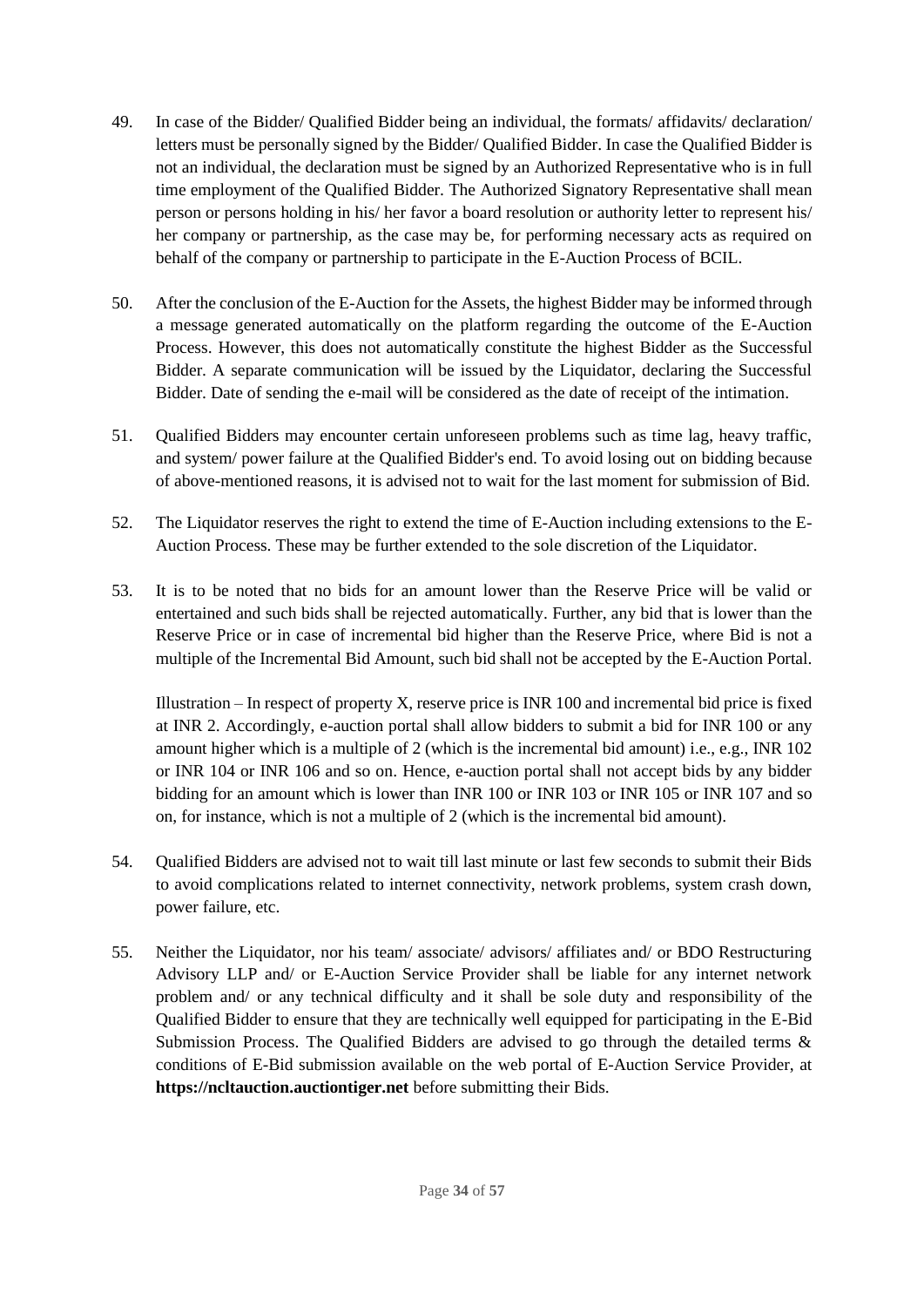#### **SCHEDULE-D – DUE DILIGENCE RULES**

#### <span id="page-34-0"></span>**1. Due Diligence**

- 1.1. The Liquidator shall permit the Prospective Bidders to undertake and conduct a due diligence of the Assets. The Liquidator shall provide the Prospective Bidders access to a Virtual Data Room or share the data vide email or provide link to access cloud storage wherein the information sheets and detailed information, as available with the Liquidator, regarding the Assets will be contained.
- 1.2. The Liquidator shall endeavor to provide assistance on a best effort basis to facilitate the conduct of due diligence. The information and documents available with the Liquidator shall be provided by the Liquidator in good faith and on a best effort basis.
- 1.3. The Assets of the Company are proposed to be sold on an "As is where is basis", "As is what is basis", "Whatever there is basis" and "No recourse basis" and the proposed sale of Assets of the Company does not entail transfer of any title, except the title which the Company has on the Assets, as on the date of transfer. All local taxes/ maintenance fee/ electricity/ water charges/ annual lease rentals/ unearned income in case of leasehold properties, operational charges etc., outstanding as on date or yet to fall due in respect of the Assets should be ascertained by the Prospective Bidders and would be borne by the eventual purchaser over and above the Sale Consideration. By undertaking the E-Auction Process, the Prospective Bidders accepts and undertakes to bear any and all risks arising out of the inadequacy or physical condition of the Assets.
- 1.4. Incomplete or non-undertaking of due-diligence and non-attendance at the Site Visit (defined below) on the part of a Prospective Bidders cannot be used as a reason for requesting additional time in the E-Auction Process or otherwise.
- 1.5. The Prospective Bidders shall not be entitled to receive re-imbursement of any expenses which may have been incurred in towards submission of Bid/ offer and/ or for carrying out of due diligence, search of title to the Assets and matters incidental thereto or for any purpose in connection therewith.
- 1.6. The Prospective Bidders shall be solely responsible for carrying out its/ their due diligence independently in respect of the Corporate Debtor & the Assets.
- 1.7. The Prospective Bidders shall be deemed to have full knowledge of the Company, at the time when it submits its Bid, irrespective of whether or not the Prospective Bidders actually inspects or participates in the Site Visit or verifies the documentation or undertakes due diligence and shall not cite lack of information to challenge the Liquidator, his processes, Corporate Debtor nor use lack of information for defaulting on any payment that becomes due and payable.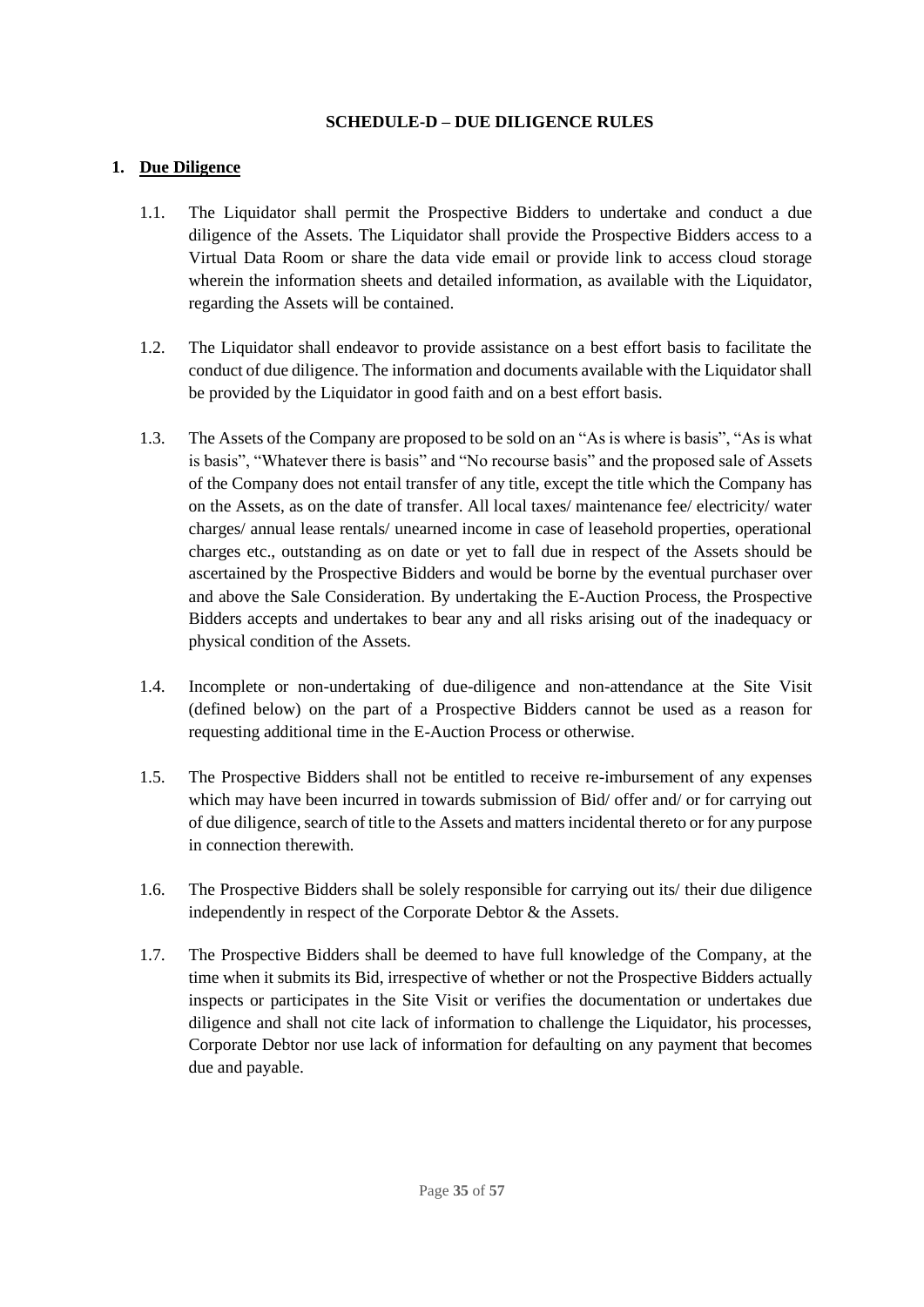## **2. Rules for Virtual Data Room (VDR/ Data Room) or data shared vide email/ link to cloud storage**

- 2.1. The rules set out below shall regulate the terms of use of the information, facilities, and documents, including any commercially sensitive information, provided in the Data Room or any data shared vide email/ link to cloud storage.
- 2.2. Every person given data access shall at all times strictly comply with these rules.
- 2.3. These rules apply to each and every occasion that the Data Room is accessed or any data shared vide email/ link to cloud storage is accessed, used and/ or downloaded.
- 2.4. Confidentiality

Access to and review of the information, documents contained in the Data Room or data shared vide email/ link to cloud storage or received in the course of the due diligence process, including any commercially sensitive information in relation to the Corporate Debtor shall be treated as confidential and shall be subject to the provisions of the Confidentiality Undertaking and the I&B Code and other terms stipulated by the Liquidator. The terms and conditions of the Confidentiality Undertaking are incorporated herein by express reference and shall apply *mutatis mutandis* to all information and documents contained in the Data Room or received in the course of the due diligence process. In this regard, all references to the "Disclosing Party" in the Confidentiality Undertaking shall be construed to include references to the Liquidator (acting on behalf of the Corporate Debtor) and personnel/ advisors of the Liquidator.

- 2.5. The documents and the information set out in the Data Room as well as the data shared vide email/ link to cloud storage are confidential in nature and contain commercially sensitive information.
- 2.6. The Prospective Bidders shall be permitted to use the Data Room or data shared vide email/ link to cloud storage for carrying out a due diligence exercise on the Corporate Debtor only as per the relevant Stage hereunder after which such permission, shall be revoked by the Liquidator.
- 2.7. Documents contained in the Data Room or data shared vide email/ link to cloud storage or as obtained during the due diligence process, shall not be copied without the prior written permission of the Liquidator.
- 2.8. The Liquidator/ his team will co-ordinate for providing data access on a best effort basis.
- 2.9. Any written or oral information or representation supplied or made in connection with the use of the Data Room or data shared vide email/ link to cloud storage or any investigation or negotiations shall not be considered as constituting an offer or invitation for the sale of any securities or assets or as a prospectus, offering circular or offering memorandum or the solicitation of an offer to buy or acquire securities of the Corporate Debtor or any of its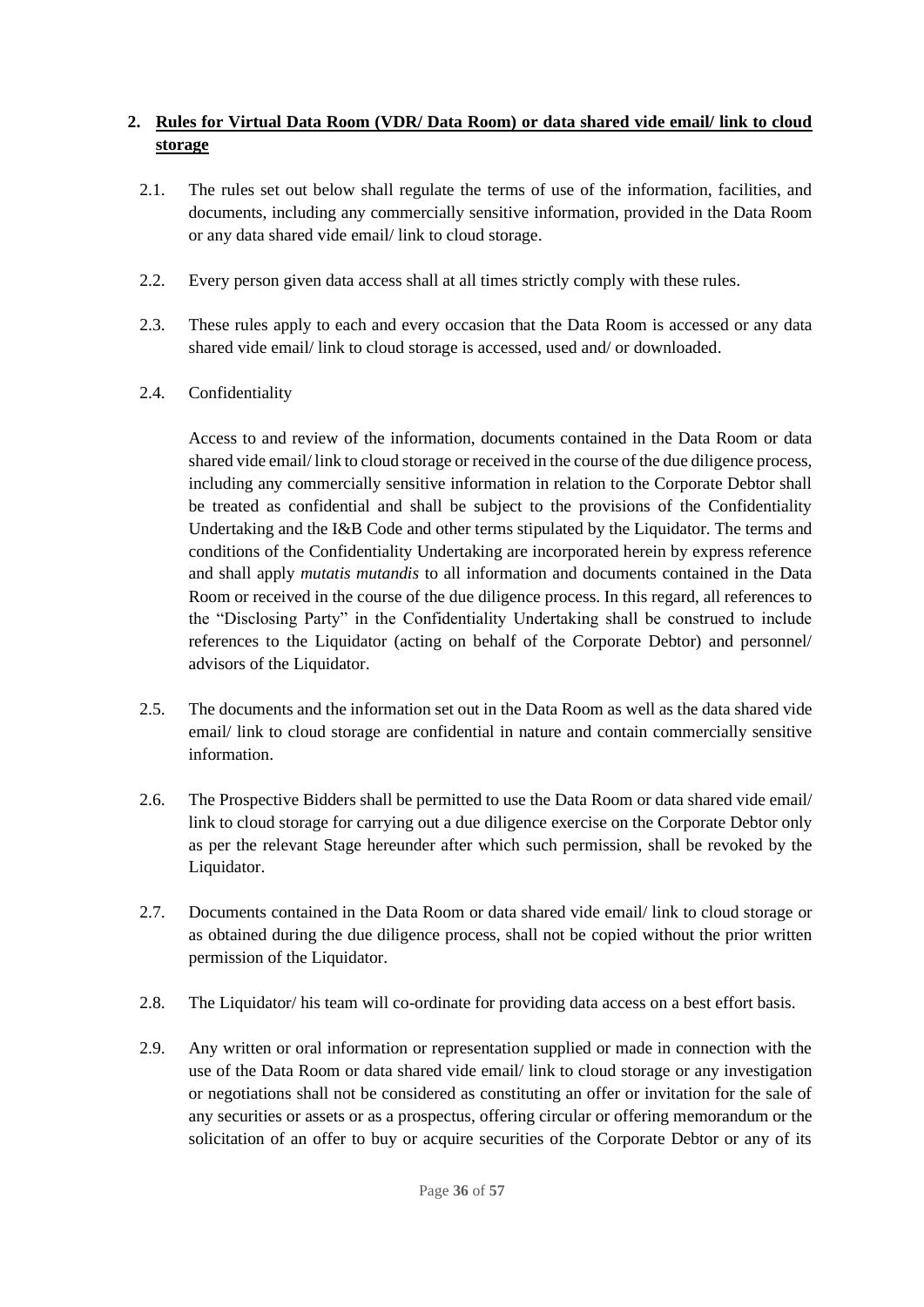subsidiaries or affiliates in any jurisdiction or as an inducement to enter into investment activity, and shall not be considered as forming the basis of or relied upon or in connection with any contract, agreement, undertaking, understanding or any commitment or investment decision whatsoever.

- 2.10. Nothing contained in the Data Room or data shared vide email/ link to cloud storage is, or shall constitute a representation or warranty, expressed or implied, as to the accuracy or completeness of the information disclosed in the Data Room or in any other written or oral communication transmitted or made available by the Liquidator.
- 2.11. Nothing contained in the Data Room or data shared vide email/ link to cloud storage is, or shall be relied upon as, a proposal, offer, promise or representation, whether as to the past, current or future performance of the Corporate Debtor;

## **3. Site Visits**

- 3.1. The Prospective Bidders may request the Liquidator to facilitate the physical verification and visit of the Assets ("**Site Visit**").
- 3.2. The Prospective Bidders, who are/ is desirous of undertaking a Site Visit, may depute a team comprising of a maximum of 4 (four) authorized personnel of the Prospective Bidders, for such a Site Visit. The Prospective Bidders shall intimate the Liquidator at least 48 (fortyeight) hours prior to the suggested date of the Site Visit along with details of the said authorized personnel such as full name along with copies of their identify proof in the form of passport copy/ Aadhar card copy/ PAN Card copy, of the Prospective Bidders, and Liquidator shall assist in facilitating the request of the Prospective Bidders on a best effort basis. The Site Visit shall be conducted upon the date so agreed upon by the Liquidator. The Liquidator shall make reasonable endeavors to schedule the Site Visit on the date(s) requested by the Prospective Bidders, depending on the availability of Corporate Debtor officials, the Liquidator and the Liquidator's representative(s). The Liquidator may communicate, in advance, to such Prospective Bidders, all the relevant details, terms and conditions, if any, with respect to such Site Visit. The Liquidator reserves the right to not facilitate a Site Visit without providing any reason whatsoever, irrespective of the request of the Prospective Bidders.
- 3.3. Any unauthorized contact with the Corporate Debtor, the Liquidator and the Liquidator's representatives/ affiliates/ advisors such as recording of conversations at any time, taking photographs and videos at the site may result in disqualification of the Prospective Bidders from the E-Auction Process and is strictly prohibited.
- 3.4. It is hereby clarified that the Prospective Bidders shall make its own arrangements including accommodation for the discussion meeting (if organized) or Site Visit and all costs and expenses incurred in that relation shall be borne by the Prospective Bidders.
- 3.5. All costs and expenses associated with such Site Visits by the Prospective Bidders, will be borne solely by the Prospective Bidders. The Prospective Bidders shall not be entitled to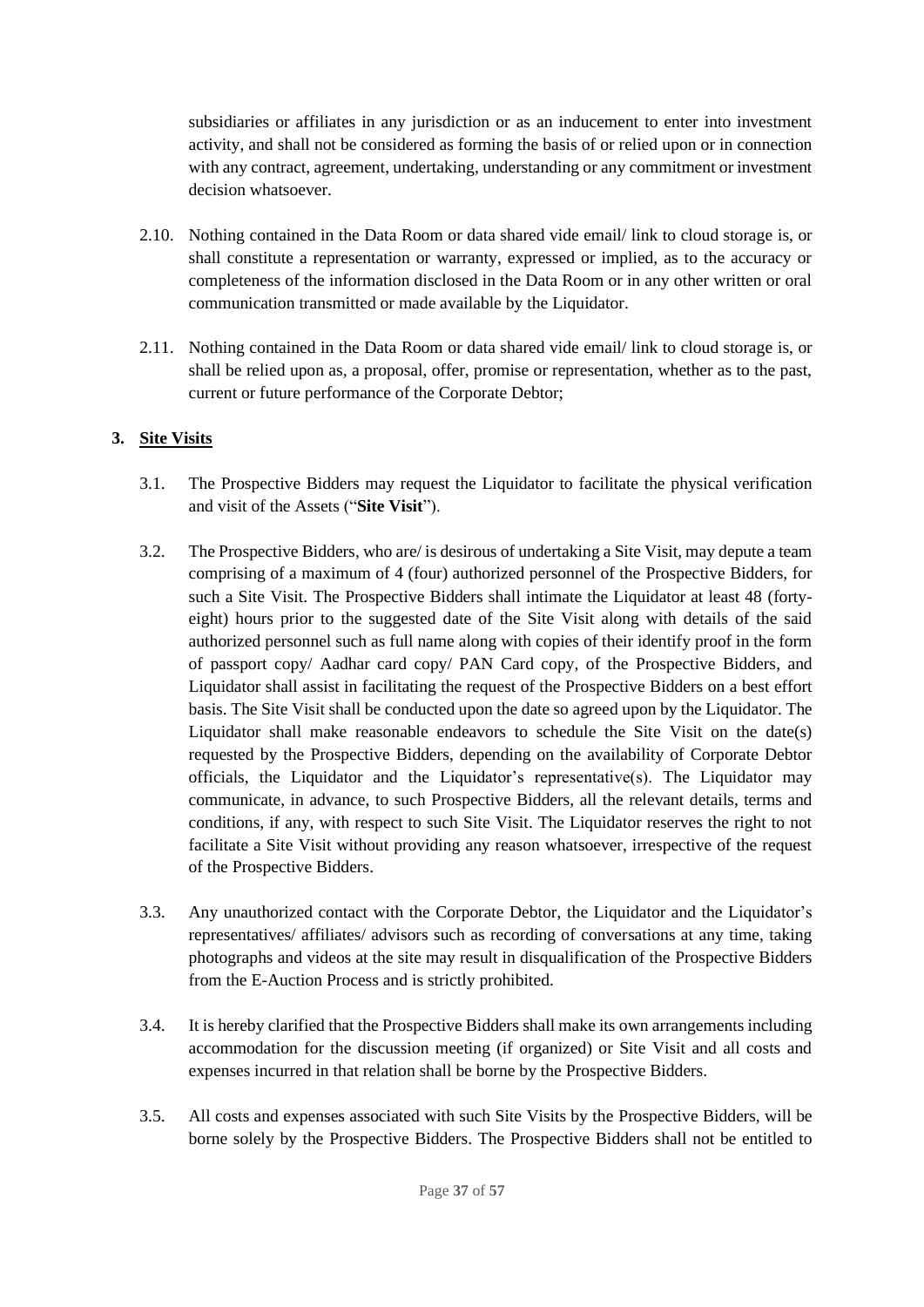receive re-imbursement of any expenses which may have been incurred in connection with submission offer/ Bid, and/or for carrying out of Site Visit, due diligence, search of title to the Assets and matters incidental thereto or for any purpose in connection with the Assets.

- 3.6. It is acknowledged that the Liquidator has no obligation to respond to any queries with regard to the Assets and the Liquidator shall incur no liability in case no response is provided. Any such clarification taken shall be valid and binding only if given in writing from the Liquidator.
- 3.7. The Liquidator may amend/ revise/ supplement the aforesaid at any stage and all such change shall be valid and binding. The Liquidator reserves the right to modify or amend the present procedures and the timelines with respect to the use of the Data Room and the contents thereof, at any time and at the sole discretion of the Liquidator. This document is not for further circulation.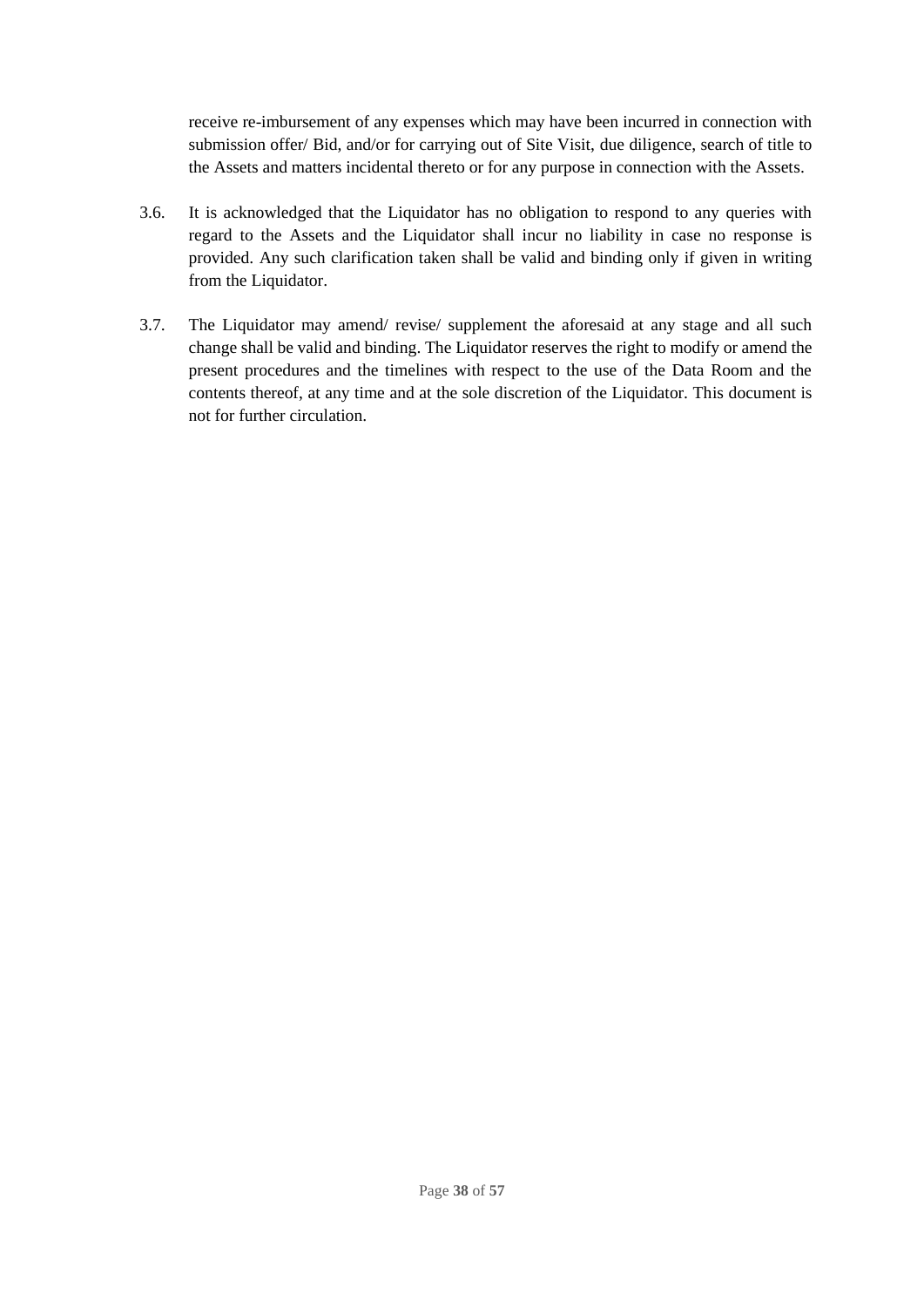#### **FORMAT-I - LETTER FOR EXPRESSION OF INTEREST**

<span id="page-38-0"></span>Date: May [●], 2022.

To,

**Mr. Amit Chandrakant Shah Liquidator of BIODIVERSITY CONSERVATION (INDIA) PRIVATE Limited IBBI Registration no. IBBI/IPA-001/IP-P00821/2017-2018/11397** BDO Restructuring Advisory LLP Level 9, The Ruby, North-West Wing, Senapati Bapat Road, Dadar (W), Mumbai 400028, INDIA Email: liquidatorbcil@bdo.in

**Sub: Expression of Interest ("EoI"/ "EOI") pursuant to E-Auction Process Document dated May 24, 2022 in the liquidation process of Biodiversity Conservation (India) Private Limited ("BCIL/ Company/ Corporate Debtor").**

Dear Sir/Madam,

Pursuant to your E-Auction Process Document dated May 24, 2022 ("**E-Auction Process Document**"), we, [*insert Name of the Company/ entity*], having registration number [●], at [*insert Registered Address*] hereby submit our Expression of Interest towards Asset contained in Serial No. [●] of "**Schedule-B**" of the E-Auction Process Document.

We have attached the necessary information as requested in the E-Auction Process Document.

The information furnished by us in this EoI is true, correct, and accurate to the best of our knowledge. All terms used herein, which are defined under the E-Auction Process Document, shall have the respective meanings ascribed to such terms thereunder.

We hereby acknowledge and undertake that:

- (a) We have reviewed the E-Auction Process Document and are aware of the terms and conditions contained therein and hereby accept the same.
- (b) We agree and acknowledge that the Liquidator and/ or the Company or any of its stakeholders do not provide any representation, warranty in relation to the Corporate Debtor or the Assets and the expression of interest is based on our own independent verification and diligence.
- (c) We understand and acknowledge that we are required to make our own independent due diligence with regards to all aspects of the Asset mentioned herein above and it will be presumed that we have made ourselves aware of the physical condition, market value, unutilized built-up area, etc., of the said Asset and therefore, no complaint/ claim against the same will be entertained in this regard by the Liquidator after the submission of the Bid.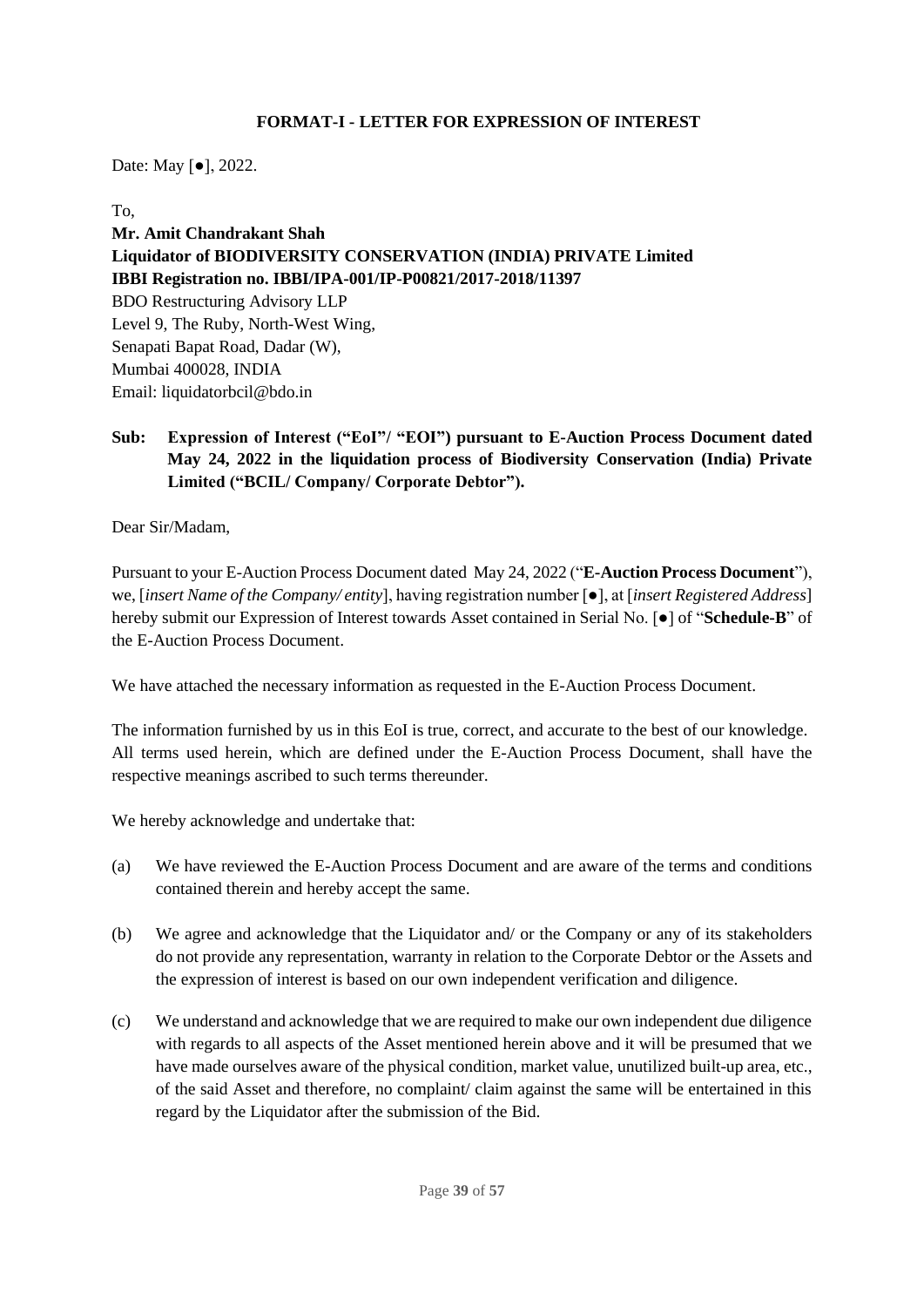- (d) We acknowledge that the Liquidator has the sole right to determine at his discretion, our eligibility, and may reject our EoI Application without assigning any reason and without any liability whatsoever;
- (e) The Liquidator reserves the right to request for additional information or clarification(s) from us for the purposes of the EoI and we shall promptly comply with such requirements. Failure to satisfy the queries of Liquidator may lead to rejection of our EoI.
- (f) We will not challenge nor seek any extension or relaxation in any timelines (including but not limited to the timelines for conducting the due diligence) and/ or terms and conditions of the E-Auction Process Document, except as allowed thereunder.
- (g) The Liquidator reserves the right to suspend/ abandon/ cancel/ extend or modify the terms of E-Auction Process and/ or E-Auction Process Document and/ or with respect to any of the Assets under schedule B of the E-Auction Process Document and/ or reject or disqualify any EOI Applicant/ Bidder at any stage of the E-Auction Process without assigning any reason and without any notice or liability of whatsoever nature.

Please see enclosed herewith:

- (1) Details and Supporting Documents as per "**Annexure-I**" to "**Format-I**"
- (2) Affidavit-cum-Declaration
- (3) Affidavit under Section 29A
- (4) Confidentiality Undertaking
- (5) Bid Application Form

Sincerely,

On behalf of the firm/company/organization:

Signature:

Name of authorized signatory: Designation: Company Seal/stamp

Enclosures: (Annexures)

[*The authorized signatory shall be duly authorized by Board resolution and/ or duly executed power of attorney and the expression of interest shall be accompanied with the said resolution/ power of attorney authorizing the signatory to execute and submit the expression of interest. In case of Consortium Applicant, the EoI shall be signed by each member*]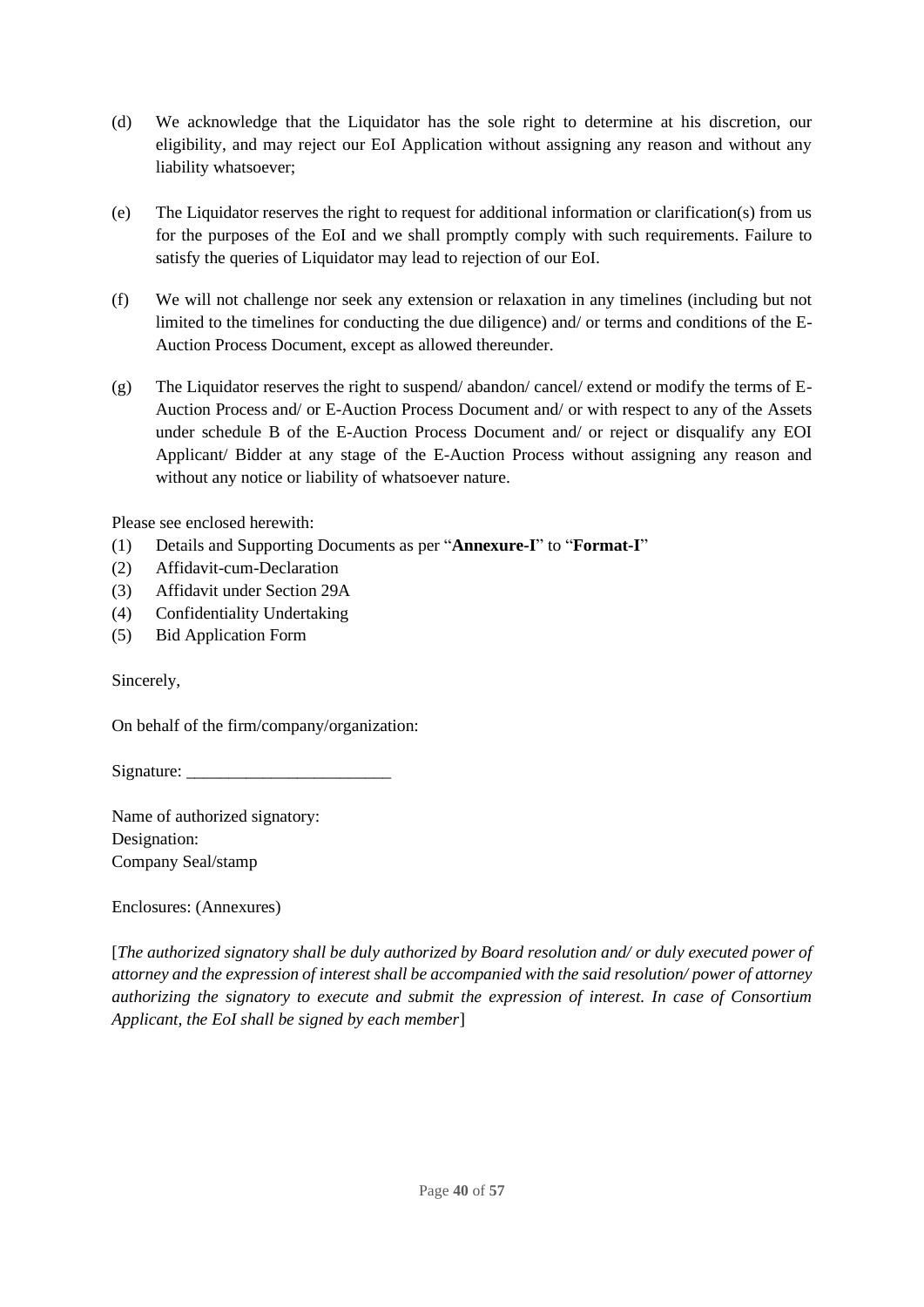#### **ANNEXURE-I TO FORMAT-I**

#### **Supporting Documents to be submitted along with EOI**

- 1. Details of the EoI Applicant as set out hereinbelow.
	- a. Name and address:

Name of the EoI Applicant: Address: Telephone No: Fax: Email:

- b. Ownership Structure and Composition of the EoI Applicant:
- c. Date of establishment of EoI Applicant:
- d. Core area of expertise of the EoI Applicant:
- e. Contact Person:

Name: Designation with EoI Applicant: Telephone No: Email:

- f. PAN No. or equivalent details of EoI Applicant
- g. Current Address-Proof:
- h. Valid e-mail ID:
- i. Landline and Mobile Phone number:
- j. Authorization to the Signatory (in case the bidder is a legal entity):
- 2. Business Profile of the EoI Applicant
- 3. Legal Documents: Copies of Certificate of Registration and Constitutional Documents of the EoI Applicant
- 4. Passport copies of directors/partners/individual
- 5. Preceding 3 (three) years audited financial results of the EoI Applicant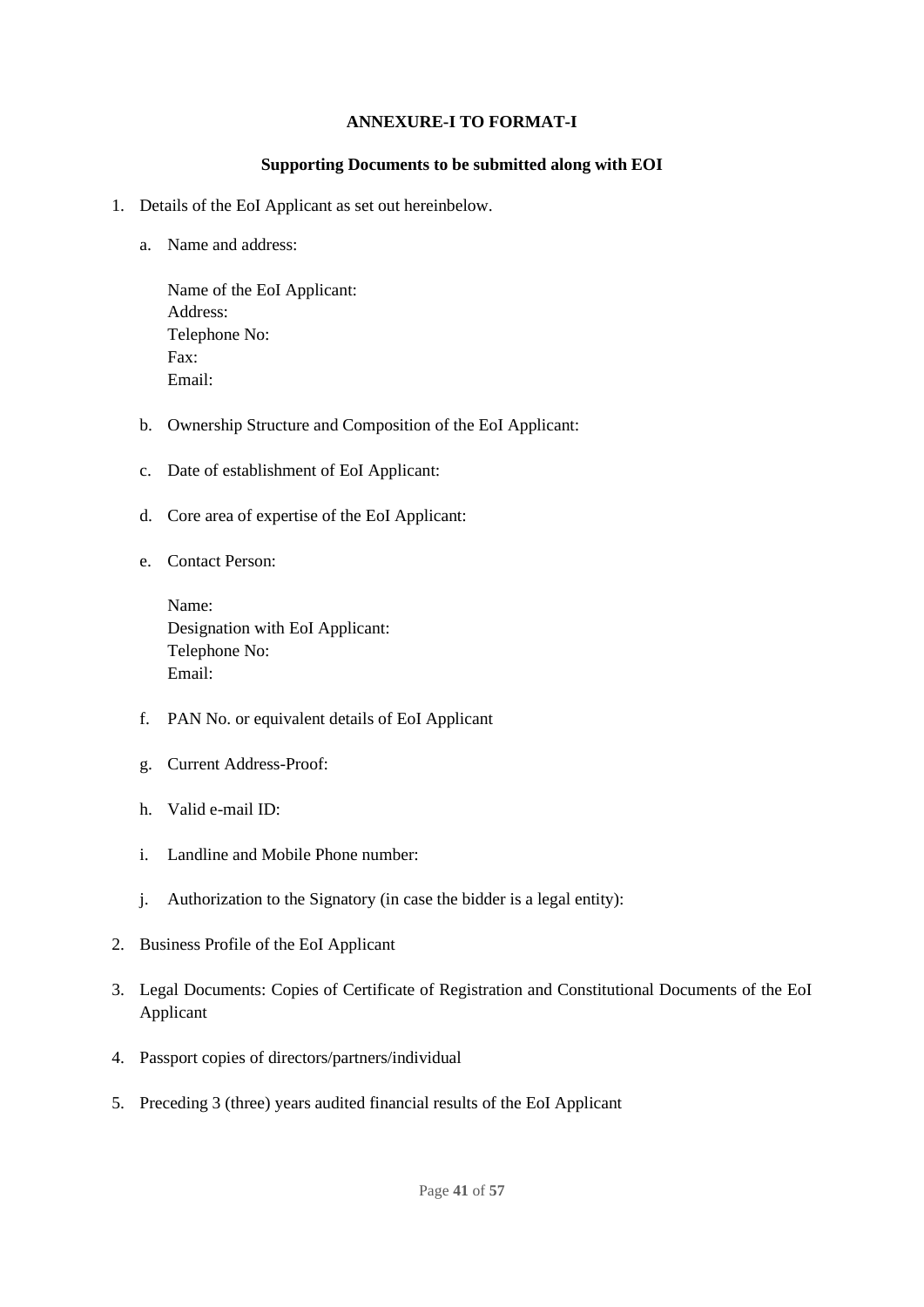- 6. Demonstration of fund availability: Latest Net Worth statement/ financial statement substantiating funds availability of the EoI Applicant. In case of Asset Reconstruction Company or the like, a CA certificate confirming funds deployable will have to be provided.
- 7. Board Resolution/ Power of Attorney authorizing the submission of EoI and authorizing a person to act on behalf of the EoI Applicant.
- 8. Statement giving details if the EoI Applicant or any of its related parties has failed to implement or contributed to the failure of implementation of any resolution plan approved by the Adjudicating Authority at any time in the past.

If in case EoI is submitted by a consortium, all of the above details of consortium members in respect of each of the consortium members along with a consortium agreement.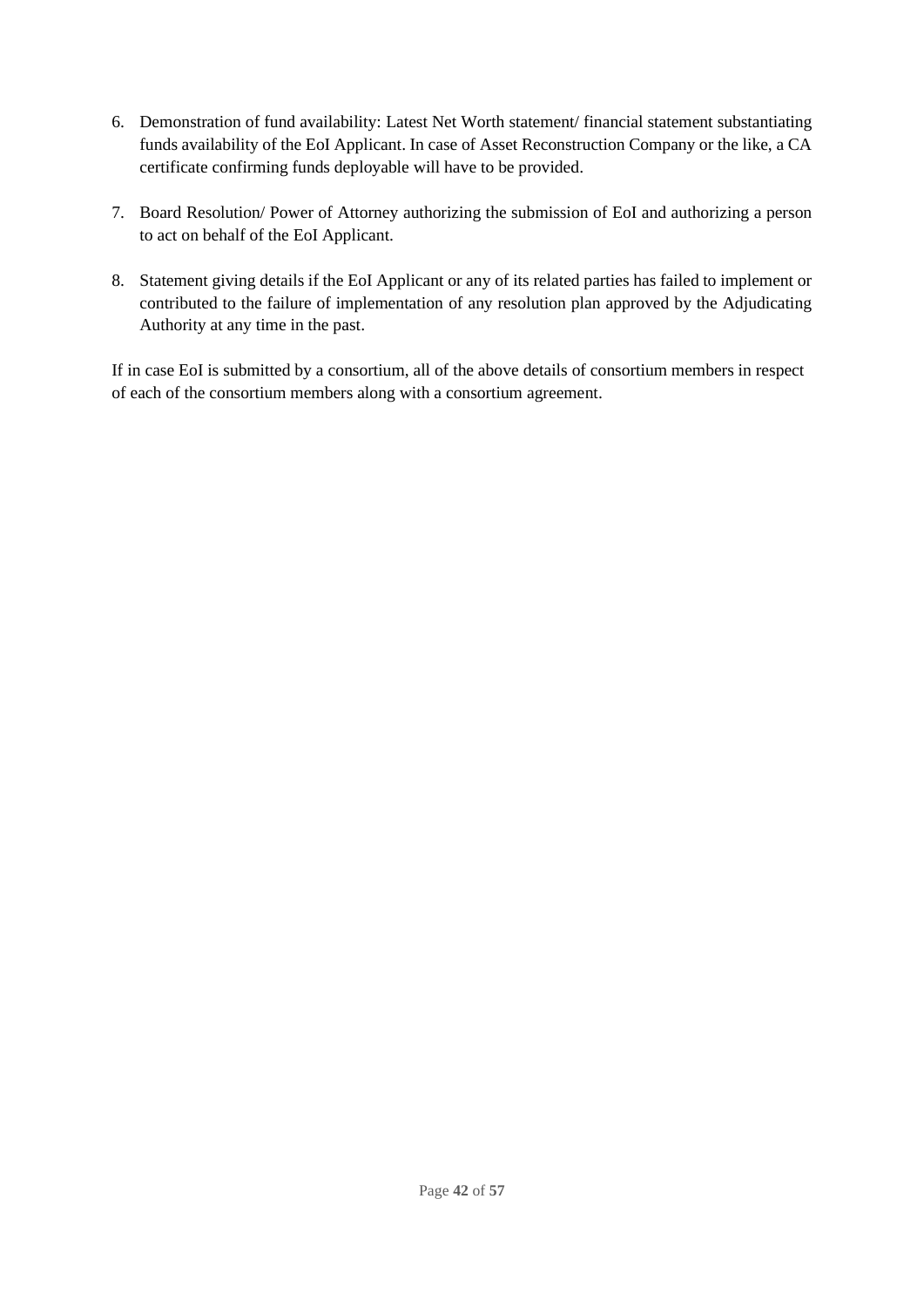## **FORMAT-II - AFFIDAVIT-CUM-DECLARATION**

 *<<to be executed on Rs.100 stamp paper and notarized>>*

<span id="page-42-0"></span>Date: May [●], 2022

To,

**Mr. Amit Chandrakant Shah Liquidator of Biodiversity Conservation (India) Private Limited**  IBBI Registration no. IBBI/IPA-001/IP-P00821/2017-2018/11397 BDO Restructuring Advisory LLP Level 9, The Ruby, North-West Wing, Senapati Bapat Road, Dadar (W), Mumbai 400028, INDIA Email: liquidatorbcil@bdo.in

Dear Sir,

This is in reference to the E-Auction Process under the document for electronic auction process commenced vide Advertisement dated May 24, 2022 and its subsequent amendments and addendums if any ('**E-Auction Process Document**').

We say that all terms used herein, which are defined under the E-Auction Process Document, shall have the respective meanings ascribed to such terms thereunder.

In relation to the captioned matter, I/We hereby represent, undertake, acknowledge, and confirm that:

- 1. **I/ We do hereby state that, I/ We have read the entire terms and conditions contained for the sale of Assets as specified in the E-Auction Process Document and have understood them fully. I/ We hereby unconditionally agree to confirm with and to be bound by the said terms and conditions and agree to take part in the E-Auction Process**.
- 2. All the terms and conditions as set forth in the E-Auction Process Document, a copy of which has been provided to us, has been read, understood, acknowledged and agreed by us; and the terms and conditions of the E-Auction Process Document shall be deemed to be specifically incorporated herein and expressly acknowledged and agreed by us.
- 3. I/ We understand and agree that if any of the statement/ information made/ provided by me/ us is found to be incorrect and/ or untrue, the bid submitted by me/ us is liable to be cancelled and in such case, the EMD and any monies paid by me/ us is liable to be forfeited by the Liquidator and the Liquidator will be at liberty to annul the offer made to me/us at any point of time.
- 4. I/ We understand and agree that the EMD shall not bear interest under any circumstances. In case we are the second highest bidder in the E-Auction Process of the Assets, the Liquidator may retain our EMD in accordance with the terms of the E-Auction Process Document, in order to consider (but not necessarily to accept) the bid submitted by the second highest Bidder.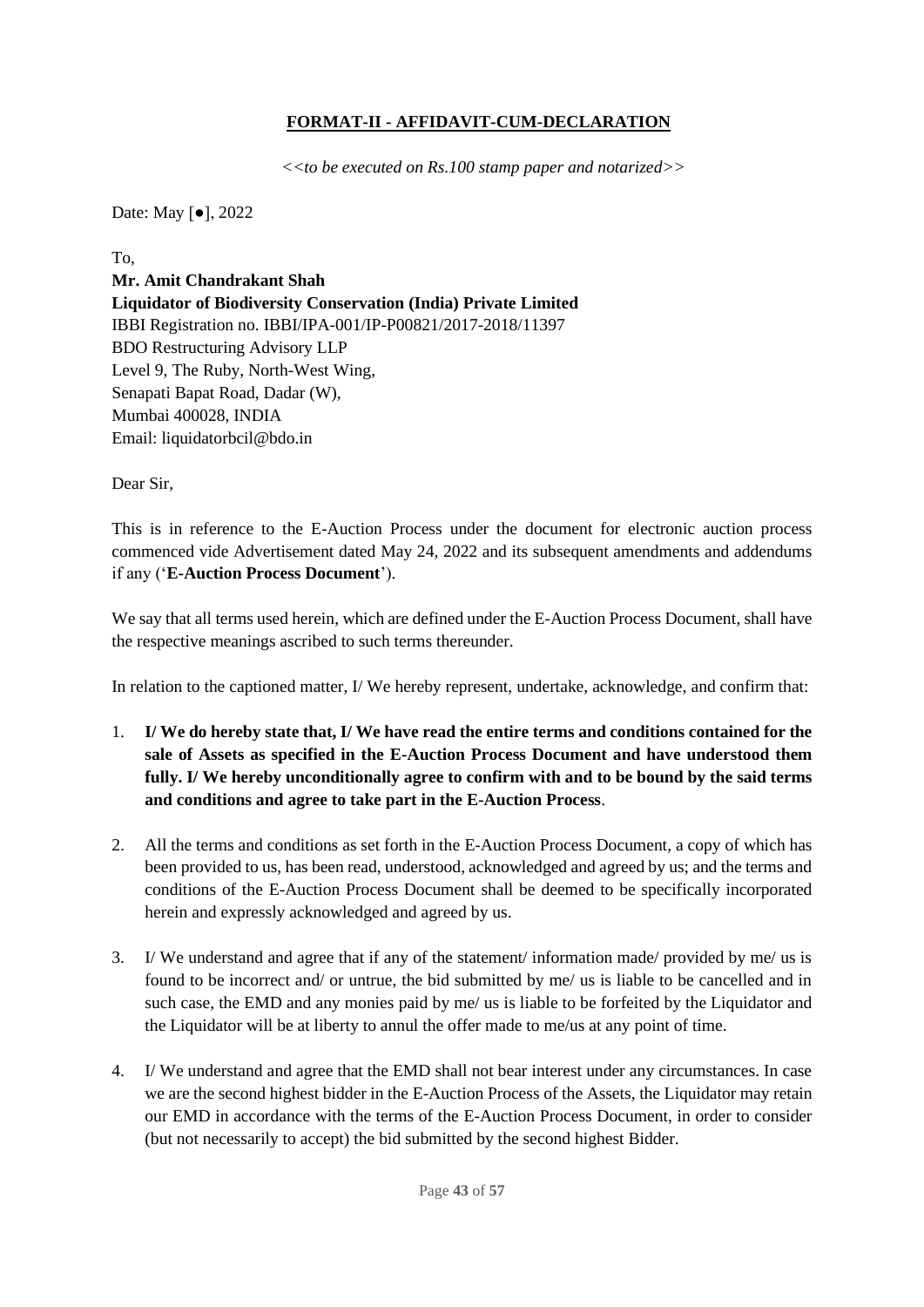- 5. I/ We confirm that our participation in the E-Auction Process, submission of Bid or acquisition of any/ all of the Assets pursuant to the provisions of the E-Auction Process Document will not conflict with, or result in a breach of, or constitute a default under (i) our constitutional documents; or (ii) any Applicable Laws; or (iii) any authorisation or approval of any government agency or body; or (iv) any judgement, order, injunction, decree, or ruling of any court or governmental authority, domestic or foreign binding on me/ us; or (v) any agreement to which I am/ we are a party or by which I am/ we are bound.
- 6. All decisions taken by the Liquidator under the E-Auction Process Document including with respect to the selection of the Prospective Bidder, Qualified Bidder, etc. shall be binding on me/ us.
- 7. The decision taken by the Liquidator with respect to the selection of the Successful bidder shall be binding on me/us.
- 8. I/ We also undertake to abide by the additional conditions if announced during the E-Auction including any announcement(s) on correction of and/ or additions or deletions to the time of E-Auction Portal and Assets being offered for sale.
- 9. I/ We confirm that the Liquidator and his associates / employees, shall not be liable and responsible in any manner whatsoever for my/ our failure to access and bid on the E-Auction Portal for any reason whatsoever before or during the E-Auction event.
- 10. I/ We hereby confirm that I/ we am/ are eligible to purchase the assets of the Company under Section 29A of the Insolvency and Bankruptcy Code, 2016.
- 11. I/ We hereby confirm that I/ we do not have any negative track-record/ history i.e., I/ We have not defaulted on any resolution plan/ liquidation sale under IBC or any other restructuring mechanism.
- 12. I/ We hereby confirm that I/ we have not been debarred during any of the CIRP / Liquidation process tenure or any restructuring / IBC cases in India and this includes my / our affiliates.
- 13. I/ We hereby confirm that I/ we am/ are not acting in collusion with the other bidders/ buyers, or the Company's related parties, or the creditors of the Company.

Thank you.

Yours sincerely,

…………………………………….. [Signature and name of Authorised Representative] (Signature with SEAL) Name: Address: Email: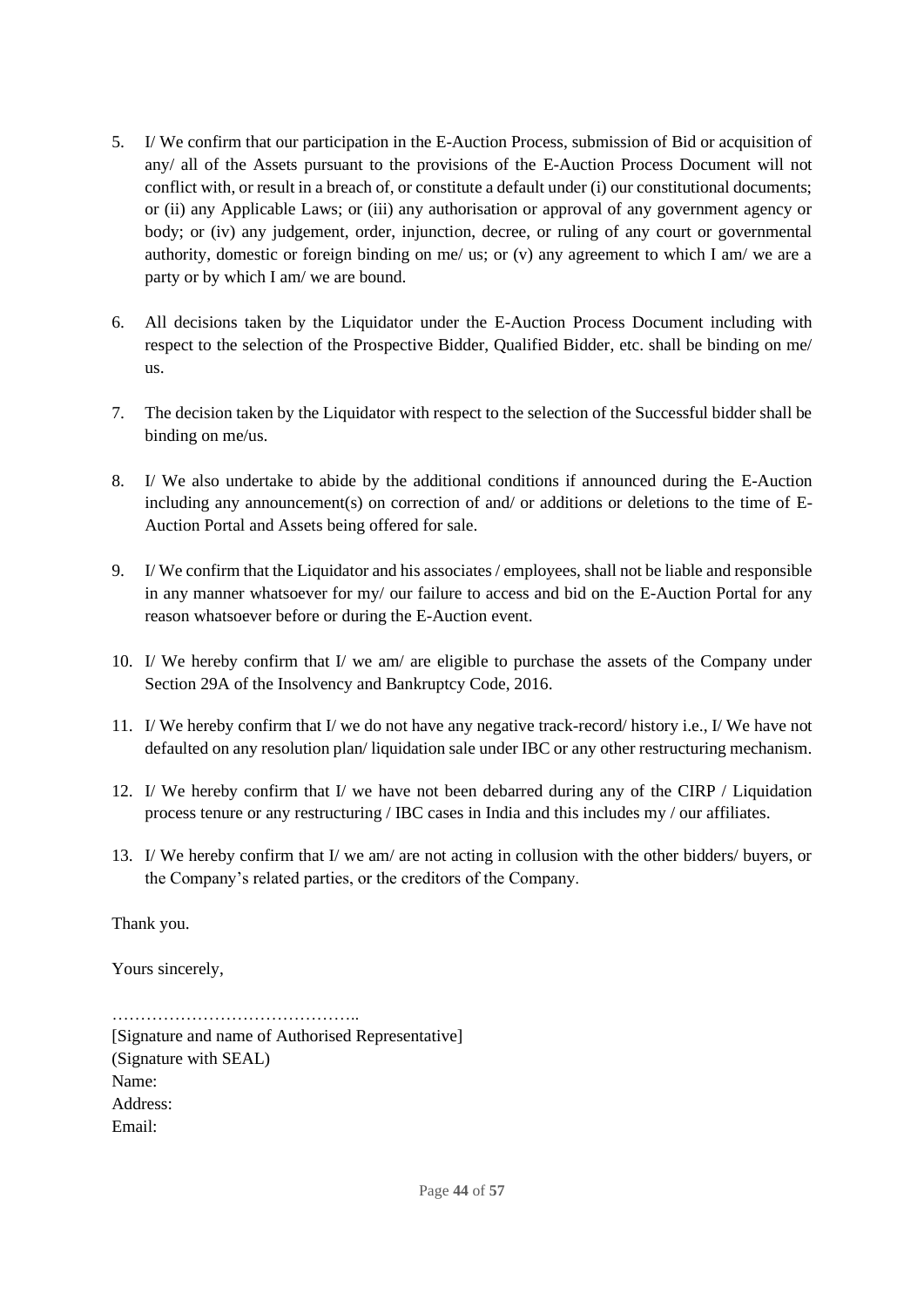### **FORMAT-III - AFFIDAVIT UNDER SECTION 29A OF I&B CODE**

<span id="page-44-0"></span>*<<to be executed on Rs.100 stamp paper and notarized and submit along with annexure as required herein and mentioned under clause 1>>*

Date: May [●], 2022

Mr. Amit Chandrakant Shah **Liquidator of Biodiversity Conservation (India) Private Limited IBBI Registration no. IBBI/IPA-001/IP-P00821/2017-2018/11397** BDO Restructuring Advisory LLP Level 9, The Ruby, North-West Wing, Senapati Bapat Road, Dadar (W), Mumbai 400028, INDIA Email: liquidatorbcil@bdo.in

**Sub:** Affidavit and Undertaking by [*insert name of entity or individual*] on eligibility of [*insert name of entity or individual*] under Section 29A of the Insolvency and Bankruptcy Code, 2016.

Dear Sir,

I, [*Insert name of the authorized person of the interested person intended to be the legal and beneficial owner of the asset*], son of daughter of [●], aged about [●] years, currently residing at [*Address to be inserted*] and having Aadhaar/ Passport number [●], an authorised officer of [*name of interested person intended to be the legal and beneficial owner of the Asset*] having [registered] office at [●] ("**EOI Applicant**", a term which also includes any person acting jointly in a consortium), on behalf of the EOI Applicant, do solemnly affirm and state to Mr. Amit Chandrakant Shah, the Liquidator of Biodiversity Conservation (India) Private Limited ("**Company/ Corporate Debtor**") as follows:

- 1. That the EOI Applicant and any person acting jointly with the EOI Applicant or in concert with the EOI Applicant or any person who is a 'connected person' (as defined under the Insolvency and Bankruptcy Code, 2016 ("**Code**"), listed herein as "**Annexure-A**":
	- a) Is eligible to be a resolution applicant as per its meaning under the Code;
	- b) Is not an un-discharged insolvent;
	- c) Is not a willful defaulter in accordance with the guidelines of the Reserve Bank of India issued under the Banking Regulation Act, 1949 (10 of 1949);
	- d) Does not have an account or an account of a corporate debtor under the management or control of such person or of whom such person is a promoter, classified as non-performing asset in accordance with the guidelines of the Reserve Bank of India issued under the Banking Regulation Act 1949 (10 of 1949) or the guidelines of a financial sector regulator issued under any other law for the time being in force and at least a period of one year has lapsed from the date of such classification till the date of commencement of the liquidation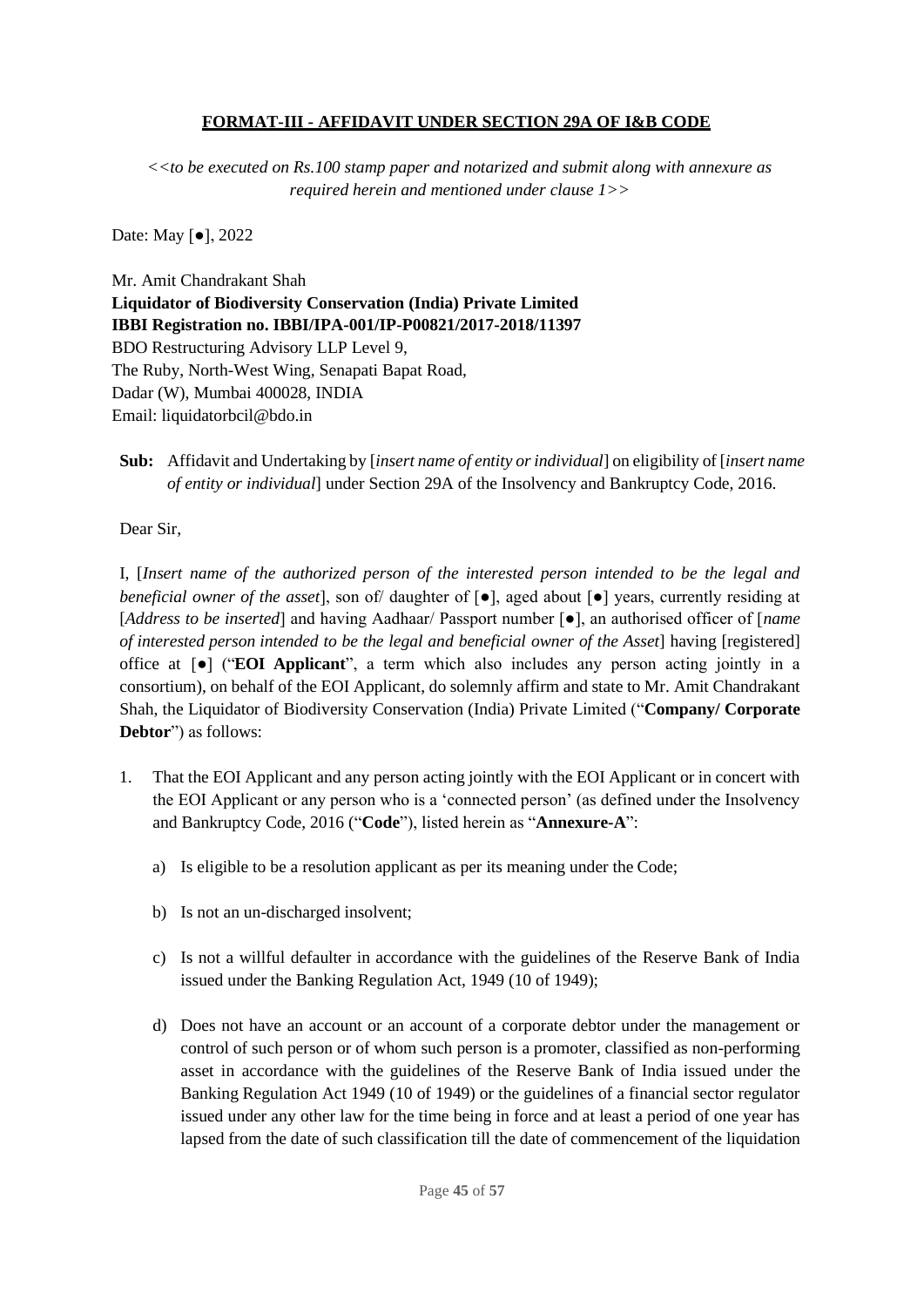process of the corporate debtor;

Provided that the EOI Applicant shall be eligible to submit a bid, if such EOI Applicant makes payment of all overdue amounts with interest thereon and charges relating to nonperforming asset accounts before submission of bid;

Provided further that nothing in this clause shall apply to the EOI Applicant where the EOI Applicant is a financial entity and is not a related party to the corporate debtor.

*Explanation* I.- For the purposes of this proviso, the expression "related party" shall not include a financial entity, regulated by a financial sector regulator, if it is a financial creditor of the corporate debtor and is a related party of the corporate debtor solely on account of conversion or substitution of debt into equity shares or instruments convertible into equity shares, prior to the insolvency commencement date.

*Explanation* II*.—* For the purposes of this clause, where the EOI Applicant has an account, or an account of a corporate debtor under the management or control of such person or of whom such person is a promoter, classified as non-performing asset and such account was acquired pursuant to a prior resolution plan approved under this Code, then, the provisions of this clause shall not apply to such bidder for a period of three years from the date of approval of such resolution plan by the Adjudicating Authority under the Code.

- e) Has not been convicted for any offence punishable with imprisonment
	- (i) for two years or more under any Act specified under the Twelfth Schedule of the Code; or
	- (ii) for seven years or more under any law for the time being in force:

Provided that this clause shall not apply to a person after the expiry of a period of two years from the date of his release from imprisonment:

Provided further that this clause shall not apply in relation to a connected person referred to in clause(iii) of *Explanation* I;

f) is not disqualified to act as a director under the Companies Act, 2013 (18 of 2013):

Provided that this clause shall not apply in relation to a connected person referred to in clause (iii) of Explanation I;

- g) Is not prohibited by the Securities and Exchange Board of India from trading in securities or accessing the securities markets;
- h) Has not been a promoter or in the management control of a corporate debtor in which a preferential transaction, undervalued transaction, extortionate credit transaction or fraudulent transaction has taken place and in respect of which an order has been made by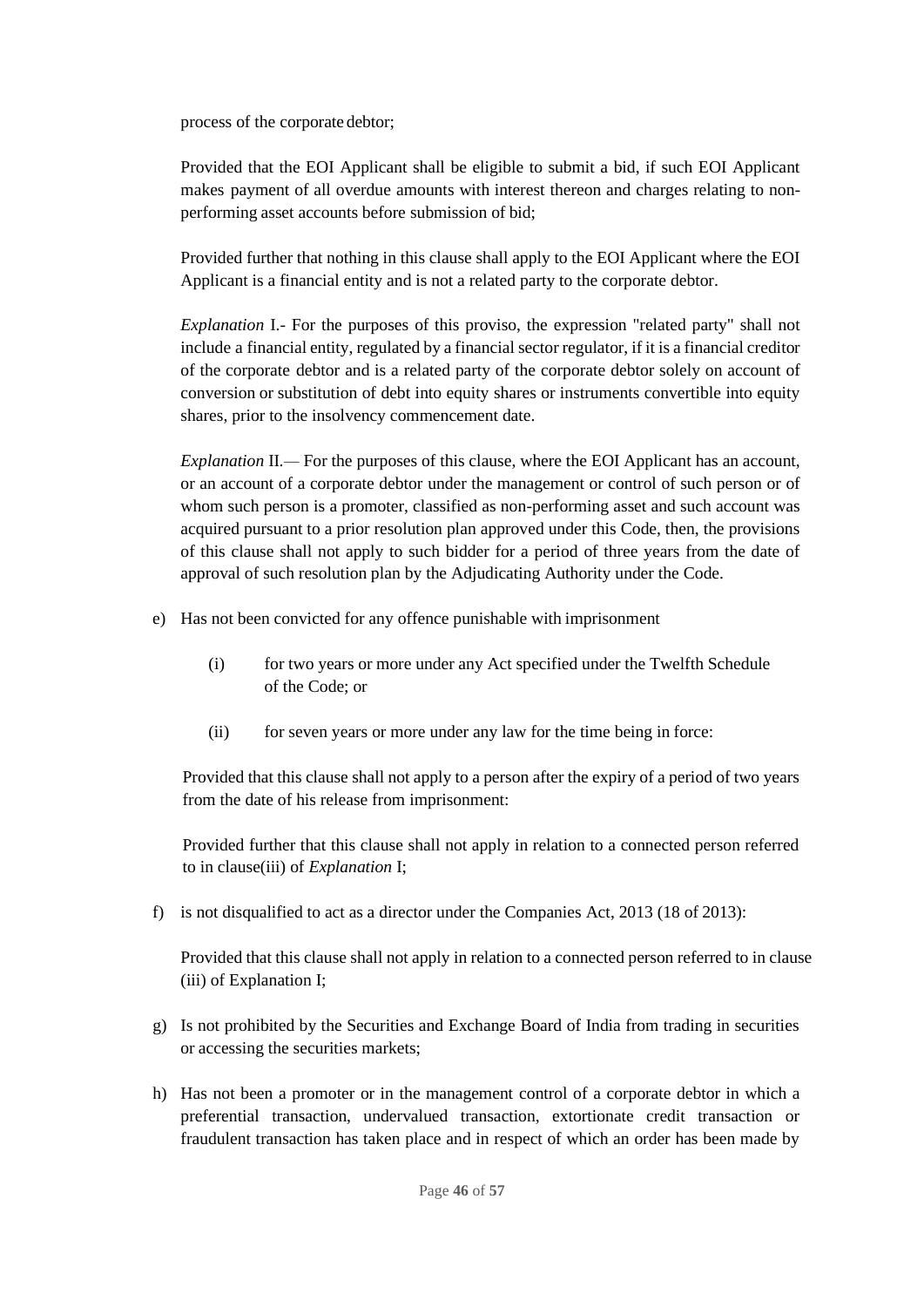the Adjudicating Authority under the Code;

Provided that this clause shall not apply if a preferential transaction, undervalued transaction, extortionate credit transaction or fraudulent transaction has taken place prior to the acquisition of the corporate debtor by the bidder pursuant to a resolution plan approved under the Code or pursuant to a scheme or plan approved by a financial sector regulator or a court, and such E-Auction Process Applicant has not otherwise contributed to the preferential transaction, undervalued transaction, extortionate credit transaction or fraudulent transaction;

- i) Has not executed a guarantee in favor of a creditor in respect of a corporate debtor against which an application for insolvency resolution made by such creditor has been admitted under this Code and such guarantee has been invoked by the creditor and remains unpaid in full or part;
- j) Is not subject to any disability, corresponding to clauses (b) to (i), under any law in a jurisdiction outside India; or
- k) does not have a connected person not eligible under clauses (a) to (j).

*Explanation* I - For the purposes of this clause, the expression "connected person" means:

- I. Any person who is the promoter or in the management or control of the sale process applicant/ EOI Applicant; or
- II. Any person who shall be the promoter or in management or control of the asset of the corporate debtor pursuant to sale thereof as part of the liquidation process of the corporate debtor; or
- III. The holding company, subsidiary company, associate company or related party of a person referred to in clauses (I) and (II)

Provided that nothing in clause (III) of this Explanation I shall apply to a EOI Applicant where such applicant is a financial entity and is not a related party of the corporate debtor.

Provided further that the expression "related party" shall not include a financial entity, regulated by a financial sector regulator, if it is a financial creditor of the corporate debtor and is a related party of the corporate debtor solely on account of conversion or substitution of debt into equity shares or instruments convertible into equity shares, prior to the insolvency commencement date.

*Explanation II—For the purposes of this section, "financial entity" shall mean the following* entities which meet such criteria or conditions as the Central Government may, in consultation with the financial sector regulator, notify in this behalf, namely: —

- (a) a scheduled bank;
- (b) any entity regulated by a foreign central bank or a securities market regulator or other financial sector regulator of a jurisdiction outside India which jurisdiction is compliant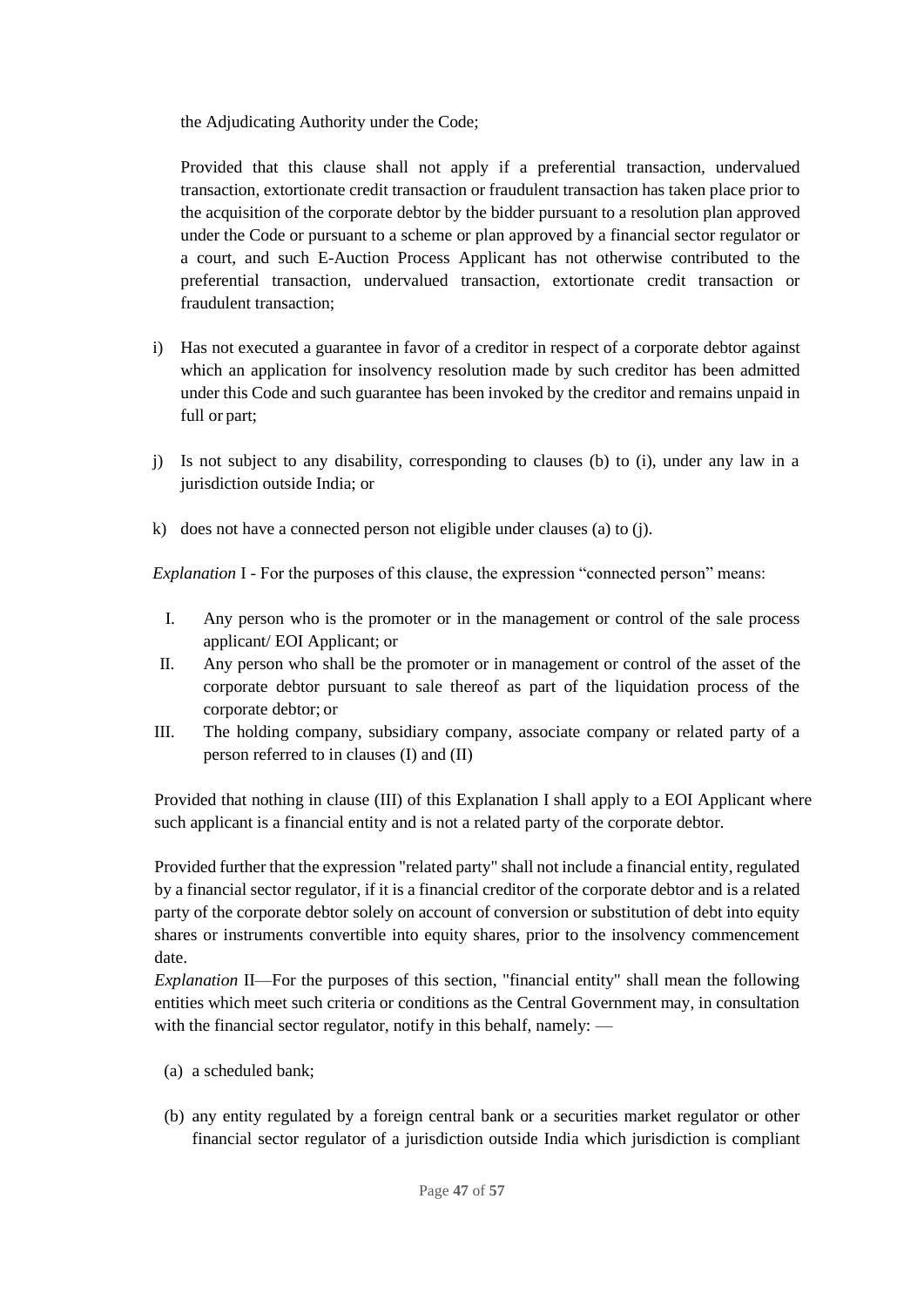with the Financial Action Task Force Standards and is a signatory to the International Organization of Securities Commissions Multilateral Memorandum of Understanding;

- (c) any investment vehicle, registered foreign institutional investor, registered foreign portfolio investor or a foreign venture capital investor, where the terms shall have the meaning assigned to them in regulation 2 of the Foreign Exchange Management (Transfer or Issue of Security by a Person Resident Outside India) Regulations, 2017 made under the Foreign Exchange Management Act, 1999 (42 of 1999);
- (d) an asset reconstruction company register with the Reserve Bank of India under section 3 of the Securitization and Reconstruction of Financial Assets and Enforcement of Security Interest Act, 2002 (54 of 2002);
- (e) an Alternate Investment Fund registered with Securities and Exchange Board of India;
- (f) such categories of persons as may be notified by the Central Government."
- 2. That the EOI Applicant unconditionally and irrevocably undertakes that it shall provide all data, documents and information as may be required to verify the statements made under this affidavit.
- 3. I declare that I am not ineligible to be a Resolution Applicant as per the meaning and definition under the Code.
- 4. That in the event any of the above statements are found to be untrue, incomplete, or incorrect, then the EOI Applicant unconditionally agrees to indemnify and hold harmless the Liquidator against any losses, claims or damages incurred by the Liquidator on account of such ineligibility of the EOI Applicant.
- 5. That the list of the connected persons of the EOI Applicant/ or the person acting jointly with it or any of the connected person(s) set out in "**Annexure-A**" hereto is exhaustive and complete in all respects and the names of all the connected persons of the EOI Applicant have been set out thereunder without any omission whatsoever.
- 6. I declare and undertake that in case [*insert name of EOI Applicant*] or the person acting jointly with it or any of the connected person(s) becomes ineligible at any stage during the Liquidation Process,I would inform the Liquidator forthwith on becoming ineligible.
- 7. I also undertake that in case [*insert name of EOI Applicant*] or the person acting jointly with it or any of the connected person(s) becomes ineligible at any time during the after the date hereof and process for sale of Assets of the Company including after submission of Earnest Money Deposit towards bid, then the EMD, deposited in the account of Biodiversity Conservation (India) Private Limited – in liquidation, would be forfeited. EMD may be forfeited in accordance with the terms of the E-Auction Process Document.
- 8. I also further undertake that my bid will remain binding unless rejected by the Liquidator.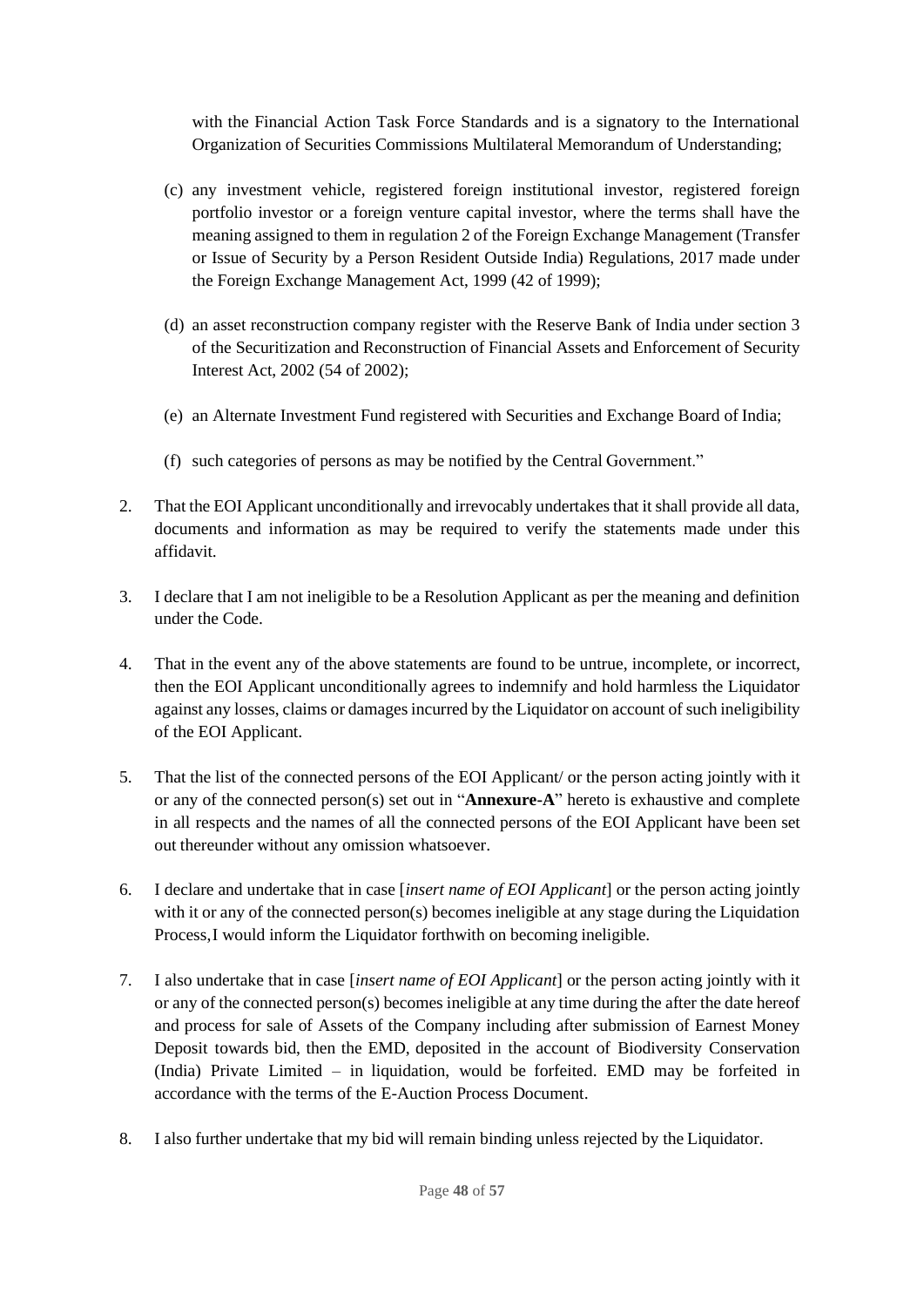- 9. I confirm that the said declaration and disclosure is true and correct, and I agree to compensate the Liquidator for any cost incurred in relation to ascertaining the veracity of this declaration.
- 10. I am duly authorized to submit this declaration by virtue of [●]. The said document is true, valid, and genuine to the best of my knowledge, information and belief.
- 11. All terms used herein, which are defined under the Code or E-Auction Process Document dated May 24, 2022 for sale of the Assets of the Company, shall have the respective meanings ascribed to such terms thereunder as the context may require or admit.

(DEPONENT) [Signature and name of Authorized Representative] (Signature withSEAL) Name: Address: Email:

#### **VERIFICATION**

I, the deponent above, do hereby solemnly declare and affirm that the above statement given by me is true and correct to the best of my knowledge and belief and nothing stated above is false or misrepresentation or misleading.

(DEPONENT)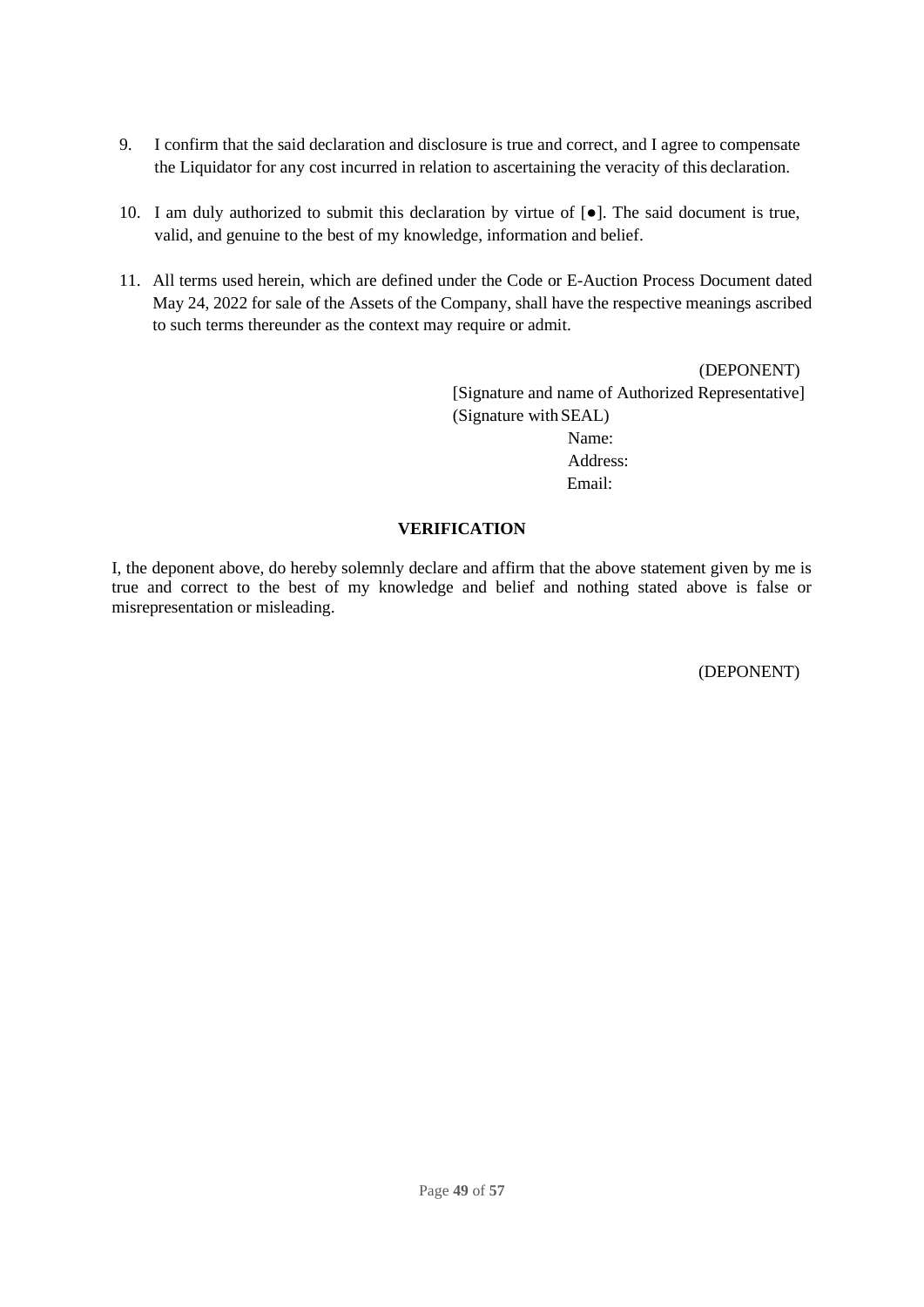### **FORMAT-IV - CONFIDENTIALITY UNDERTAKING**

 *<<to be executed on Rs.600 stamp paper and notarized>>*

<span id="page-49-0"></span>Date: May [●], 2022

To,

Mr. Amit Chandrakant Shah **Liquidator of Biodiversity Conservation (India) Private Limited IBBI Registration no. IBBI/IPA-001/IP-P00821/2017-2018/11397IBBI** BDO Restructuring Advisory LLP Level 9, The Ruby, North-West Wing, Senapati Bapat Road, Dadar (W), Mumbai 400028, INDIA Email: liquidatorbcil@bdo.in

**Sub:** Confidentiality Undertaking with respect to liquidation process of Biodiversity Conservation (India) Private Limited ("**Corporate Debtor**").

Dear Sir,

- 1. This acknowledgement and undertaking ("**Undertaking**") is being furnished by (*insert the name of the recipient)* ("**Recipient**", which term where relevant includes all directors, employees and consultants, successors and assigns of the Recipient), in respect of the Confidential Information (as defined herein) provided/ to be provided to us in relation to Biodiversity Conservation (India) Private Limited (the "**Corporate Debtor**" or the "**Company**") including information regarding its assets, and is in furtherance to the confidentiality obligations of the Liquidator under the provisions of the Insolvency and Bankruptcy Code, 2016 ("**Code**") which term includes all rules and regulations made thereunder.
- 2. I/ We understand, acknowledge and agree that any and all information supplied, whether by you, the Corporate Debtor or anyone else on your or the Corporate Debtor's behalf, to us whether in written form, electronically or orally, including the discussions between the parties, any of the terms or conditions with respect the said discussions and all information without limitation, written or oral, whether proprietary or confidential or otherwise, relating to the Liquidator or his representatives, Corporate Debtor, their respective assets, business or operations that is disclosed to Recipient from or on behalf of the Liquidator, marketing strategies, plans, financial information, or projections, operations, sales estimates, technical data, computer programs, software, computer application or know-how, business plans and performance results relating to the past, present or future business activities of the Liquidator and Corporate Debtor and their representatives, affiliates, subsidiaries and affiliated companies, including, without limitation, that which relates to research, products, services, customers, markets, developments, inventions, processes, designs, drawings, engineering, marketing or finances of the Liquidator, the Corporate Debtor and their representatives; plans for products or services, and customer or supplier lists; any scientific or technical information, invention, design, process, procedure, formula, improvement, technology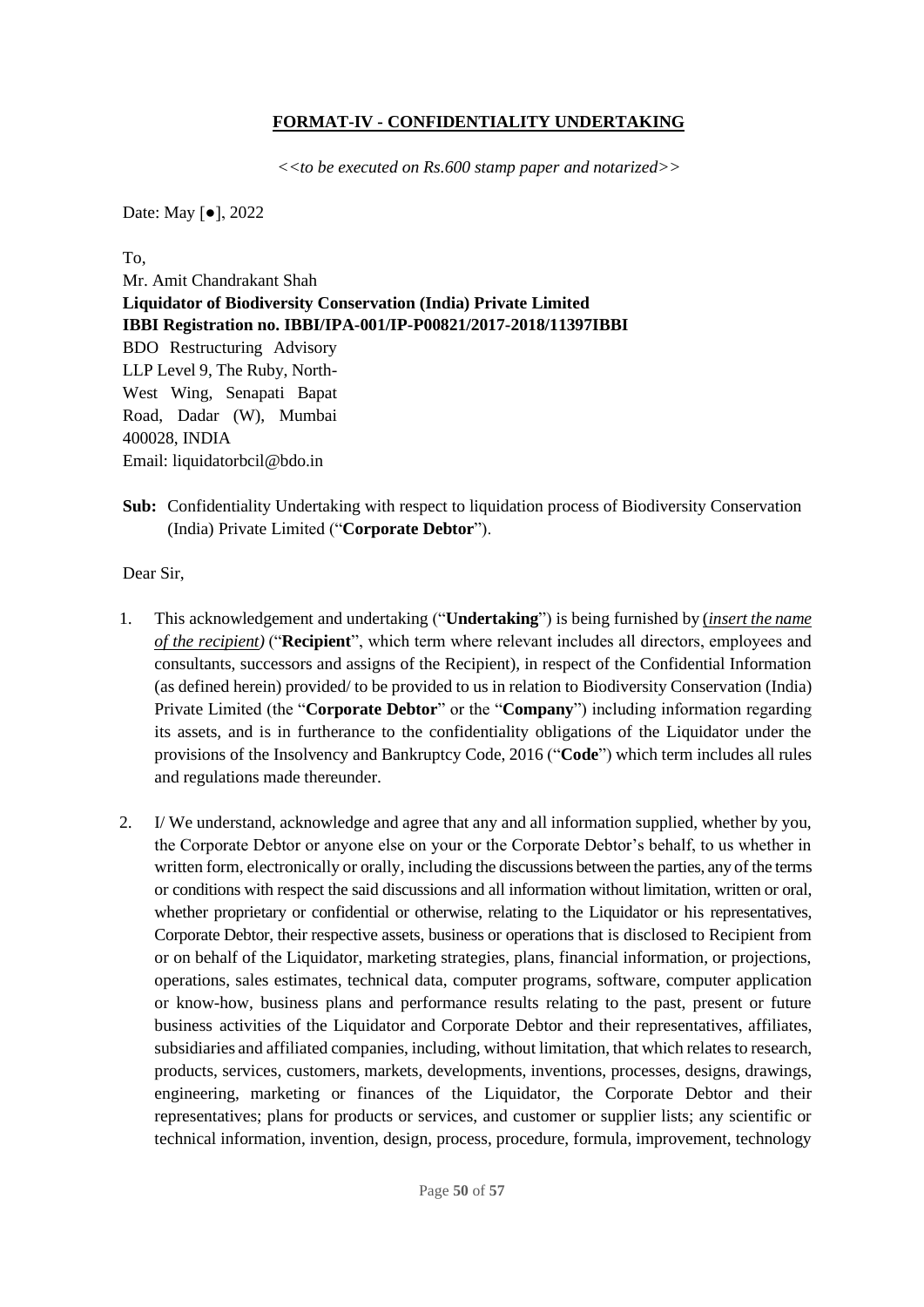or method any concepts, reports, works-in- progress, designs, development tools, specifications, computer software, source code, object code, flow charts, databases, inventions, information and trade secrets, and all information belonging to the Liquidator, Corporate Debtor, their representatives which the Recipient may come across by using the virtual private network, virtual data room, electronic mail, internet, access link to cloud storage and / or ERP Software of the Corporate Debtor, shall constitute **"Confidential Information"** for the purposes of this Undertaking.

Confidential Information shall also include information or documents generated or derived by the Recipient from Confidential Information that contains, reflects, or is derived from any Confidential Information provided to the Recipient by the Liquidator or the Corporate Debtor.

However, Confidential Information shall not include:

- (a) information which, at the time of disclosure to the Recipient or Secondary Recipient(s) (defined below), is in the public domain through no violation of the provisions of the Code or a breach of this Undertaking; or
- (b) information which, after disclosure to the Recipient or Secondary Recipient(s) (as defined hereinunder), becomes publicly available and accessible through no violation of the provisions of the Code or a breach of this Undertaking; or
- (c) information which was, lawfully and without any breach of this Undertaking, known to, or in the possession of, the Recipient or Secondary Recipient(s) prior to its disclosure, as evidenced by the records of the Recipient or Secondary Recipients; or
- (d) information which is permitted by you or your authorized nominees/ persons to be disclosed solely for legal or regulatory requirements, provided that the obligation upon the Recipient to maintain confidentiality of such information permitted to be disclosed shall continue for all other purposes under this Undertaking.

The Recipient shall disclose such information only with prior intimation to the Liquidator or the Corporate Debtor or any person authorized on their behalf.

- 3. The Recipient hereby acknowledges, agrees and undertakes that:
	- (a) the Recipient shall disclose the Confidential Information received under this Undertaking only to its representatives ("**Secondary Recipient"**) in accordance with applicable laws in relation to confidentiality on a strict "need-to-know" basis, for the sole purpose of enabling assessment and evaluation of the agreement that may be entered between the parties, subject to such representatives being bound by confidentiality obligations equivalent to those set out in this Undertaking;
	- (b) the Recipient shall not use the Confidential Information to avail any undue gain or undue loss to itself or any other person and shall at all times be in compliance with the provisions of the Code and shall undertake (i) to comply with provisions of law for the time being in force relating to confidentiality and insider trading;(ii) to protect any intellectual property of the corporate debtor it may have access to; and (iii) not share relevant information with third parties unless clauses (i) and (ii) of this sub-section are complied with;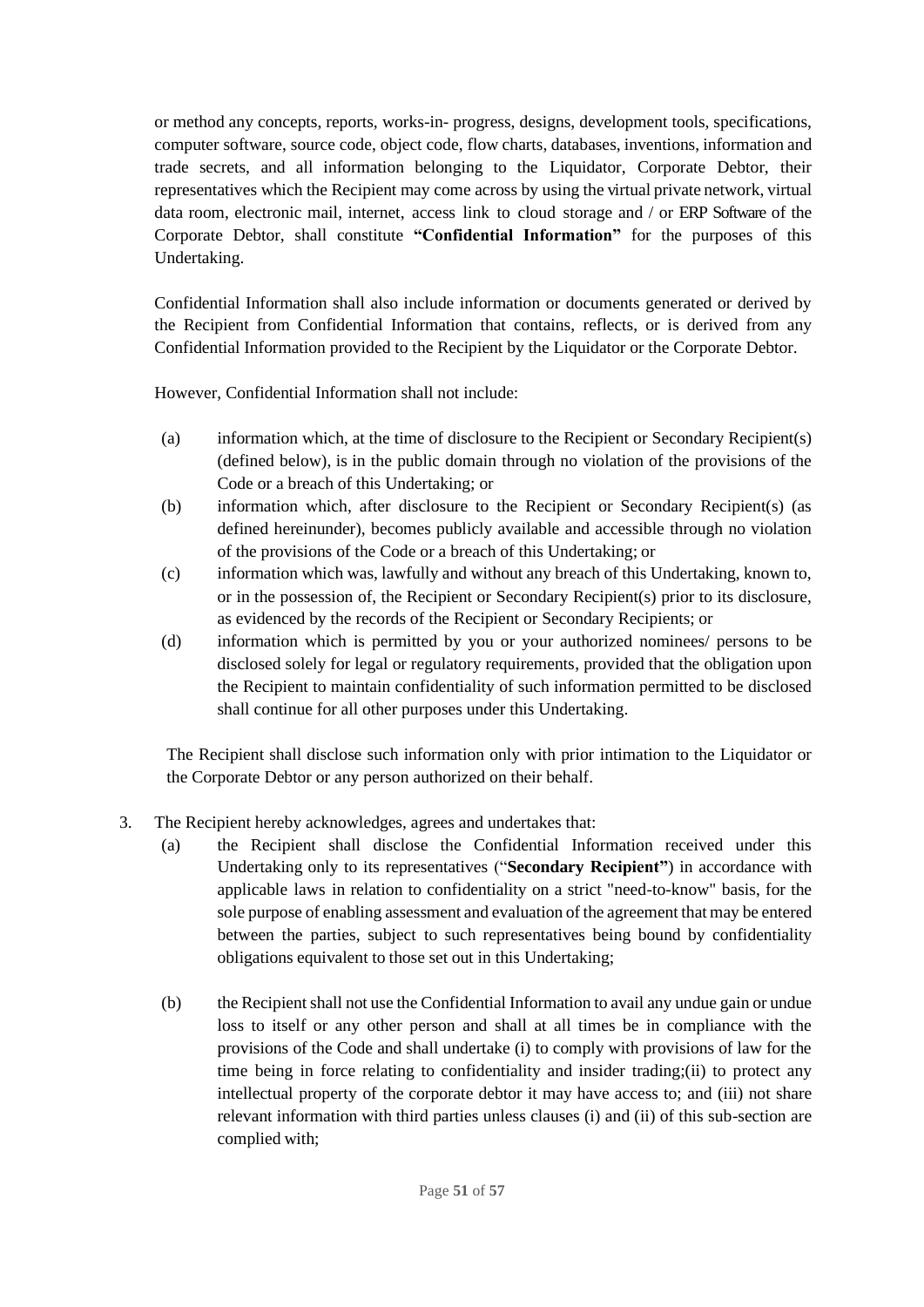- (c) the Confidential Information provided by the Liquidator (which term shall have the meaning assigned to it in the Code) in relation to the liquidation process ("**Liquidation**") of the Corporate Debtor has been accepted by the Recipient and shall be utilized only in accordance with the Code;
- (d) this undertaking shall be valid in perpetuity;
- (e) the Confidential Information shall be kept secret and confidential by the Recipient and shall be used solely as allowed under the Code;
- (f) the Recipient shall not use Confidential Information to cause an undue gain or undue loss to itself or any other person;
- (g) the Recipient shall comply with the provisions of law from time to time in force relating to confidentiality and insider trading;
- (h) it shall ensure that all Confidential Information is kept safe and secured at all times and is properly protected against theft, damage, loss or unauthorised access, hacking, etc.;
- (i) by virtue of this Undertaking, it has not acquired, does not and shall not acquire at any time hereafter any right, title or interest of any nature whatsoever in the Confidential Information including any intellectual property;
- (j) the Recipient shall protect any intellectual property of the Corporate Debtor it may have access to;
- (k) Any oral discussions between the Recipient and the Liquidator or his representatives shall not be construed as any offer to sell nor deemed to constitute any terms/ offer/ proposal/ acceptance of offer and the like. At no time can the Liquidator or his representatives such as personnel(s) from BDO Restructuring Advisory LLP, be held responsible/ liable/ accountable for any of their verbal discussion and neither can any verbal discussion be relied upon.
- (l) no representation or warranty has been provided in relation to the authenticity or adequacy of the information provided, including Confidential Information, for the purposes for which the same has been received/ sought by the Recipient and the Recipient shall not have any claim against the Corporate Debtor or the Liquidator in relation to any information provided. Further, the Recipient merely because of receipt of any information or execution of this Undertaking shall not have any rights or entitlement against the Liquidator for undertaking any action/transaction in connection with the Liquidation of the Corporate Debtor.
- 4. The Recipient acknowledges and agrees that in the event of breach or threatened breach of the terms of this Undertaking, the Corporate Debtor shall suffer irreparable damages, for which monetary compensation may be an inadequate remedy. Accordingly, it is agreed that in addition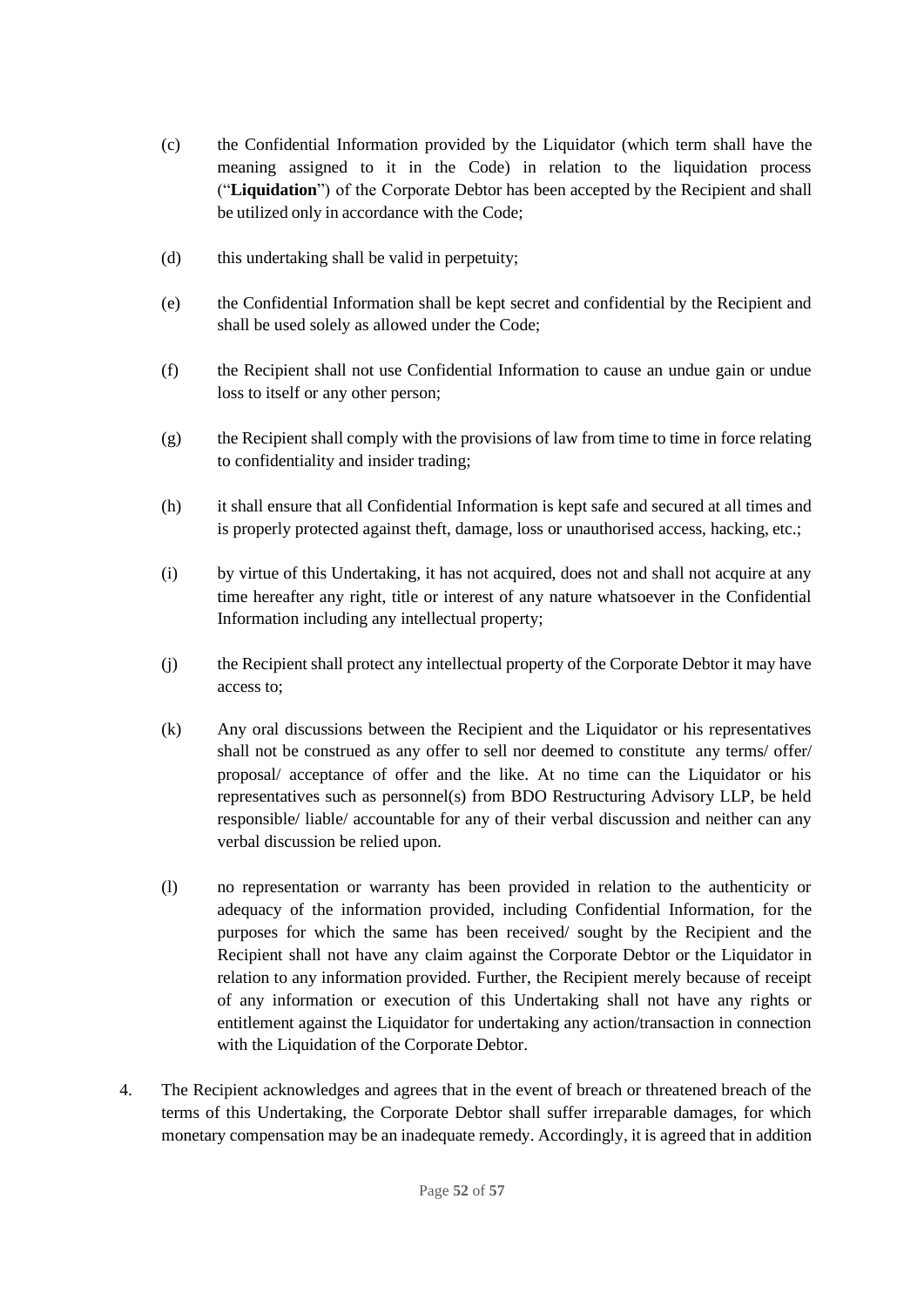to any other remedy to which they jointly or severally may be entitled to at law or in equity, the Liquidator and the Corporate Debtor, jointly or severally, shall be entitled to seek an injunction to prevent a breach or threatened breach of this Undertaking and/ or specific performance of the terms of this Undertaking and/ or any other remedies available at law. The Recipient shall indemnify the Liquidator, personnel(s) from BDO Restructuring Advisory LLP and the Corporate Debtor on demand in respect of any type of liability, loss, damage, claims and expenses (including legal/ attorney fees) arising out of or in connection with breach of this Confidentiality Undertaking by the Recipient.

- 5. Any material(s) or documents containing Confidential Information which have been furnished to the Recipient shall be promptly returned, accompanied by all copies of such documentation, within ten (10) days after receipt by the Recipient of a written notice from the Liquidator or his representatives requesting the return of the Confidential Information.
- 6. If the Confidential Information is destroyed, a certificate of destruction shall be furnished to the Liquidator.
- 7. This Undertaking and any dispute, claim or obligation arising out of or in connection with itshall be governed by and construed in accordance with Indian law and the courts and tribunals at Bengaluru shall have exclusive jurisdiction over matters arising out of or relating to this undertaking.

IN WITNESS WHEREOF I/ We have set our hands hereunder on this \_\_\_day of May 2022 at

#### **SIGNED AND DELIVERED BY:**

For and on behalf of

#### **WITNESS**:

\_\_\_\_\_\_\_\_\_\_\_\_\_.

- 1. (Name) (Signature) (Address)
- 2. (Name) (Signature) (Address)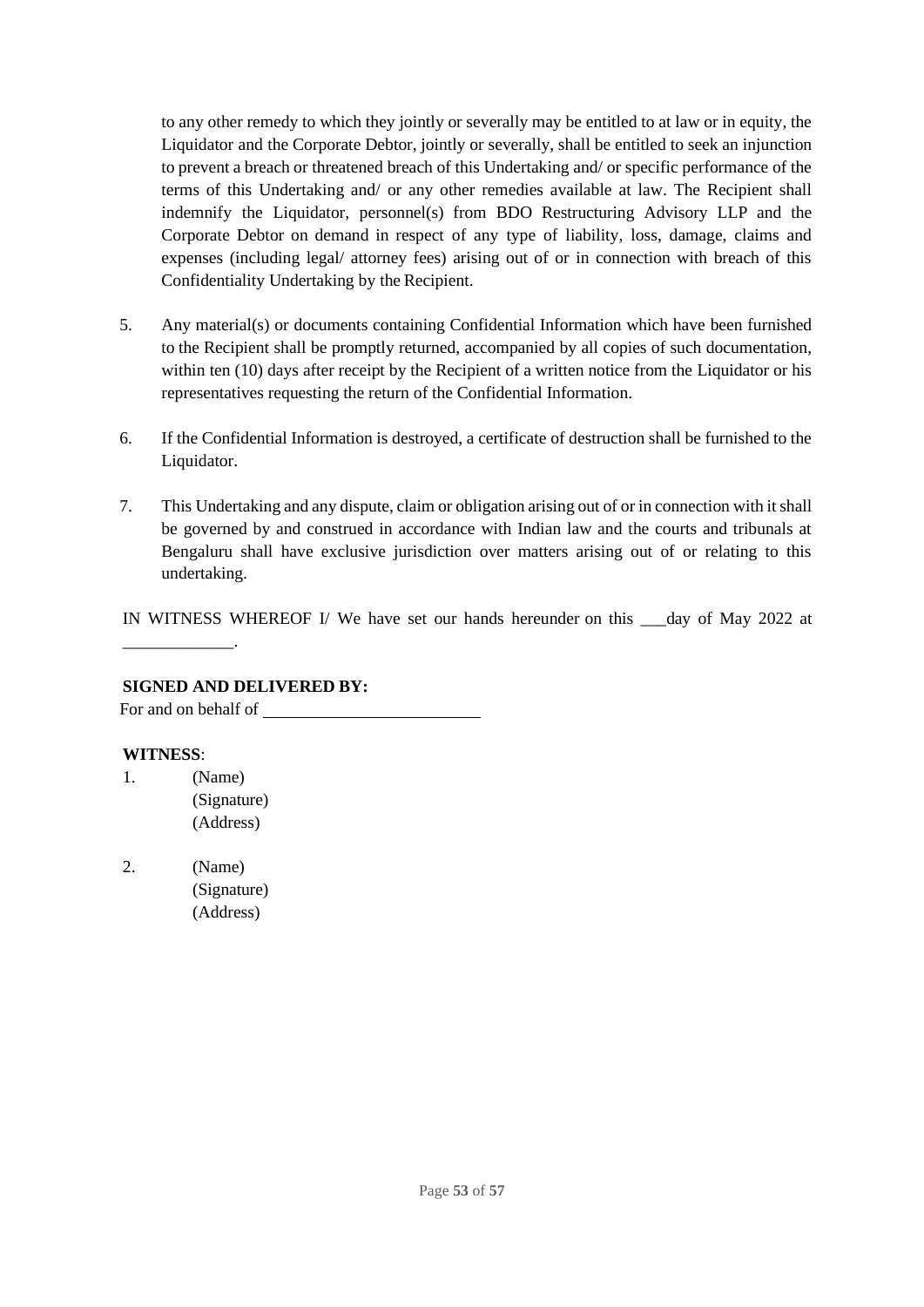### **FORMAT-V - BID APPLICATION FORM**

(Please fill up separate Bid application forms for each property/ asset)

<span id="page-53-0"></span>Date: May [●], 2022

Dear Sir,

I am desirous of participating in the E-Auction Process for Assets owned by Biodiversity Conservation (India) Private Limited - In Liquidation forming a part of the liquidation estate as formed by the Liquidator, appointed by the Hon'ble National Company Law Tribunal, Bengaluru Bench vide order dated August 30, 2019, made available on September 06, 2019.

#### **Details of Liquidation Account of Corporate Debtor into which EMD shall be deposited if I/ we are declared as a Prospective Bidder:**

| Name                  | <b>Biodiversity Conservation (India) Private Limited</b> |
|-----------------------|----------------------------------------------------------|
| <b>Account Number</b> | 840420110000819                                          |
| <b>Bank Name</b>      | Bank of India                                            |
| <b>Branch</b>         | Cantonment Branch, Bengaluru                             |
| <b>IFSC</b> Code      | <b>BKID0008404</b>                                       |

#### **Details of Bidder(s):**

| Name of the Bidder     |  |
|------------------------|--|
| Constitution of Bidder |  |
| Contact No.            |  |
| Email ID               |  |
| PAN No.                |  |

#### **Details of Asset(s):**

| Asset(s) in Advertisement for which Expression |  |
|------------------------------------------------|--|
| of Interest is submitted                       |  |

I/ we have provided copies of the all the required documents along with Letter for Expression of Interest. Further, I/ we undertake that, I/ we have understood and agreed to all the terms  $\&$  conditions set out in "**SCHEDULE-C**" of the E-Auction Process Document and a duly signed copy of same is attached herewith.

If we are declared as the Qualified Bidder in terms of the E-Auction Process Document, we request you to kindly arrange with the E-Auction Portal for issue of an ID and password to enable us to take part in the said E-Auction.

Place: Date: Signature (Seal in case of company / firm)

Encl.: Signed and Stamped Schedule-C of E-Auction Process Document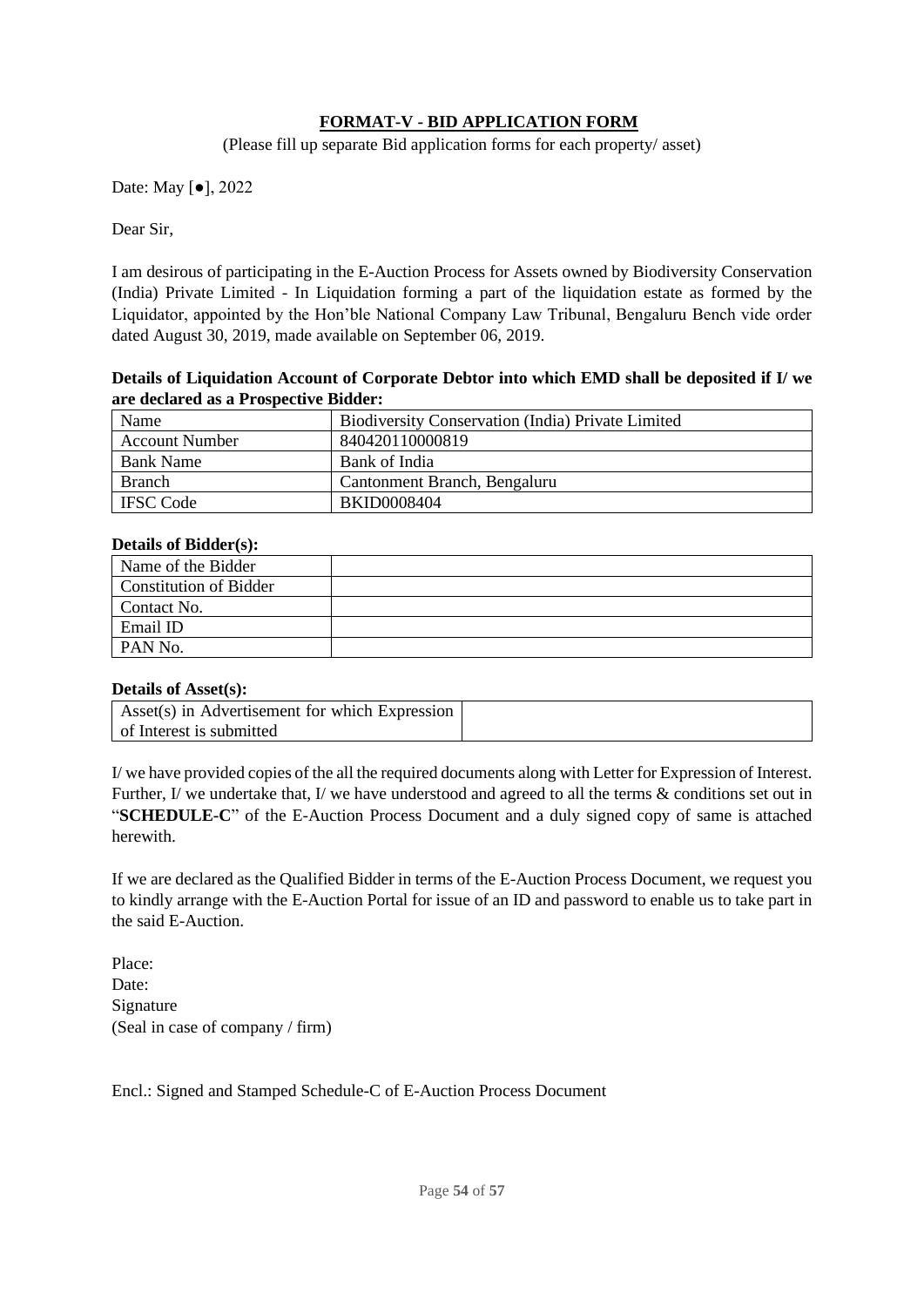## **FORMAT-VI - EMD PAYMENT BY AN ASSOCIATE COMPANY**

<span id="page-54-0"></span>Date:

To Mr. Amit Chandrakant Shah Liquidator of Biodiversity Conservation (India) Private Limited Having its Office at BDO India LLP, Level 9, The Ruby, North-West Wing, Senapati Bapat Road, Dadar (W), Mumbai 400028, INDIA

[Copy to:] [Insert name of the Prospective Bidder with address]

Dear Sir,

**Sub:** Payment of the amounts of Earnest Money Deposit on behalf of the Bidder in relation to the E-Auction of Assets of Biodiversity Conservation (India) Private Limited.

This is in furtherance to the Bid submitted for Assets as contained in Serial No. [●] of "**Schedule-B**" of the E-Auction Process Document submitted by *[Insert name of the Prospective Bidder with address]* in accordance with and subject to the provisions of the E-Auction Process Document dated May 24, 2022 issued by the Liquidator, in relation to the captioned transaction.

*[Insert name and address of the Associate company and address of the head office]* hereby declares and confirms it is [an/ the] *[Insert relationship of the Associate company with the Prospective Bidder]* of the Prospective Bidder ("**Associate Company**"), and the payment of the Earnest Money Deposit amount vide *[Insert mode of payment]* ("**Payment**") is for and on behalf of the Prospective Bidder. The Associate Company acknowledges that such amounts paid as Earnest Money Deposit shall be subject to the terms of the E-Auction Process Document and hereby waives any right to claim any refund or adjustment of the amounts of such Payment, except in accordance with the terms of the E-Auction Process Document.

The Associate Company hereby represents and warrants that payment of amounts on behalf of the Prospective Bidder is in compliance with Applicable Law. Capitalized terms used but not defined in this letter shall have the meanings ascribed to such terms in the E-Auction Process Document.

Yours sincerely,

[Signature and name of the Authorised Officer of the Associate Company] Rubber stamp/ seal of the Associate Company

## **ACKNOWLEDGMENT**

We hereby acknowledge and confirm the statements set out above by the Associate Company.

Yours sincerely,

[Signature and name of the Authorised Officer of the Prospective Bidder] Rubber stamp/ seal of the Prospective Bidder]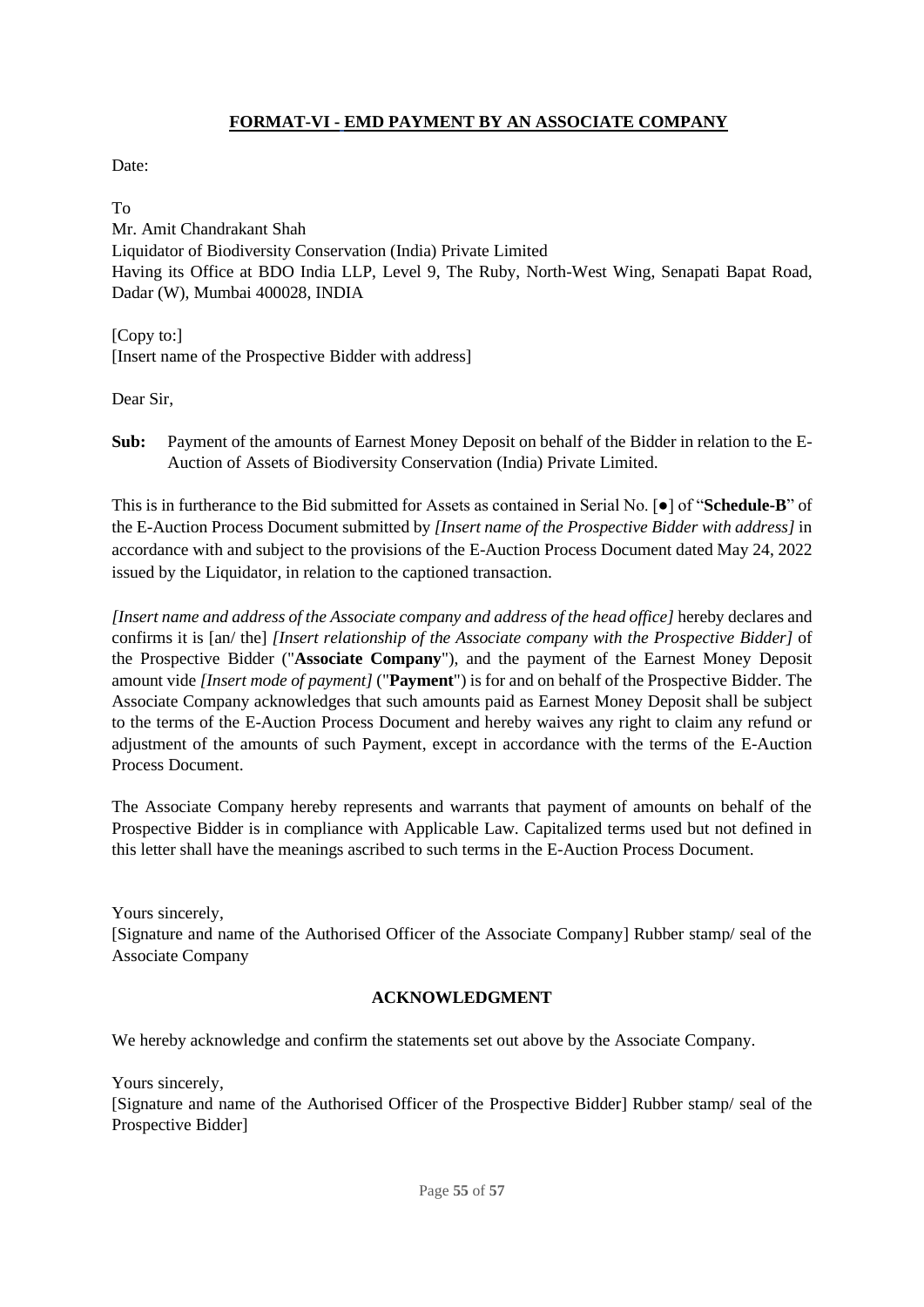## **FORMAT-VII - LETTER OF INTENT**

<span id="page-55-0"></span>Date:

To, [name to be inserted] [address to be inserted]

#### Attn.  $\lceil \bullet \rceil$

**Sub**: E-Auction for sale of [Asset *(insert description of asset)*] of Biodiversity Conservation (India) Private Limited (In Liquidation) conducted on \_\_\_\_\_\_\_\_\_\_\_\_\_\_.

Dear Sir/ Ma'am,

- 1. With reference to the above, successful bid was submitted by yourself, \_\_\_\_\_\_\_\_ ("**Successful Bidder**") in relation to the E-Auction Process of Biodiversity Conservation (India) Private Limited (In Liquidation) ("**Company**") held on \_\_\_\_\_\_\_\_\_\_\_\_\_\_\_ for [Asset *(insert description of asset)*].
- 2. You are requested to confirm your acceptance of this Letter of Intent (**"LoI"/ "LOI"**) within 2 (two) days of the date of issuance hereof with an endorsement stating that this LoI is, "Accepted Unconditionally", under the signature of the authorized director/ authorized signatory. Within 90 (Thirty) days from the date of issuance of this LoI, you shall pay an aggregate amount of INR

\_\_\_\_\_\_\_\_\_\_\_\_\_\_\_\_\_\_ (INR *(in words)*) as the sale consideration towards purchase of Assets plus the applicable stamp duties/ additional stamp duty/ transfer charges, fee, taxes, registration charges, GST, etc. and also all the statutory/ non-statutory dues, taxes, rates assessment charges fees etc. payable to any government or authority in connection with the sale/ transfer of the Asset to the Successful Bidder ("**Sale Consideration**"). Please note that the provisions of Regulation 33(1) read with Schedule I Clause 1(12) of the Insolvency and Bankruptcy Board of India (Liquidation Process) Regulations, 2016 shall apply, for any payments made after 30 (thirty) days from the date of issuance of this LoI and accordingly interest  $\omega$  12% p.a. shall be payable on the outstanding amount of the Sale Consideration. Please note that, failure to accept this LoI within the time period specified above may result in your disqualification as the Successful Bidder along with cancellation of this LoI and forfeiture of the Earnest Money deposited, in relation to the E-Auction Process as set out in the E-Auction Process Document dated May 24, 2022, as issued by the Liquidator. **("E-Auction Process Document")**.

- 3. The Liquidator agrees that simultaneously upon full payment of Sale Consideration and applicable taxes/ stamp duty/ registration and other transfer charges, if any, the Liquidator shall execute a certificate of sale and definitive agreement with the Successful Bidder to effectuate the transfer in your favor for conveyancing on an "as is where is", "as is what is", "whatever there is" and "no recourse" basis of the specified Asset, without any representations and warranties on the part of the Liquidator for any encumbrances/ statutory liabilities etc. in relation to Asset.
- 4. This LoI is not a sale confirmation letter and is issued without prejudice to the other terms and conditions of the E-Auction Process Document. The issuance of this LoI shall not be deemed to be conveying any right, title or interest in the Company or in any manner granting any right against the Liquidator, or their representatives and advisors, except to the extent any right has been specifically created under this LoI.